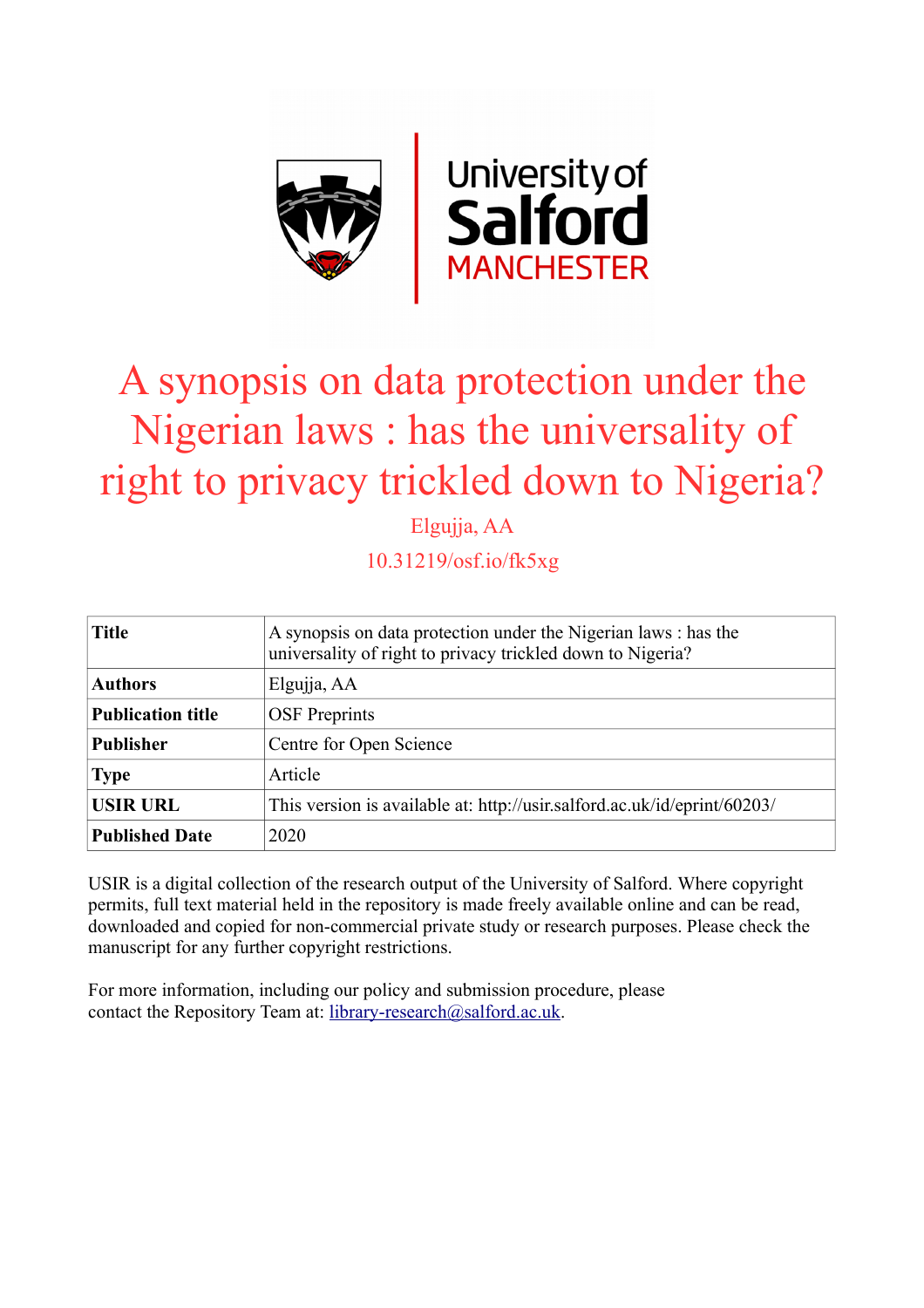## **A Synopsis on Data Protection under the Nigerian Laws: Has the Universality of Right to Privacy Trickled Down to Nigeria?**

Abba Amsami Elgujja\*

#### **Abstract**

*The concept of personal data protection is no doubt, an off-shoot of the universal human right to privacy and confidentiality. Not only has it been ingrained under Article 12 of the Universal Declaration of Human Rights, it has also been incorporated in to most of the regional human rights conventions, charters and treaties, except, of course the African Charter on Human Rights (ACHR) to which Nigerian affiliates with.* 

*Despite its conspicuous absence in the ACHR, the revolution in the internet and information management technologies have prompted the African Union (AU), and the Economic Community of West Africa States (ECOWAS) to, respectively, create Convention and Act to regulate the processing of personal data.*

*However, Nigeria has neither incorporated these treaties, nor enacted a comprehensive data protection law. At best, Nigeria has a Data Protection Regulations, a Data Protection Bill, and scattered pieces of legislations regulating specific aspects of the processing of personal data.*

*The question is, has the universal human right to privacy effectively trickled down to Nigeria? This chapter captures the issues at stake, and attempts to proffer suggestion.*

\*Abba Amsami Elgujja, LLB (Hons) LLM (Salford) Ph.D. (Salford) King Saud University, Riyadh, KSA. Solicitor & Advocate of the Supreme Court of Nigeria. [a.a.elgujja@edu.salford.ac.uk](mailto:a.a.elgujja@edu.salford.ac.uk)

**Key words:** Data Protection, Privacy, Nigerian Constitution, Confidentiality, Data Security, UDHR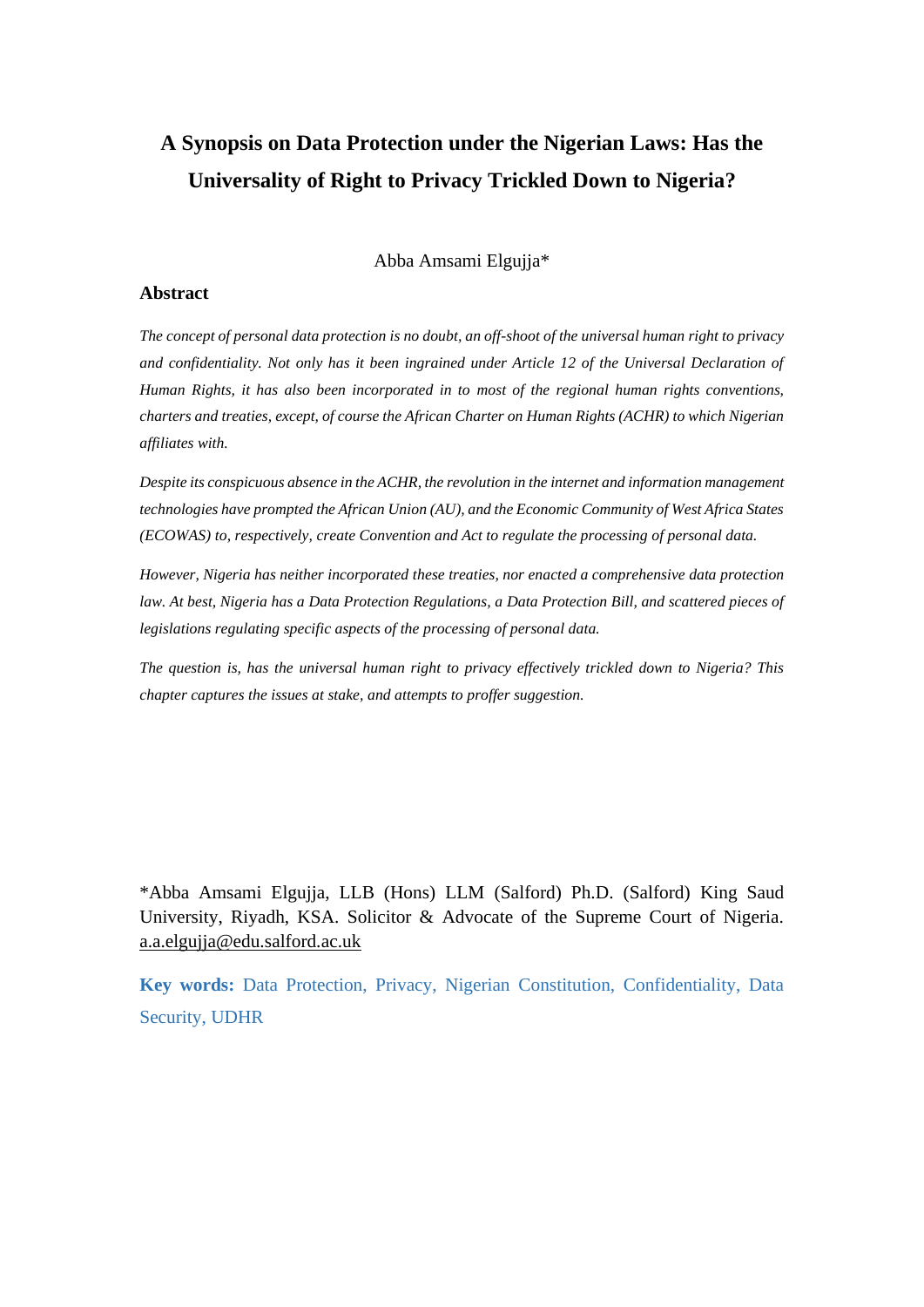#### **INTRODUCTION**

Since its declaration the Universal Declaration on Human Rights (UDHR) in 1948, the concept and scope human rights have continued to trickle down to the national domestic laws across the world. With the fast and drastic revolutions in the area of information management technology, the right to privacy and confidentiality has, and will remain part and parcel of the UDHR and other regional, sub-regional and national domestic laws. This chapter only makes an attempt to trace and outline the genealogy of privacy rights from the universal declaration in 1948, through the African regional charter and convention along the sub-regional ECOWAS treaties/supplemental acts and down the Nigerian domestic laws.

The right to privacy and confidentiality is one of the fundamental human rights, which is protected both under international human rights instruments and domestic constitutions and legislation. This human right gives rise to a duty upon state parties and individuals to protect data that are defined or categorised as private or confidential.<sup>1</sup> However, although privacy right, is ingrained in the Universal Declaration on Human Rights, affirmed or ratified by several member states, and incorporated in to domestic laws, the question here is, has the spirit and substance of the Declaration trickled down to Nigeria? The chapter traces the path, if any, followed by Nigeria to protect the rights of privacy and personal data of its citizens.

Although the terms privacy and confidentiality have often been used interchangeably to mean the same thing, a deeper look would reveal that they are distinctive without much difference.<sup>2</sup> The terms privacy and confidentiality are sometimes used interchangeably but most often, privacy is used when relating to spatial matters, while confidentiality relates to data or informational issues. <sup>3</sup> While it is not in the remit of this article to delve in to the nitty-gritty of the difference between the two terms, it could be argued that, while privacy of information is based on the individual and public interest to protect personal information away from public access, confidentiality is

<sup>&</sup>lt;sup>1</sup> For example, under Article 8 of the ECHR, the States have a duty to protect the physical and moral integrity of an individual from other persons. See: SANDRA JANKOVIĆ v. CROATIA (2009) *(Application no. [38478/05\)](https://hudoc.echr.coe.int/eng#{%22appno%22:[%2238478/05%22]})* STRASBOURG

<sup>&</sup>lt;sup>2</sup> Donna Knapp van Bogaert and GA Ogunbanjo, 'Confidentiality and Privacy: What Is the Difference?' (2009) 51 South African Family Practice 194.

<sup>3</sup> Keneth W Goodman and Randolph A Miller, 'Ethics and Health Informatics : Users , Standards , and Outcomes' in Edward H Shortliffe and James J Cimino (eds), *Biomedical Informatics Computer Applications in Health Care and Biomedicine* (3rd edn, Springer, New York, NY 2006). p.379-402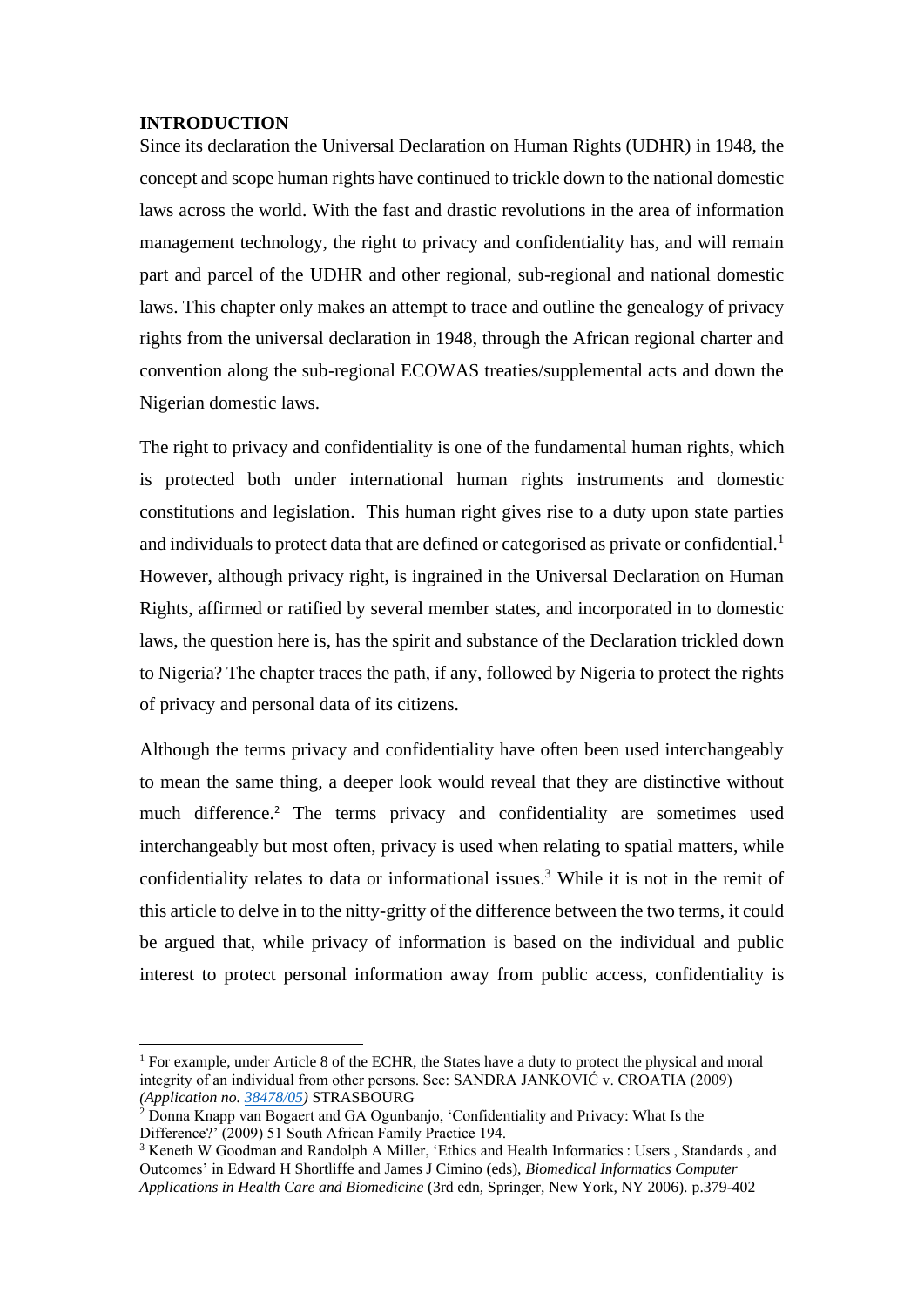about protecting the personal data accessed from being unlawfully disclosed to unintended third parties.

Be that as it may, data protection forms the core element of privacy rights under the various human rights legislations. However, it is important to define the specific types of data that are the subject of such protection under the human right to privacy and confidentiality. Various statutes, covenants and regulations have defined private, personal or confidential data/information in different ways giving varying depth and scope. One of such definition of choice is:

"*Any information relating to an identified or identifiable natural person ('data subject'); an identifiable natural person is one who can be identified, directly or indirectly, in particular by reference to an identifier such as a name, an identification number, location data, an online identifier or to one or more factors specific to the physical, physiological, genetic, mental, economic, cultural or social identity of that natural person"<sup>4</sup>*

Simply put, a private data is any information that could ultimately identify the data subject, even though it is remote. Following from the above, this chapter attempts to review the nature and scope of data protection rights under the various human right laws, internationally and domestically, under international law as well as under Nigerian law. In the next sections, we discuss data protection under international instruments beginning with the Universal Declaration of Human Rights as well as regional instruments down to Nigerian domestic laws.

#### **PRIVACY AND CONFIDENTIALITY UNDER THE UNIVERSAL DECLARATION OF HUMAN RIGHTS (UDHR), 1948**

The Universal Declaration of Human Rights, 1948 is generally considered as the groundwork for the international human right laws, and it has inspired a rich body of legally binding international and national human rights legislation. The UDHR has served directly and indirectly as a model for many domestic constitutions, laws, regulations, and policies that protect fundamental human rights.<sup>5</sup> The UDHR's appearances in domestic laws could be found in their direct constitutional reference to,

<sup>4</sup> Article 4 (1) of the GDPR, 2016; See also NITDA and ECOWAS Act

<sup>5</sup> UN, 'Universal Declaration of Human Rights: The Foundation of International Human Rights Law' (*United Nations Website*, 1948) <http://www.un.org/en/sections/universal-declaration/foundationinternational-human-rights-law/index.html> accessed 6 January 2019.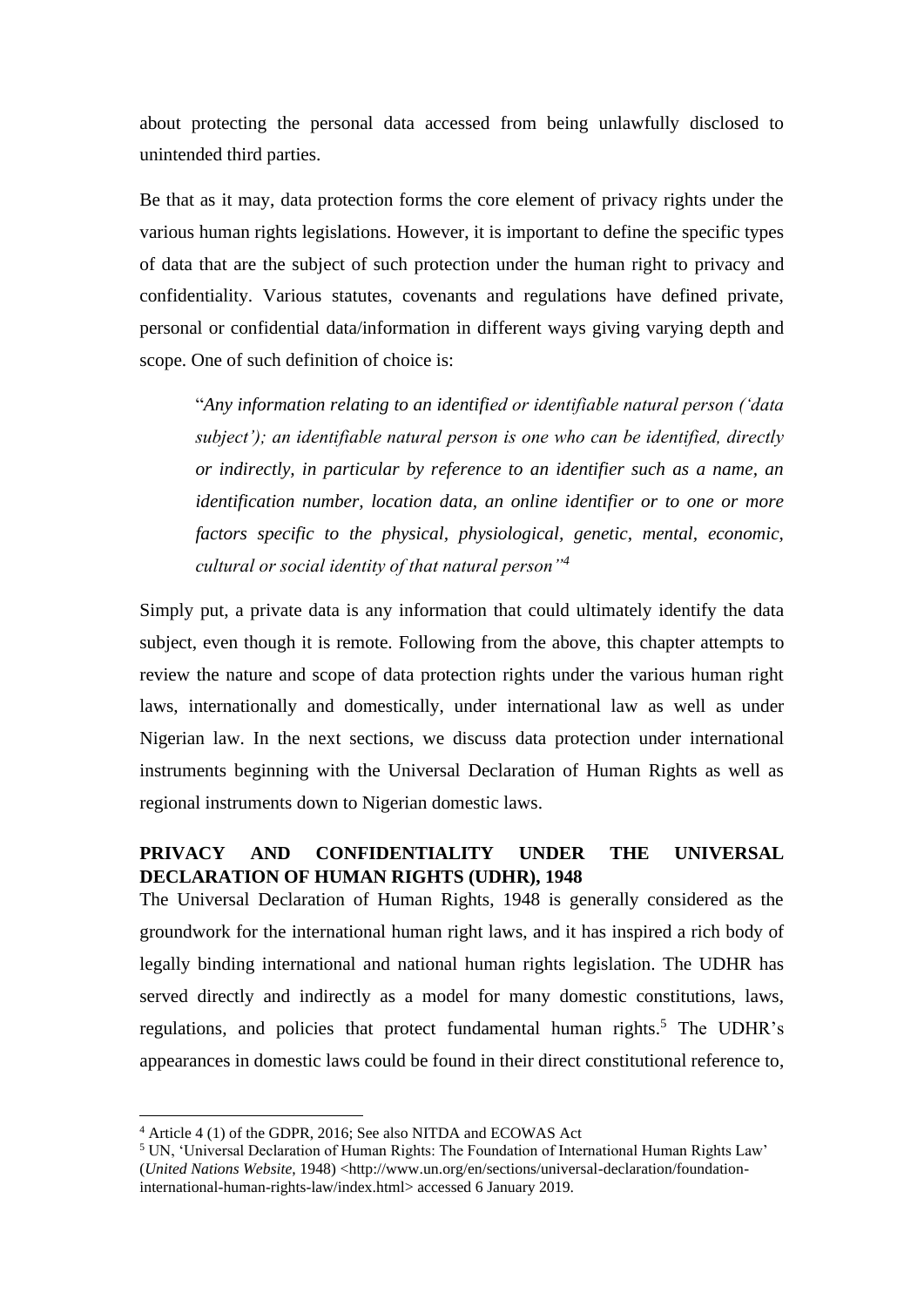or incorporation of its provisions; replication of its substantive articles in domestic legislations; and judicial interpretation of domestic laws in the light of the UDHR.<sup>6</sup> Nigeria ratified the UDHR in 1993,<sup>7</sup> and the Nigerian court has declared that:

"(in) as much as and for as long as the Federal Government of Nigeria remains... [committed to] the Universal Declaration of Human Rights, for so long would Nigerian courts protect and vindicate fundamental human rights entrenched in the Declaration." <sup>8</sup>

The UDHR presumably forms the international benchmark on privacy rights, which explicitly provide for the protection of both territorial and communications privacy.<sup>9</sup> Article 12 of the Universal Declaration<sup>10</sup> undertakes to guarantee appropriate safeguards to the right to both privacy and confidentiality as thus:

No one shall be subjected to arbitrary interference with his privacy, family, home or correspondence, nor to attacks upon his honour and reputation. Everyone has the right to the protection of the law against such interference or attacks.<sup>11</sup>

Yet, the right of privacy and confidentiality in not unqualified under the UDHR. Article 12 (2) limits the exercise and enjoyment of the right to the extent that it respects and protect the rights and freedoms of others and, in the public interest, as are determined by law, solely "for the purpose of meeting the just requirements of morality, public order and the general welfare in a democratic society. However, such restriction must have in place, a "measure of legal protection against arbitrary interferences by public authorities.<sup>12</sup> In other words, the restriction must meet the three basic criteria; i.e., it must be pursuant/according to, or under a law (legality test); to achieve a legitimate aim (legitimate aim test), and as proportionate to the aim pursued (proportionality test).

<sup>6</sup> Hurst Hannum, 'The Status of The Universal Declaration of Human Rights in National and International Law' (1996) 25 GA. J. INT'L & COMP. L. 287.

<sup>7</sup>Vanguard News Nigeria, *62nd anniversary of UDHR: Political rights as endangered species* [https://www.vanguardngr.com/2010/12/62nd-anniversary-of-udhr-political-rights-as-endangered](https://www.vanguardngr.com/2010/12/62nd-anniversary-of-udhr-political-rights-as-endangered-species/)[species/](https://www.vanguardngr.com/2010/12/62nd-anniversary-of-udhr-political-rights-as-endangered-species/) Accessed 2/1/2019

<sup>8</sup> *Nolokwu v. Comm'r of Police*, [High Ct.] (Nigeria) (Agbakoba J.), reported in LAW OF HABEAS CoRPus 96 (Chief Gani Fawehinmi ed., 1986).

<sup>&</sup>lt;sup>9</sup> Tasioulas ibid

<sup>10</sup> https://www.ohchr.org/EN/UDHR/Documents/UDHR\_Translations/eng.pdf

 $11$  The right is enshrined in Articles 14 and 17 of the International Covenant on Civil and Political Rights (ICCPR); Articles 16 and 40 in the Convention on the Rights of the Child (CPR); Article 14 of the International Convention on the Protection of the Rights of All Migrant Workers and Members of Their Families; Article 22 of the Convention on the Rights of Persons with Disabilities; and Article 4 of the African Charter on Human and Peoples' Rights.

<sup>12</sup> Malone case para 67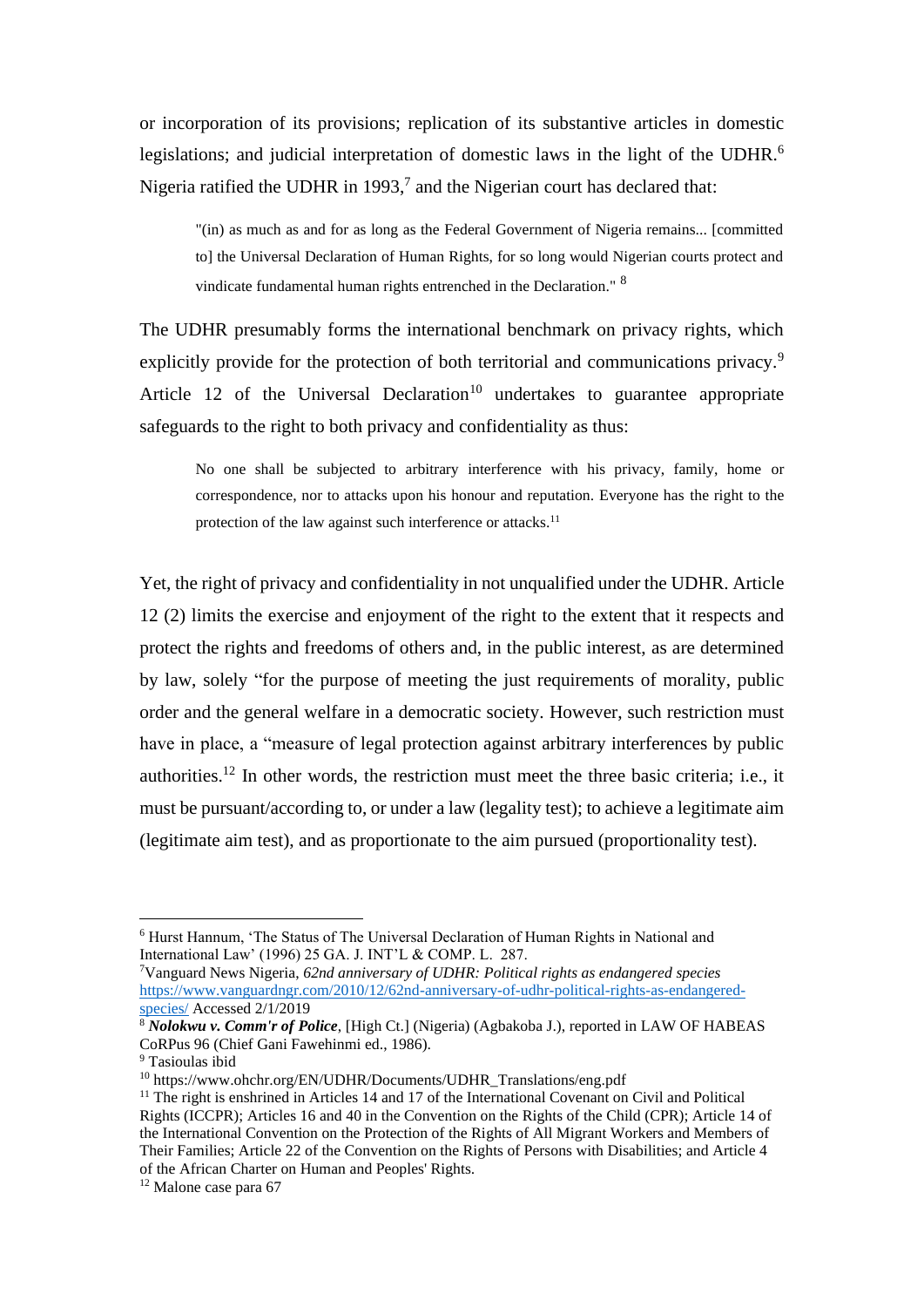The UDHR has not only form the bedrock for human right to privacy and confidentiality, but also provided for foundation for regional human rights charters and convention. Would the African charter on human and peoples' right be an exception in this regard?

#### **AFRICAN HUMAN RIGHT LAWS RELATED TO PRIVACY AND DATA PROTECTION**

The right to privacy and confidentiality is guaranteed not only under the UDHR and other related international human rights laws, but also in most of the regional human rights conventions and charters, e.g., the European Convention on Human Rights and the American Convention on Human Rights and, most of the African nations have either ratified or affirmed the UDHR and other related UN human rights covenants.<sup>13</sup>

Accordingly, Africa, as a continent or region, has its own regional human rights instrument: the African Charter on Human and Peoples Rights (ACHR), just like the other regional human rights charters and conventions. And though, the ACHR is claimed to be tailored specifically to the African context, this assumption is evidently contentious due to the inadequate coverage of some civil and political rights, e.g., the lack of explicit recognition of the right to privacy. Is it because privacy right is not as universally accepted as acclaimed in the UDHR, or because privacy rights has no place under the African jurisprudence?

Although human rights are widely acclaimed to be a universal concept, some critics have demanded that its application should be informed by the spirit of anthropological and cross-cultural relativity of the different continents, e.g., Africa, Asia, and the Muslim world.<sup>14</sup> Pollis and Schwab in 1979,<sup>15</sup> had reiterated this, thus:

*"The Western political philosophy, upon which the (United Nations) Charter and (Universal) Declaration (of Human Rights) are based, provides only one* 

<sup>&</sup>lt;sup>13</sup> Those include, but not limited to: International Covenant on Civil and Political Rights (ICCPR), International Covenant on Economic, Social and Cultural Rights (ICESCR), International Convention on the Elimination of All Forms of Racial Discrimination (ICERD), Convention on the Elimination of All Forms of Discrimination Against Women (CEDAW), Convention against Torture and Other Cruel, Inhuman or Degrading Treatment or Punishment (CAT), Convention on the Rights of the Child (CRC), International Convention on the Protection of the Rights of All Migrant Workers and Members of Their Families (ICRMW)

<sup>14</sup> Michael Goodhart, 'Origins and Universality in the Human Rights Debates: Cultural Essentialism and the Challenge of Globalization' 935 (938). <https://www.jstor.org/stable/20069700> accessed 15 August 2018.

<sup>15</sup> Adamantia Pollis and Peter Schwab, *Human Rights: Cultural and Ideological Perspectives* (Adamantia Pollis and Peter Schwab eds, Praeger 1979).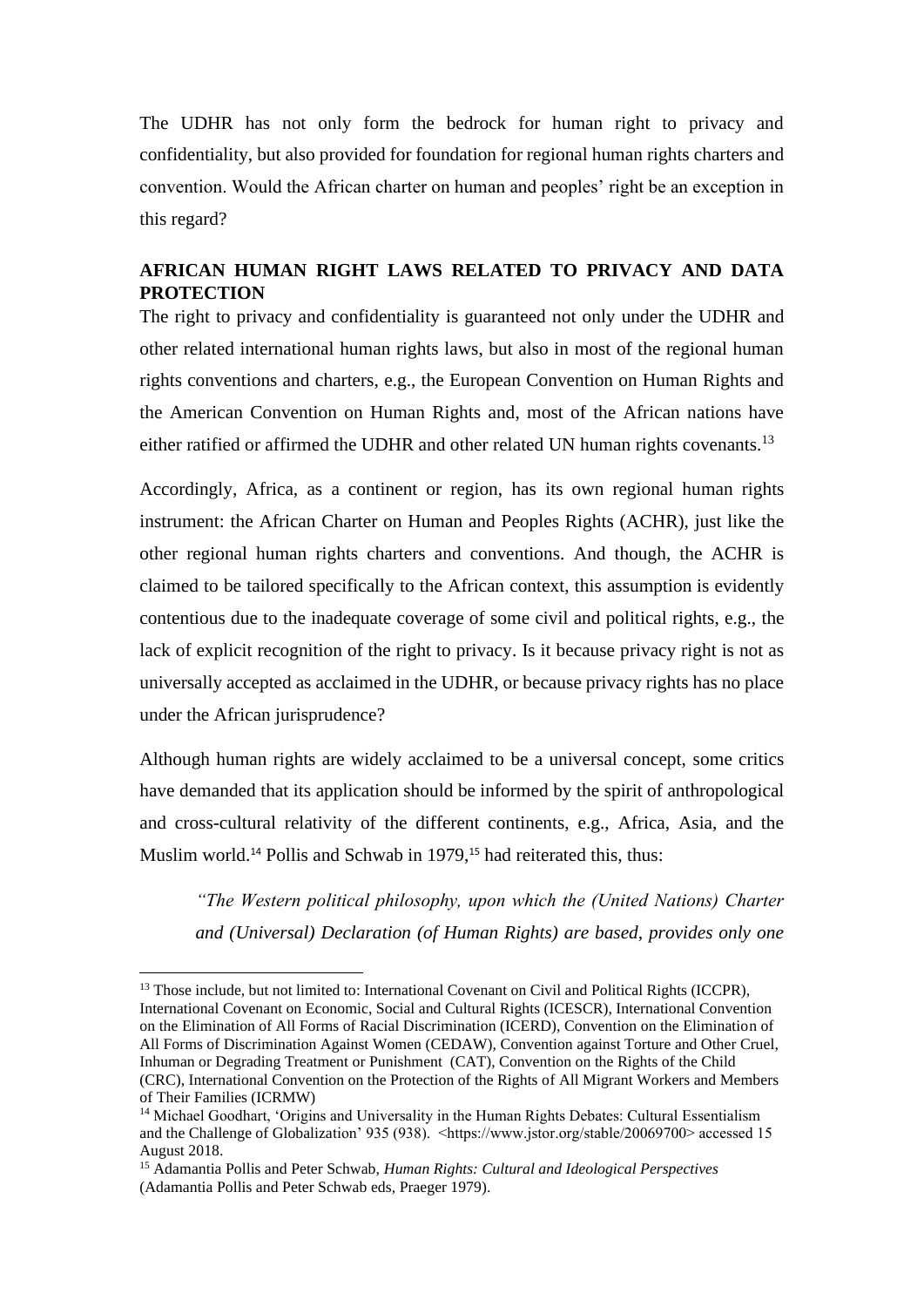*particular interpretation of human rights, and that this Western notion may not be successfully applicable to non-Western areas due to ideological and cultural differences."* <sup>16</sup>

In other words, some countries have questioned the universality of human rights because, in their view, the human rights, as are written in the UDHR, are only defined according to the views of the West without taking cognisance of the peculiarities and cultures of the other nations.<sup>17</sup> It is not surprising, therefore that, several countries had initially abstained from assenting to the Declaration on the ground that the drafters did not take into consideration, their own uniqueness.<sup>18</sup> This may explain why some of the regional charters, e.g., the Arab Charter and, the African Charter in particular have not closely reflected the substance of the UDHR. As we would find in the succeeding sections, a clear example of such disparity is on the issue of the right to privacy and confidentiality. The ACHR did not adopt the spirit and substance of the UDHR as regards privacy rights.

Despite the disparity between the UDHR and the ACHR on the right to privacy, the latter had subsequently made concerted effort to protect the privacy and confidentiality of sensitive personal data, especially, in the light of the evolving and advancing information management technologies.

#### **African Charter on Human Rights (ACHR) 19**

As earlier on stated, the right to privacy has not featured in the African Charter on Human and People's Rights.<sup>20</sup> The ACHR, rather, obliges the state under Article 18(2)," to assist the family which is the custodian of morals and traditional values recognised by the community."<sup>21</sup> This conspicuous lack of explicit reference in the Charter to a

<sup>16</sup> ibid. p. 1

 $17$  Eight countries initially abstained from affirming the UDHR: six communist nations, led by the Soviet Union, plus South Africa and Saudi Arabia.

<sup>&</sup>lt;sup>18</sup> For instance, Saudi Arabia criticised the authors of the UDHR because they 'for the most part, had taken into consideration only the standards recognised by Western civilisation' and towards the Commission, when he said, 'it was not for the Commission to proclaim the superiority of one civilisation over all others.' He had expressed his advocacy for cultural relativity rather than cultural colonialism. <sup>19</sup> http://www.humanrights.se/wp-content/uploads/2012/01/African-Charter-on-Human-and-Peoples-Rights.pdf

<sup>&</sup>lt;sup>20</sup> Privacy International at the 62nd Session of the African Commission on Human and People's Rights (ACHPR) [https://privacyinternational.org/blog/2227/privacy-international-62nd-session-african](https://privacyinternational.org/blog/2227/privacy-international-62nd-session-african-commission-human-and-peoples-rights-achpr)[commission-human-and-peoples-rights-achpr](https://privacyinternational.org/blog/2227/privacy-international-62nd-session-african-commission-human-and-peoples-rights-achpr) Accessed 30/12/2018

<sup>&</sup>lt;sup>21</sup> Obinna B Okere, 'The Protection of Human Rights in Africa and the African Charter on Human and Peoples' (1984) 6 Human Rights Quarterly 141 (154) <https://heinonline-

org.salford.idm.oclc.org/HOL/Page?handle=hein.journals/hurq6&div=19&g\_sent=1&casa\_token=&co llection=journals> accessed 3 January 2019.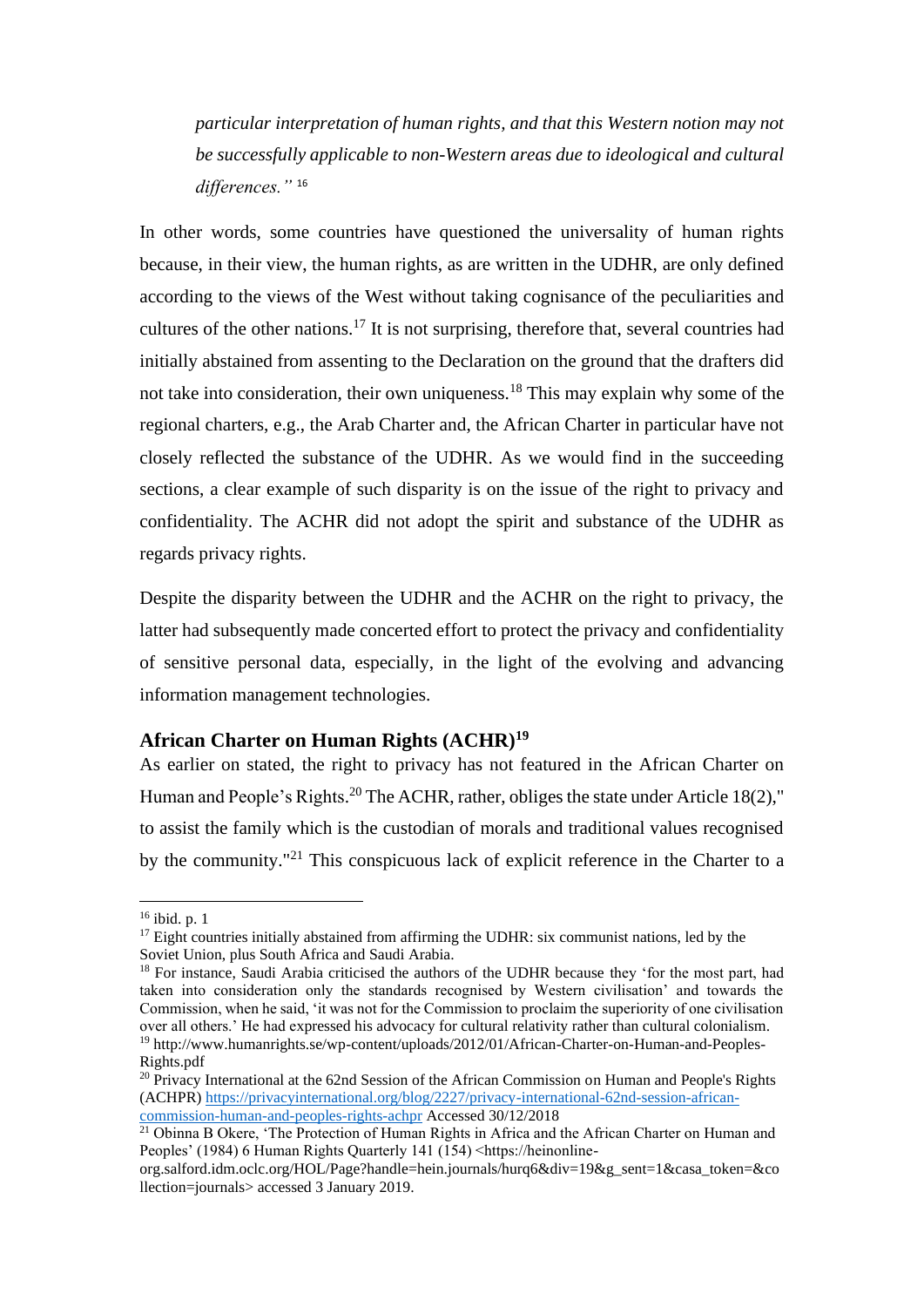right to privacy is seen as one of the shortcomings of African Charter in respect to civil and political rights.<sup>22</sup> It is not surprising, therefore, that the AU's Convention on Cyber Security and Data Protection is seen as timely succour.

Despite the evolution of the AU's cyber-security convention, there has still been persistent call for the incorporation of privacy rights in the ACHR. An example is the call by Privacy International at the  $62<sup>nd</sup>$  session of the African Commission on Human Rights during which they emphasised that the right to privacy ought to have been taken seriously during the revision of the Declaration of the Principles of Freedom of Expression. Their call to incorporate the right to privacy and confidentiality in the mandate of the Special Rapporteur on Freedom of Expression and Access to Information is remarkable. Furthermore, there should be proper regulation of the processing of sensitive personal data such as biometrics in order to ensure adequate safeguards from abuse by both public and private organizations.<sup>23</sup>

With the deficiencies of the ACHR as alluded to above, is the evolution of the African Convention on Cyber-Security and Data Protection a sufficient supplement to cover the deficiency of the ACHR in respect of privacy rights?

#### **African Union Convention on Cyber-Security & Data Protection (2014)**

This convention seeks to embody the existing commitments of African Union Member States at sub-regional, regional and international levels to build the Information Society.<sup>24</sup> It pursues to harmonize African cyber legislations on electronic commerce organization, personal data protection, cyber security promotion and cybercrime control.

This African regional data protection legislation is heavily influenced by the Action Framework to Build Africa's Information and Communication Infrastructure as laid down by the Africa's Information Society Initiative, under the auspices of UN

<sup>&</sup>lt;sup>22</sup> Nelson Enonchong, 'The African Charter on Human and Peoples' Rights: Effective Remedies in Domestic Law?' (2002) 46 Journal of African Law 197

<sup>&</sup>lt;http://journals.cambridge.org/action/displayFulltext?type=1&fid=129090&jid=&volumeId=&issueId =&aid=129089>.

<sup>&</sup>lt;sup>23</sup> Privacy International at the 62nd Session of the African Commission on Human and People's Rights (ACHPR); Saturday, April 28, 2018 [https://privacyinternational.org/blog/2227/privacy-international-](https://privacyinternational.org/blog/2227/privacy-international-62nd-session-african-commission-human-and-peoples-rights-achpr)[62nd-session-african-commission-human-and-peoples-rights-achpr](https://privacyinternational.org/blog/2227/privacy-international-62nd-session-african-commission-human-and-peoples-rights-achpr) Accessed 4/1/2019

<sup>&</sup>lt;sup>24</sup> Preamble, African Union Convention on Cyber Security and Personal Data Protection 2000 (African Union Legal Instrument).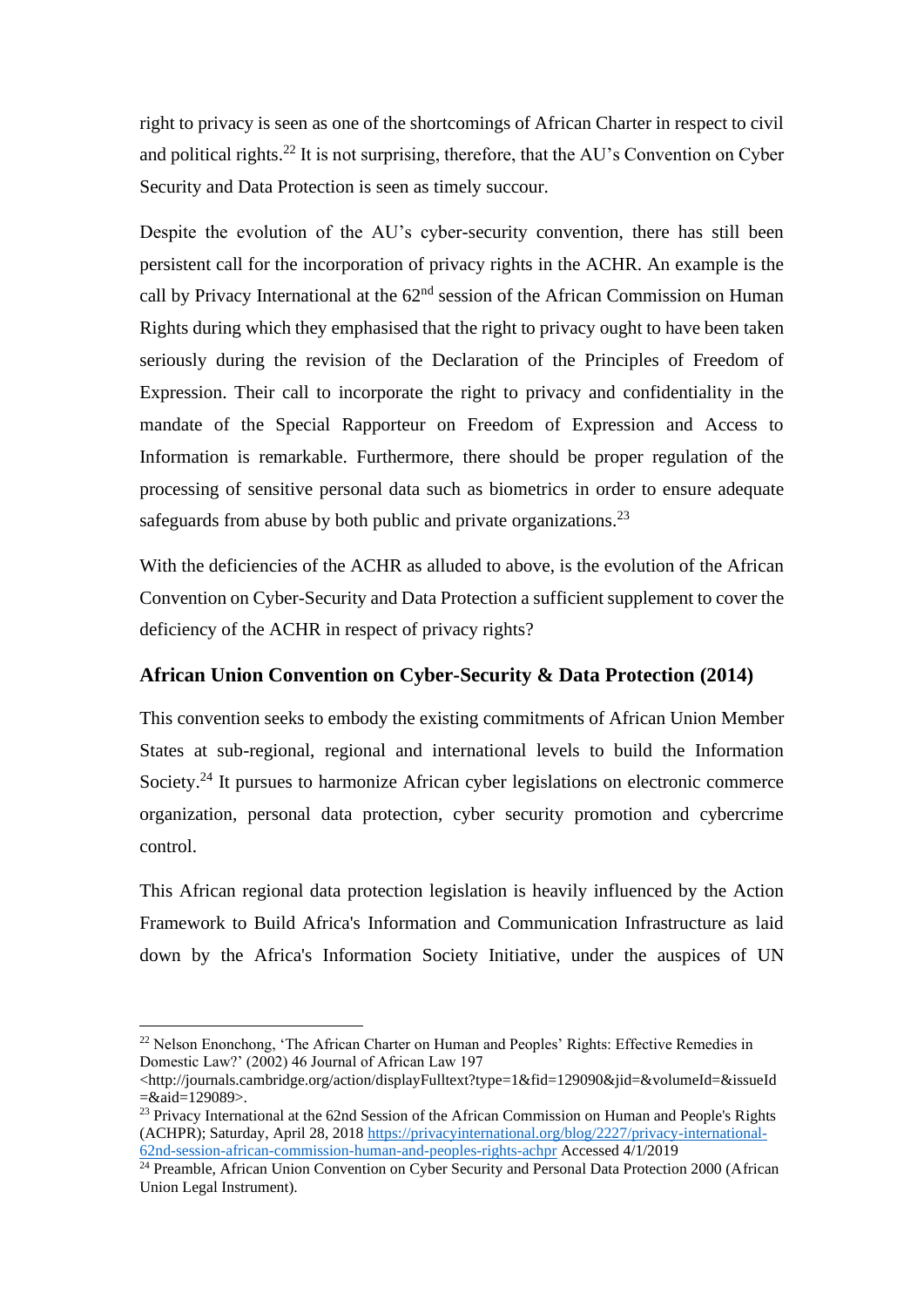Economic Commission for Africa,  $25$  the Oliver Tambo Declaration,  $26$  Decision Assembly/AU/Decl.1(XIV),<sup>27</sup> the Addis Ababa Declaration<sup>28</sup> and the Abidjan Declaration.<sup>29</sup>

The Convention has made several landmark provisions related to electronic transaction, $30$  personal data protection $31$  and promoting cyber security and combating cybercrime.<sup>32</sup> The Convention finally made some supplemental provisions in Chapter IV. While the main features of the Convention include the electronic transactions and cyber security, however, this chapter would restrict itself to those related to the protection of personal data.

#### **Personal Data Protection**

In addition to the provisions on electronic transactions and cyber security, the Convention also made elaborate and extensive provisions for the protection of data, and commits member states "to establishing a legal framework aimed at strengthening fundamental rights and public freedoms, particularly the protection of physical data, and punish any violation of privacy without prejudice to the principle of free flow of personal data." <sup>33</sup> This should be done by balancing the respect for the fundamental freedoms and rights of natural persons and the prerogatives of the State to protect public interests.

<sup>25</sup> UNECA, 'Africa's Information Society Initiative: An Action Framework to Build Africa's Information and Communication Infrastructure' (1995) <https://www.uneca.org/cfm1996/pages/africas-informationsociety-initiative-action-framework-build-africas-information-and> accessed 4 January 2019. This Framework was sequel to Resolution 795 (XXX) of 3 May 1995, entitled "Building Africa's Information Highway", of the ECA Conference of Ministers responsible for economic and social development and planning. The resolution requested the Executive Secretary to set up a high-level working group of African technical experts on information and communication technologies in Africa, to prepare a plan of action in this field for presentation to the twenty-second meeting of the Conference of Ministers.

<sup>&</sup>lt;sup>26</sup> Adopted by the Conference of African Ministers in charge of Information and Communication Technologies held in Johannesburg, South Africa on 5 November 2009

<sup>&</sup>lt;sup>27</sup> Of the Fourteenth Ordinary Session of the Assembly of Heads of State and Government of the African Union on Information and Communication Technologies in Africa: Challenges and Prospects for Development, held in Addis Ababa, Ethiopia from 31 January to 2 February 2010;

<sup>&</sup>lt;sup>28</sup> On the Harmonization of Cyber Legislation in Africa, adopted on 22 June 2012

<sup>&</sup>lt;sup>29</sup> On the Harmonization of Cyber Legislation in Africa, adopted on 22 February 2012.

<sup>&</sup>lt;sup>30</sup> Chapter I, sections  $2 - 7$ )

<sup>&</sup>lt;sup>31</sup> Chapter II, sections  $8 - 23$ )

 $32$  Chapter II, Section 24 – 31)

<sup>&</sup>lt;sup>33</sup> Article 8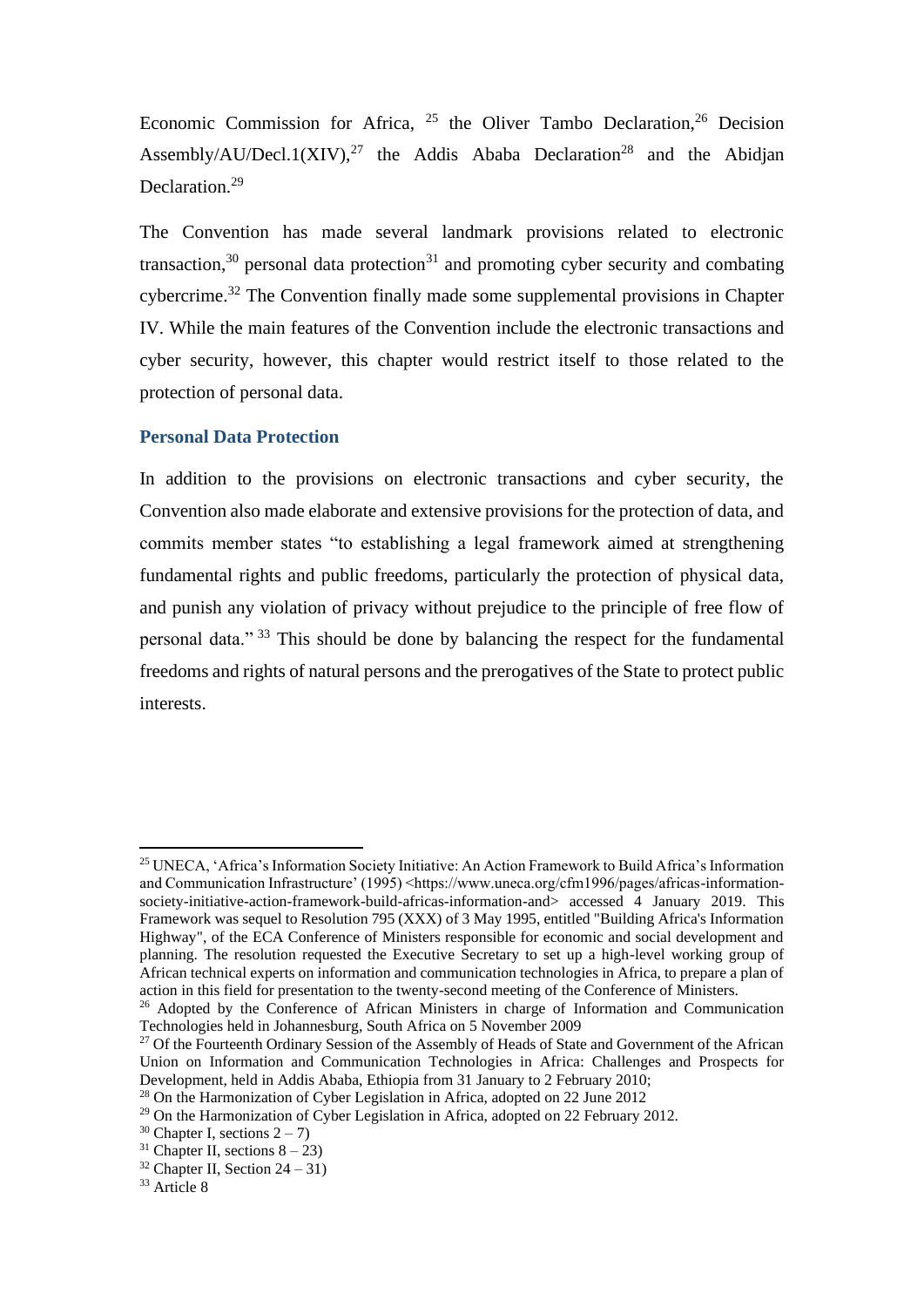From the outset, the Convention defined a number of legal terms related to data protection, which among others, include data controller, data subject, health data, and personal data. Particularly, a personal data is defined under the Convention as:

*"Any information relating to an identified or identifiable natural person by which this person can be identified, directly or indirectly in particular by reference to an identification number or to one or more factors specific to his/her physical, physiological, mental, economic, cultural or social identity"<sup>34</sup>*

#### **Scope of application of the Convention:**

The Convention applies to "any collection, processing (automated or non-automated processing of data), transmission, storage or use of personal data by a natural person, the State, local communities, and public or private corporate bodies."<sup>35</sup> However, data processing by a natural person that is exclusively for personal or household use or activities is not within the scope of the Convention if that data is for dissemination or systematic disclosure to third parties. So also, is a temporary copy made from an electronic system used solely for quality improvement of the services.<sup>36</sup> Also exempted is the processing data by a non-profit making association or body relating to its members and that is consistent with its objective.<sup>37</sup>

The Convention restricts processing of certain personal information unless approved by a lawful protecting authority. Such includes processing of health-related information, crime-related information, or information related to public security. Others include personal data related to or linking with national identifier; personal data involving biometric data; and personal data of public interest, particularly for historical, statistical or scientific purposes.<sup>38</sup> For those categories of data processing that would not potentially breach privacy, the data protection authority is empowered to establish and publish standards that simplify the process, and spells out exemptions from the obligation thereto. 39

<sup>34</sup> Article 1, African Union Convention on Cyber Security and Data Protection (2014)

 $35$  Article 9(1)

<sup>36</sup> Article 9(2)

<sup>37</sup> Article 10

 $38$  Article 10 (4)

 $39$  Article  $10(3)$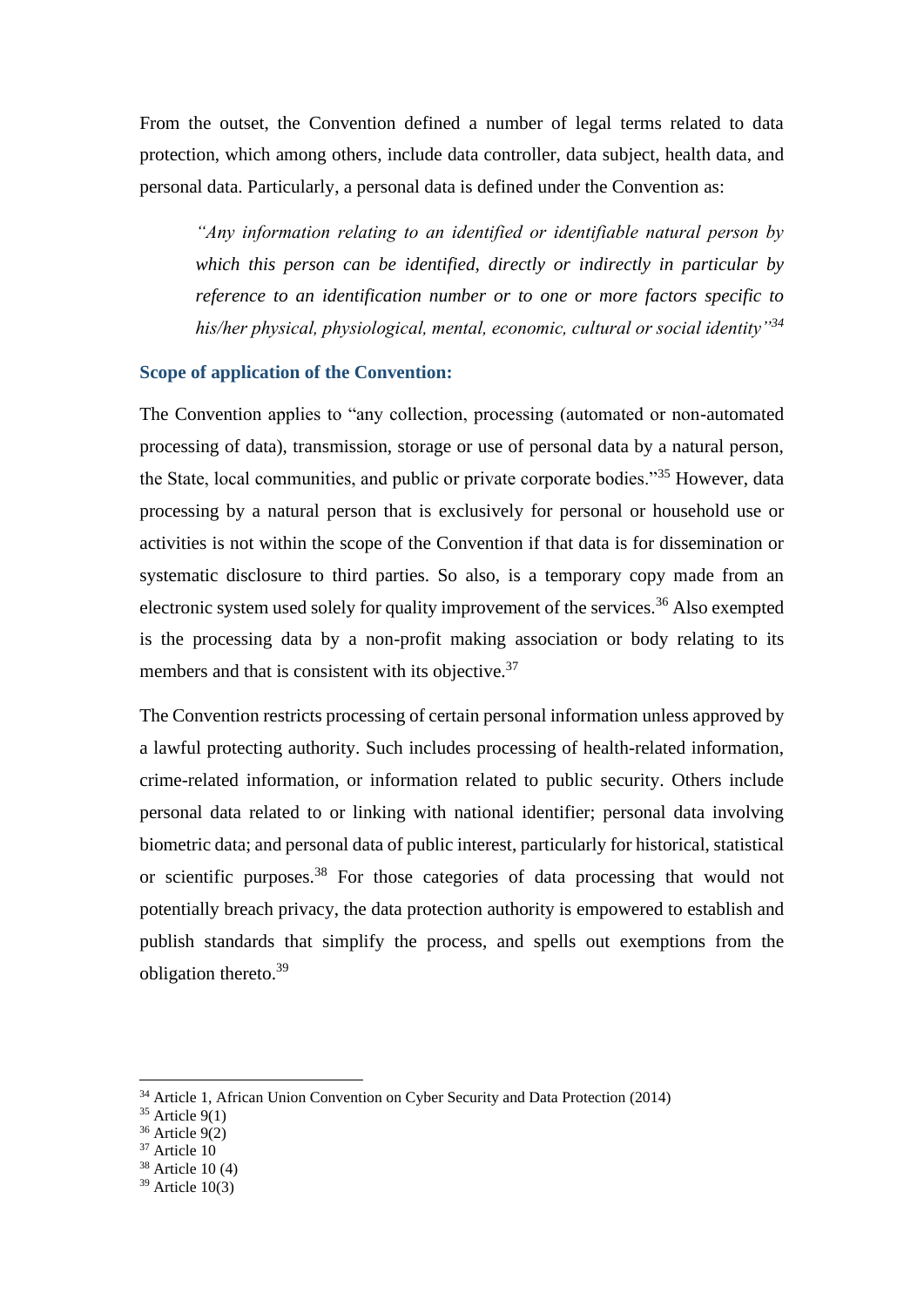The Convention also provides for the establishment, membership, composition and duties an independent administrative authority known as the national protection authority that is saddled with the duty of "ensuring that the processing of personal data is conducted in consistence with the provisions of this Convention." The data protection authority also ensures that information and communication technologies do not become counter-productive to the protection of fundamental freedoms and the privacy of citizens. <sup>40</sup>

The Convention lays down obligations relating to conditions for processing personal data. These principles include the requirement of consent, lawfulness and fairness, and those related to limitations on purpose, relevance and retention of processed personal information. Other principles covered include that of maintaining accuracy, transparency, privacy and confidentiality of processed data. Furthermore, the Convention made specific provision that prohibits any data collection and processing 'sensitive data' that reveal "racial, ethnic and regional origin, parental filiation, political opinions, religious or philosophical beliefs, trade union membership, sex life and genetic information or, more generally, data on the state of health of the data subject."<sup>41</sup>

Finally, the Convention prescribed the rights of data subjects and the obligations of state authorities. The data subjects' protected rights under the Convention are the right to information including information about purpose of processing the data, who are recipients, storage period, possible trans boarder transfer, and information about the right to request for erasure.<sup>42</sup> Right of access enables the data subject to ask for information as would enable him/her to evaluate and/or object to the processing, its purpose, the kind of personal data involved, and the recipients or their categories to whom the data are disclosed among others.<sup>43</sup> The third right of a data subject under the Convention is the right to object, on legitimate grounds, to the processing of the data relating to him/her, and to be informed before his/her personal data are disclosed for the first time to third parties or used on their behalf for the purposes of marketing.<sup>44</sup> The fourth and last right is that of erasure. The data subject has the right to demand the data controller to rectify, complete, update, block or erase, as the case may be, his/her

- <sup>41</sup> Article 14
- <sup>42</sup> Article 16
- <sup>43</sup> Article 17
- <sup>44</sup> Article 18

<sup>40</sup> Article 12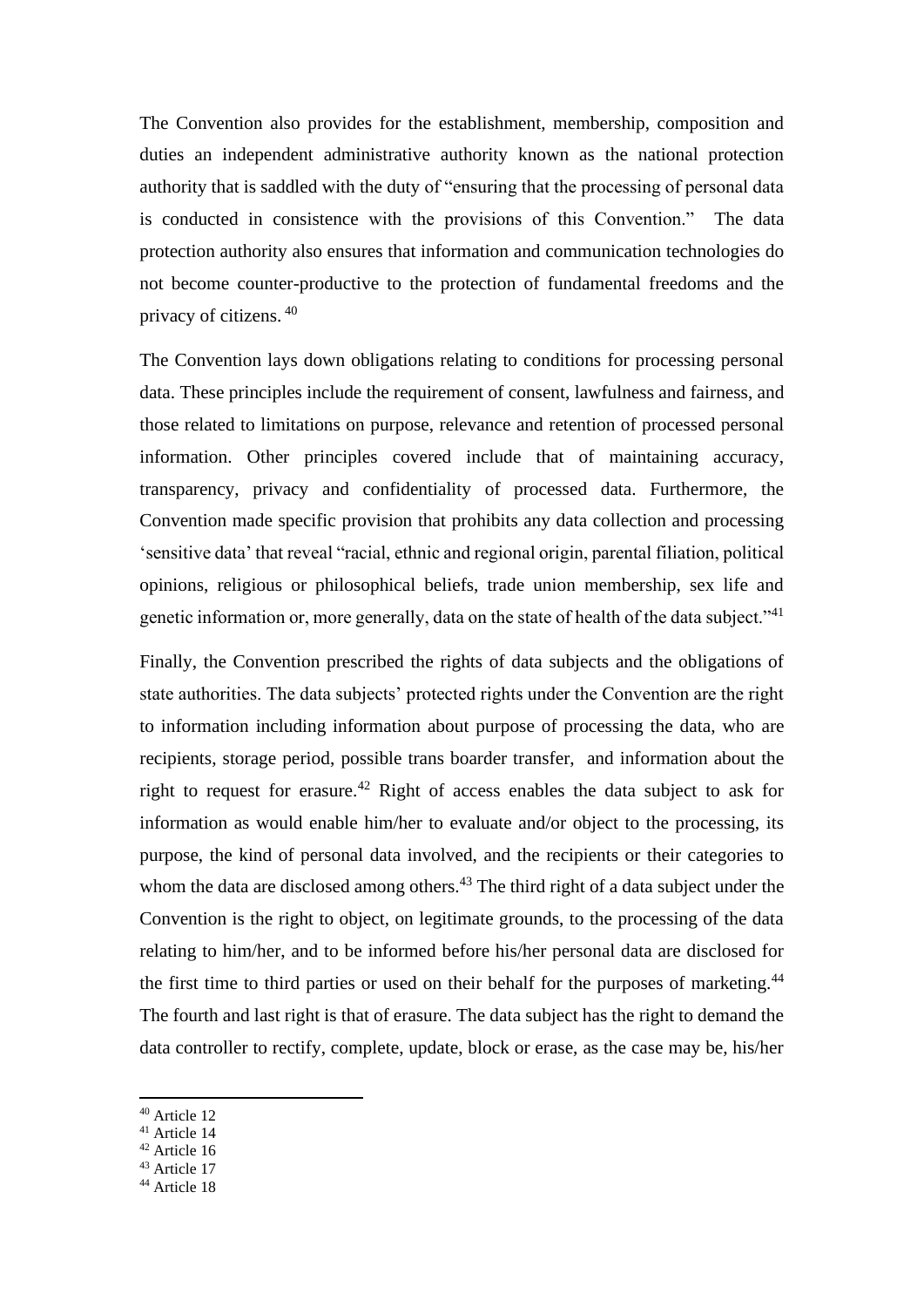personal data where such data are inaccurate, incomplete, equivocal or out of date, or whose collection, use, disclosure or storage are prohibited.<sup>45</sup>

Conversely, the Convention also provided for some obligations on the part of the personal data controllers. Those include maintaining confidentiality (only accessed by authorised persons), data security (to protect from unlawful access, alteration or destruction), storage (retained on for as long as is necessary for achieving the identified purpose(s)), and to ensure that processed personal information can be processed without technical hitch.<sup>46</sup>

However, in spite of these lofty provisions of the Convention, it is unfortunate that the Convention, as stated earlier on, is not yet domesticated in to the Nigerian law pursuant to Section 12 of the Constitution. As of the time of today, the Convention does not yet apply in Nigeria.

#### **ECOWAS SUPPLEMENTARY DATA PROTECTION ACT (2010)**

The Economic Community of West African States (ECOWAS) enacted as Supplementary Act to the ECOWAS Charter<sup>47</sup> but which, for all intent and purposes, is a treaty that has no effect in the member states unless enacted domestically by the national legislative bodies of the member states. This Act was triggered by the increasing use of information and communication technology (ICT) that may be prejudicial to the private and professional life of the users within the sub-region.<sup>48</sup>

#### **Personal Data**

One of the striking features of the Act is that it defined most of the operational terms of data protection. For instance, personal data is defined under the Act as:

*Any information relating to an identified individual or who may be directly or indirectly identifiable by reference to an identification number or one or several elements related to their physical, physiological, genetic, psychological, cultural, social, or economic identity*. 49

- <sup>47</sup> ECOWAS Supplementary Act on Personal Data Protection No. A/SA.1/01/10 of 16th February 2010
- <sup>48</sup> Preamble, ECOWAS Data Protection Act (2010)

<sup>45</sup> Article 19

 $46$  Articles  $20 - 23$ 

<sup>49</sup> Article 1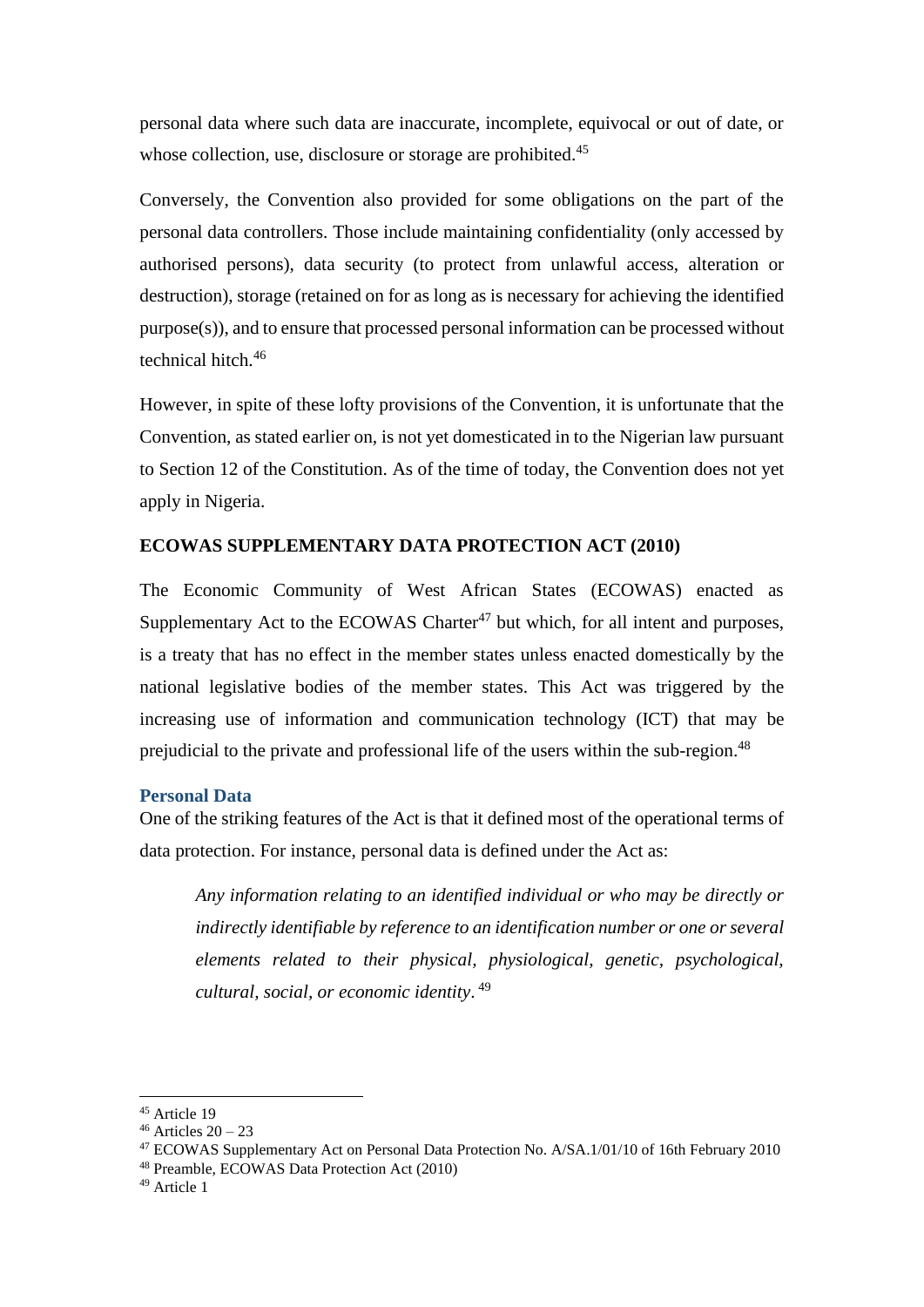Meanwhile, a health data is a form of sensitive data related to the physical and mental health, including genetic information. Other terms also defined under the Act are "data subject," "data controller," and "data processor" among many others. "Personal data processing" is defined under the Act as:

*Any operation or set of operations carried out or not, with the assistance of processes that may or may not be automated, and applied to data, such as obtaining, using, recording, organisation, preservation, adaptation, alteration, retrieval, saving, copying, consultation, utilisation, disclosure by transmission, dissemination or otherwise making available, alignment or combination, as well as blocking, encryption, erasure or destruction of personal data*. 50

The definition of some of the key terms such as 'personal data' and 'personal data processing' are apparently adapted from Articles 2 of the European Union Data Protection Directive (1995).<sup>51</sup>

#### **Scope of the Act**

Just like the AU's Convention, the ECOWAS' Act creates obligation on member states to establish a legal machineries for the protection of personal data during collection, processing (automated or un-automated) , transmission, storage, and use of personal data by any individual, by government, local authorities, and public or private legal entities with the exception of those processes mentioned under Article 4 of the Supplementary Act or as otherwise allowed or mandated by law.<sup>52</sup>It also applies to any processing of data related to public security, defence, investigation and prosecution of criminal offences or State security, subject to such exemptions as are defined by specific provisions stipulated in other legal texts in force. <sup>53</sup> Similar to the African Convention, this Act shall not apply to data processing carried out by an individual in the exclusive framework of his personal or domestic activities. <sup>54</sup>

#### **Principle of Consent and Presumption of Legitimacy**

Similar to Article 14 of the Convention, where a data subject gives a valid consent for the processing of his personal data, the Act considers the transaction as legitimate.<sup>55</sup>

<sup>50</sup> Article 1

<sup>51</sup> Uchenna Jerome Orji, 'Regionalizing Data Protection Law: A Discourse on the Status and

Implementation of the ECOWAS Data Protection Act' (2017) 7 International Data Privacy Law 179. <sup>52</sup> Article 2

<sup>53</sup> Article 2

<sup>54</sup> Article 4

<sup>55</sup> Article 23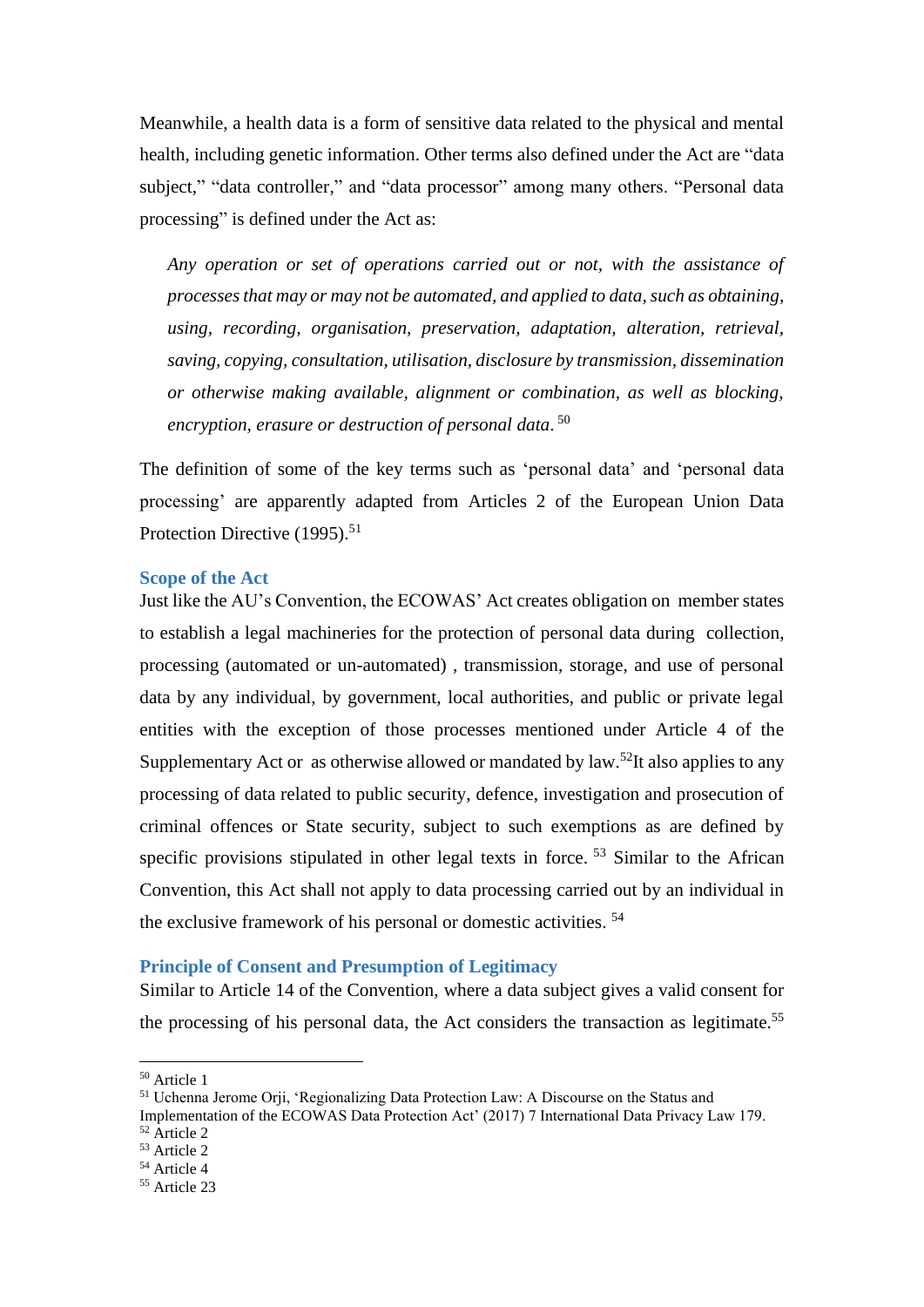However, consent may not be necessary where the processing is pursuant to a court order, or the data controller processed it is in compliance with a legal obligation or done in public interest. Additionally, consent of the data subject may be dispensed with, if the processing is necessary for complying with a binding contract, or at his request, or for safeguarding his own interest. 56

#### **Prohibitions and Exceptions**

Within the ECOWAS space, the Act prohibits data processing intended to, or that which actually reveals the racial, ethnic or regional origin, ancestry, political inclinations, religious or philosophical beliefs, trade union membership, sexual life, genetic information or health information subject, as provided for by the  $AU$ 's Convention.<sup>57</sup>

However, such prohibitions do not apply to the processing of public information, or where the data subject has given his written consent. Nevertheless, where the data subject is incapable of physically or legally giving a valid consent, the requirement of consent may be waived if it is necessary to protect his/her or others' vital interests. Such processing may also be permitted where necessary for establishing, exercising or defending a legal right, for or during legal proceedings or a criminal investigation, in compliance with a legal or regulatory obligation or, in public interest, for historical, statistical or scientific purposes.

Yet, unlike under the Convention, the Act permits the processing of personal information for the purpose of carrying out legitimate activities of a foundation, an association or any other non-profit making body that exists for political, philosophical, religious, mutual benefit or trade union purposes provided that, such processing shall relate only to the concerned member of such a body but where it involves a disclosure of personal data to third parties consent is required..

#### **Trans-Border Data Portability to a Non-member ECOWAS Country**

The personal data of a subject under the ECOWAS jurisdiction shall not be transferred a non-member ECOWAS country unless such a country provides an adequate level of protection for privacy (Same as the GDPR) in the processing or possible processing of such data. The Act require the data controller to inform the Data Protection Authority

<sup>56</sup> Article 23

<sup>57</sup> Article 30 and 31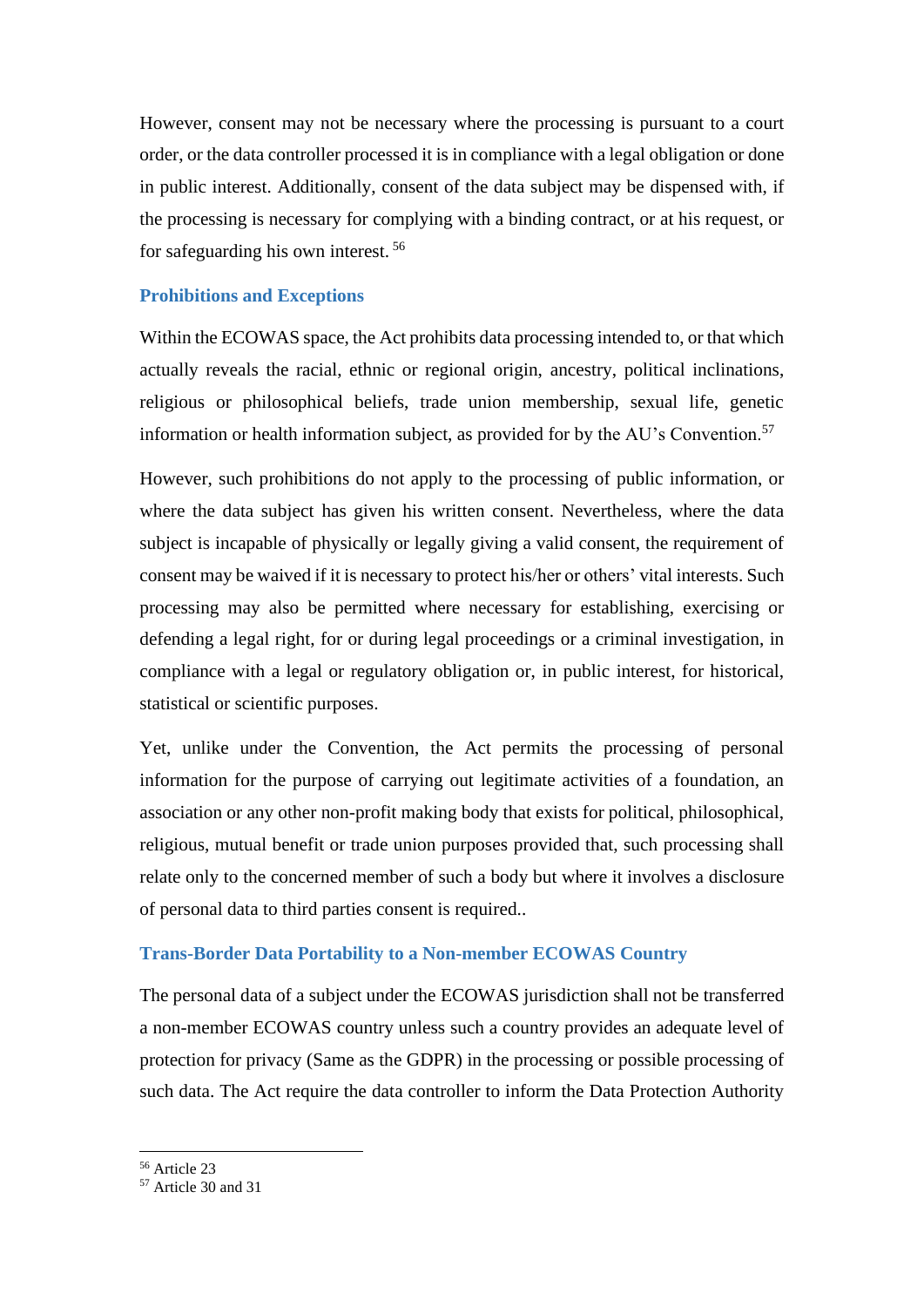before sending such data to a non-member country. <sup>58</sup> Although this concept seemed to be borrowed from the European Data Protection Directive 95/46/EC of 1995, what is missing in this Act is the definition of "an adequate level of protection", and how to assess the adequacy level of the protection accorded by the third-party country. It would have made more sense to adopt the protocol provided by the EU Directive under Article 25 (2) which provides:

*The adequacy of the level of protection afforded by a third country shall be assessed in the light of all the circumstances surrounding a data transfer operation or set of data transfer operations; particular consideration shall be given to the nature of the data, the purpose and duration of the proposed processing operation or operations, the country of origin and country of final destination, the rules of law, both general and sectoral, in force in the third country in question and the professional rules and security measures which are compiled within that country.*

It seems that the focus of adequacy is not as much directed towards the general provisions of the law in a third country, but to the actual level of protection which will be accorded in a particular case.<sup>59</sup>

#### **Application to Nigeria**

The ECOWAS Supplemental Act is not yet applied in Nigeria due to some major technical impediments that have stalled the implementation of the Act within the domestic jurisdiction of member states. One of the major obstacles to the smooth application of the Act is the lack of an established mechanism and/or institution to enhance the application of regional data protection instruments.<sup>60</sup> Apparently, this deficiency has led to a poor harmonization and enforcement of data protection standards within the ECOWAS region. The second impediment is the lack of judicial remedies and civil liability provisions for the breach of data protection principles. <sup>61</sup> This leaves the aggrieved data subject with no justiciable remedies for the breach of his/her personal data under the Act.

<sup>58</sup> Article 36

<sup>59</sup> Alex Boniface Makulilo, 'Data Protection Regimes in Africa: Too Far from the European "Adequacy" Standard?' (2013) 3 International Data Privacy Law 42 (43).

 $60$  Orii (n 55) p. 181-182.

 $61$  Orii (n 55) p. 181-182.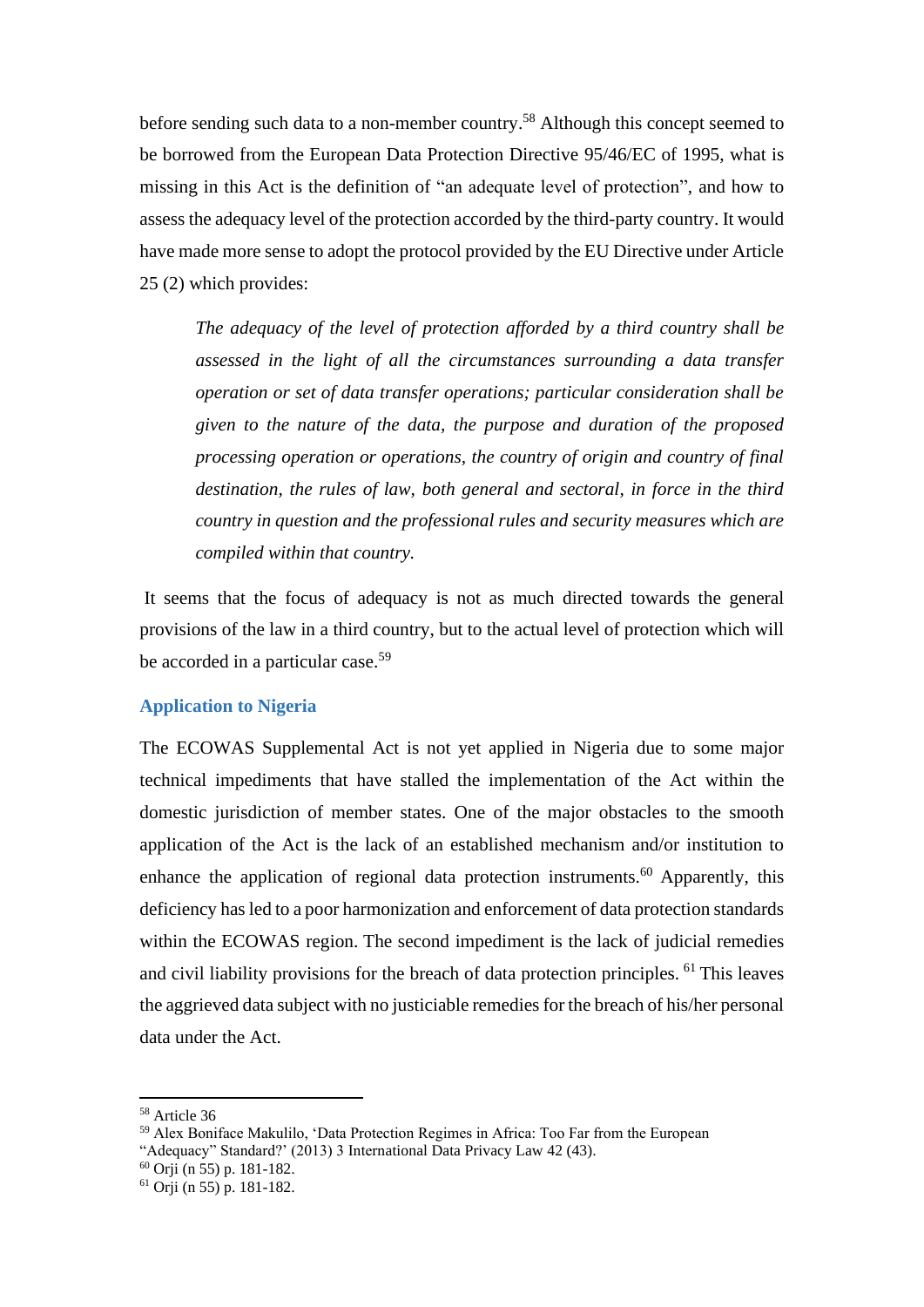It has been argued that an ECOWAS Supplementary Act, such as this, is meant to directly apply in all Member States on basis of the principle of direct applicability.<sup>62</sup> Article 9(3) of the Supplementary Protocol A/SP.1/06/06 that amended the Revised ECOWAS Treaty, provides that such Supplementary Acts, as adopted by the Authority shall be binding on the "Community institutions and Member States," thereby making it directly applicable. <sup>63</sup> However, section 12(1) of the 1999 Constitution of Nigeria makes ineffective, any treaty entered into by Nigeria unless it has been domesticated into law by the National Assembly. It provides:

*No treaty between the Federation and any other country shall have the force of law except to the extent to which any such treaty has been enacted into law by the National Assembly* 

Therefore, for the same reason as the AU's Convention, the ECOWAS Data Protection Act is yet to acquire the force of law, pursuant to Section 12 of the Constitution, its provisions not having been domesticated by the National Assembly, although the proposed Data Protection Bill, 2020 has made attempts to adopt the principles contained therein.

#### **NIGERIAN STATUTORY LAWS ON DATA PROTECTION**

There is, so far, no effective comprehensive data protection law in Nigeria. Neither the AU's Convention nor the ECOWAS Act on data protection have been incorporated in to the Nigerian domestic laws. Nigeria is not yet in the league of the few African nations that have so far enacted data protection legislations, so far. Ghana and South Africa have already passed their data protection laws. Ghana's Data Protection Act (DPA) was passed in to law in 2012, to establish a Data Protection Commission, and to protect the privacy of individuals and the confidentiality of personal data by regulating the processing of personal information, and for other like matters.<sup>64</sup> On the other hand, the South Africa's Protection of Personal Information Act (POPI) 2013 is meant to be an

<sup>62</sup> ibid p. 183.

 $63$  Orii (n 55) p. 182.

<sup>64</sup> Data Protection, 'Ghana Data Protection Act, 2012'

<sup>&</sup>lt;https://www.dataprotection.org.gh/sites/default/files/Data Protection Act %2C 2012 %28Act 843%29.pdf> accessed 5 January 2019.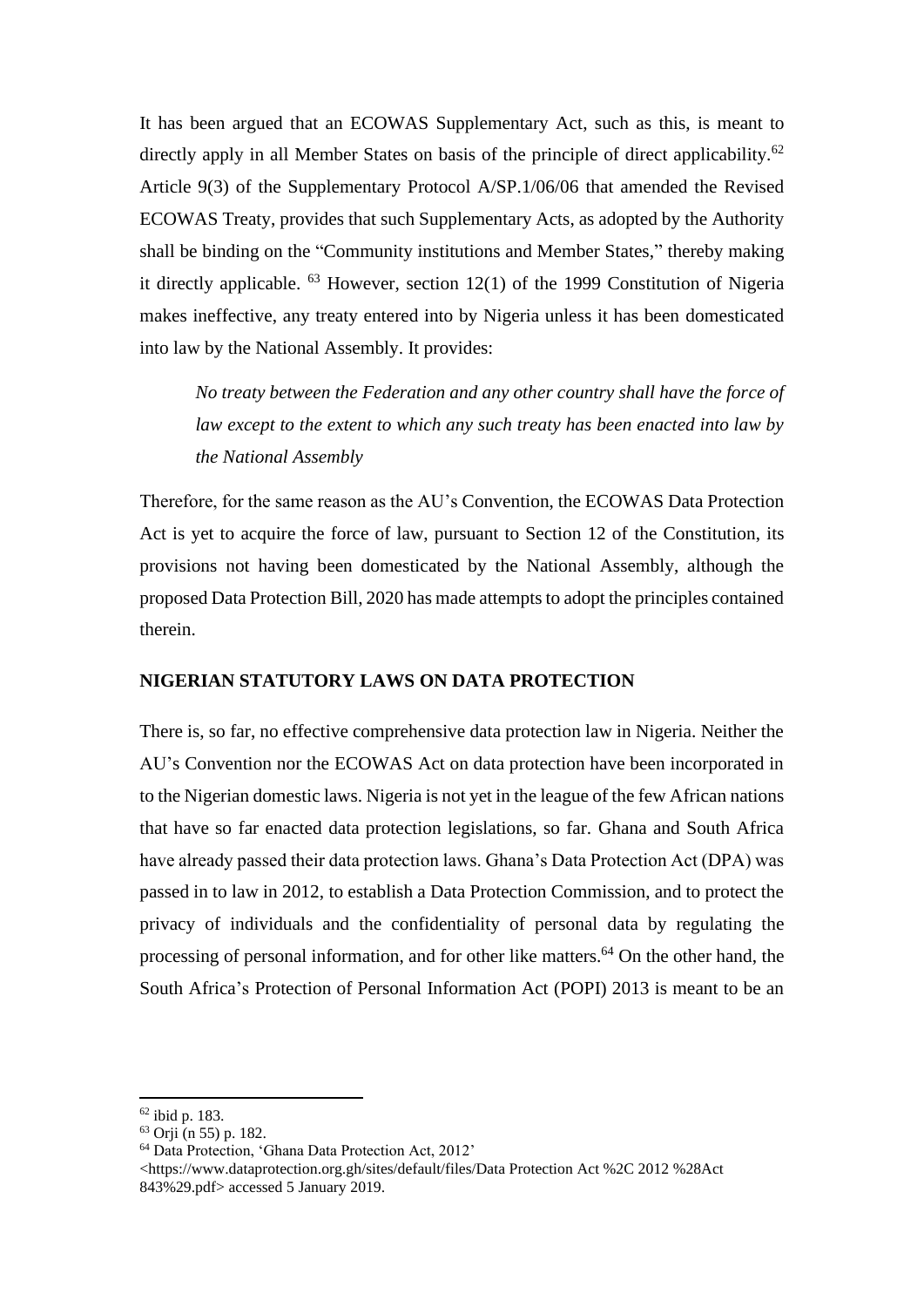exhaustive and heavily detailed policy to bring South Africa's laws in line with EU and international regulations on data protection.<sup>65</sup>

Nevertheless, Nigeria still relies on the loose provision of the constitution that purport to guarantee rights to privacy, and the snippets of data protection provisions scattered in various legislations. It could be argued that, these collections of data protections provisions, neither individually nor collectively, satisfy the requirement of data protection principles in the contemporary digital world. At best, the Nigerian Data Protection Regulation is struggling to keep upbeat with the fast-changing information management climate. The following sections examines these laws.

#### **The Nigerian Constitutional Provisions on Privacy and Confidentiality<sup>66</sup>**

The Nigerian constitution provide for all fundamental human rights as contained in the UDHR. Right to privacy and confidentiality under the constitution, 1999, which includes the right to data protection,  $67$  serves as a restriction on the right to free speech under section 39. Section 37 of the constitution provides:

*"The privacy of citizens, their homes, correspondence, telephone conversations and telegraphic communications is hereby guaranteed and protected."*

The additional protection to privacy is under section 39, part of which restricts the freedom of expression to allow for the right of privacy. It provides:

Section 39:

"(1) *every person shall be entitled to freedom of expression, including freedom to hold opinions and to receive and impart ideas and information without interference… (However)*

*(3) Nothing in this section shall invalidate any law that is reasonably justifiable in a democratic society:*

(a) *For the purpose of preventing the disclosure of information received in confidence…"* (Emphasis added).

<sup>65</sup> Centre for Internet and Society, South African Protection of Personal Information Act, 2013, <https://cis-india.org/internet-governance/blog>

<sup>66</sup> Nigerian Constitution, 1999 (as amended)

<sup>67</sup> See *MTN Nigeria Communication Ltd v. Barr. Godfrey Nya Eneye*, Appeal No: CA/A/689/2013 (Unreported)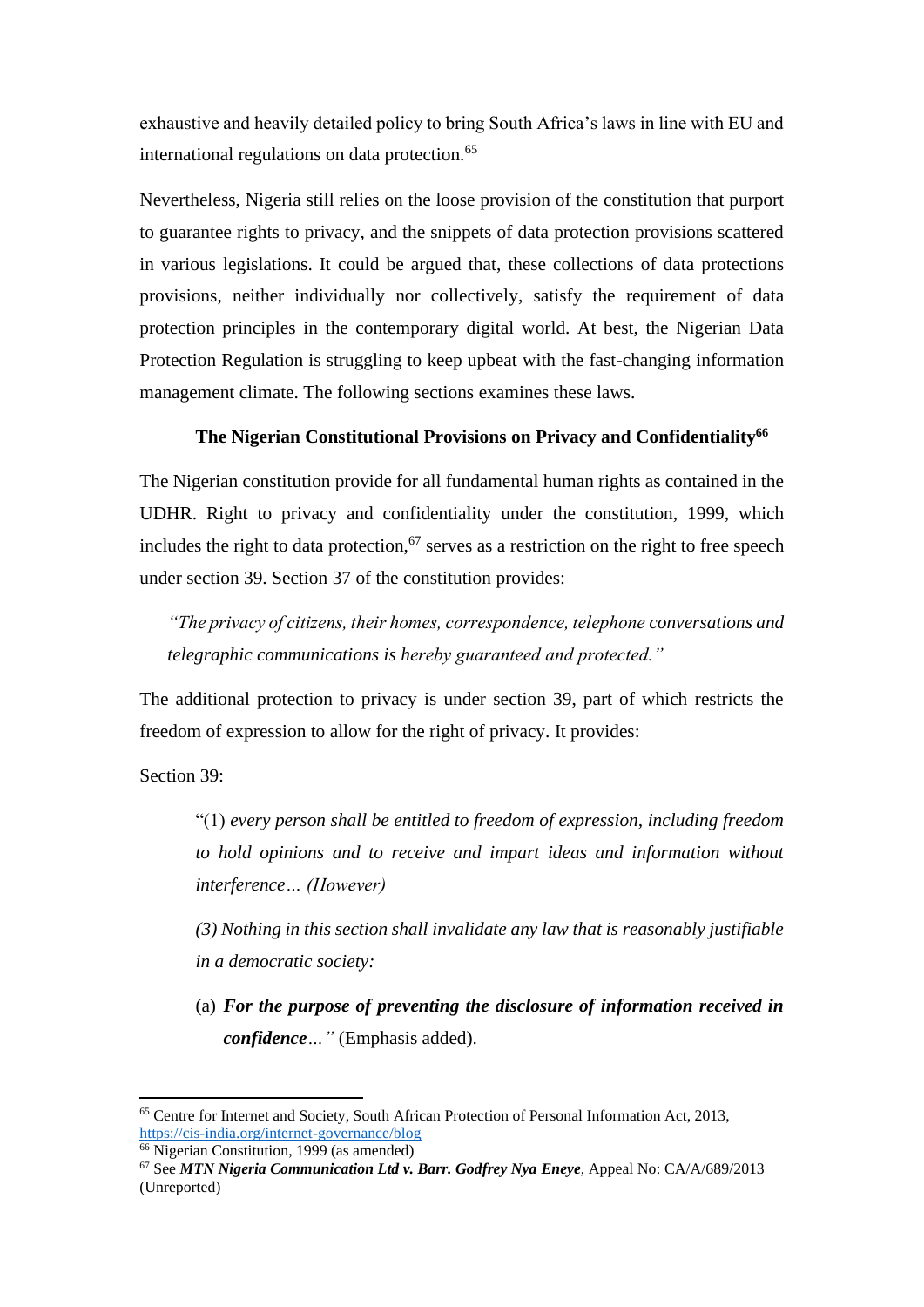However, the cumulative effect of the two sections on privacy right is subject to the restriction under Section 45 which provides as follows:

(1) *Nothing in sections 37, ...(and) 39, … of this Constitution shall invalidate any law that is reasonably justifiable in a democratic society (a) in the interest of defence, public safety, public order, public morality or public health; or (b) for the purpose of protecting the rights and freedom or other persons*

Two points have to be made regarding these provisions on the adequacy of the protection they afford to the right of privacy. On the one hand, this is hardly a sufficient stipulation of data protection, and on the other hand, the restrictions stated under section 45 is a pretty standard restriction on human rights. Whether or not the totality of the constitutional provisions is adequate to guarantee adequate protection would depend on whether these exceptions pass certain tests, which include legality, legitimate aim and proportionality tests. In other words, for these restrictions to be justified, it must be pursuant or according to a law, that it is intended to achieve a legitimate aim, and that the restriction is proportionate to the aim pursued.<sup>68</sup>

#### **Data Protection under the National Health Act (NHA) 2014**

The National Health Act 2014 provides for a framework for the regulation, development and management of a healthcare delivery system and sets the required standards for delivering health services in Nigeria. As part of that regulatory framework, the Act also provides for the confidentiality of health records, and prescribes who could or should have access to it.

#### **Disclosure of Health Information**

It is imperative to note that, the National Health Act (NHA) did not clearly define the terms 'data', 'personal data' or 'health data', record or health information. However, the Act provides that "all information concerning a user, including information relating to his or her health status, treatment or stay in a health establishment is confidential."<sup>69</sup> Although "all information concerning a data subject, including information relating to

<sup>68</sup> Abba Amsami Elgujja, 'Adequacy of the Legal Safeguards for the Patients ' Right of Confidentiality under the Saudi Arabian Legal System' (2017).

<sup>69</sup> S. 26 (1) National Health Act, 2014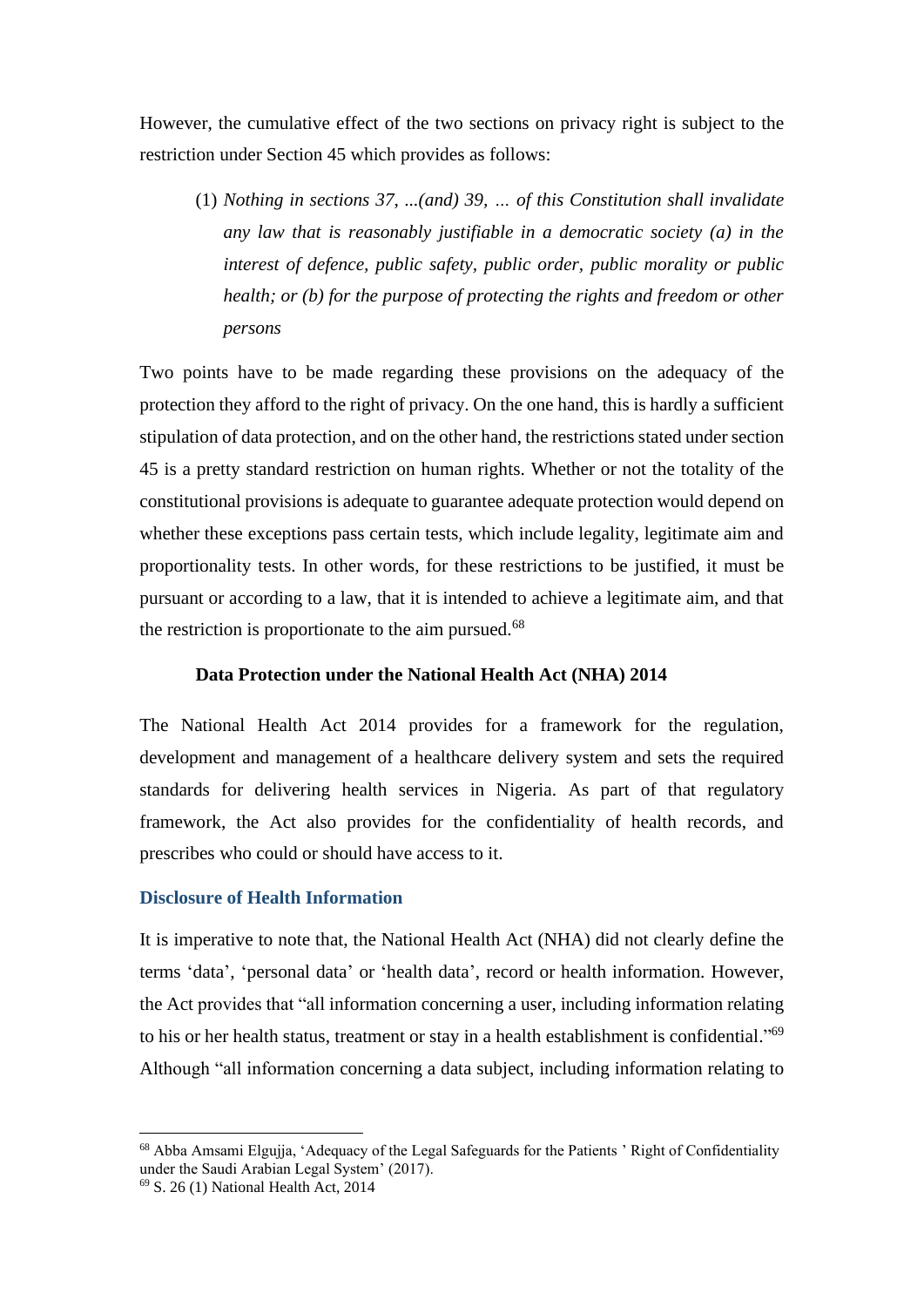his or her health status, treatment or stay in a health establishment are considered confidential," <sup>70</sup> the Act allows a disclosure for, and in the course of, his/her treatment or care. Under the Act, a healthcare provider that has lawful access to the health records of a data subject is permitted to disclose such personal data to, and within, the health care team or facility within the ordinary course and scope of his or her duties as is necessary for any legitimate purpose where such disclosure is in the interest of the data subject,. $71$ 

Apart from disclosure for the data subject's care, the Act also allows the disclosure of such information, just as under the ECOWAS Act, where the data subject has consented to such disclosure (in writing), or where the court or the law requires it or, in the case of a minor or physically/legally incapacitated, at the request of a parent or guardian. A disclosure to third party may only be allowed where a non-disclosure of the information represents a serious threat to public health. <sup>72</sup>

A health care provider may access the patient's health records for the purpose of treatment with the user's consent, and for study, teaching or research with the authorisation of the user, head of the health establishment concerned *and* the relevant health research ethics committee.<sup>73</sup> In the case of study, teaching and research, authorization is not required if no information as to the identity of the user concerned is obtained.<sup>74</sup>

#### **Offenses and Penalties**

The management of the health facility in possession of a user's health records is responsible to ensure that control measures are in place to prevent unauthorised access to the records, storage facility, or system by which records are kept.<sup>75</sup> A person (or management) who fails to protect health records, or falsifies any record, or creates, changes or destroys a record without authority to do so, commits an offence under the Act. Also, intentionally providing false information to be included in a record, or unlawfully making copies of any part of a record or without authority, connecting the

<sup>70</sup> S. 26 (1) National Health Act, 2014

<sup>71</sup> Section 27 of the National Health Act, 2014

<sup>72</sup> S. 26 (2) National Health Act, 2014

<sup>73</sup> S. 28 (1) National Health Act, 2014

<sup>74</sup> S. 28 (2) National Health Act, 2014

<sup>75</sup> S. 29 (1) National Health Act, 2014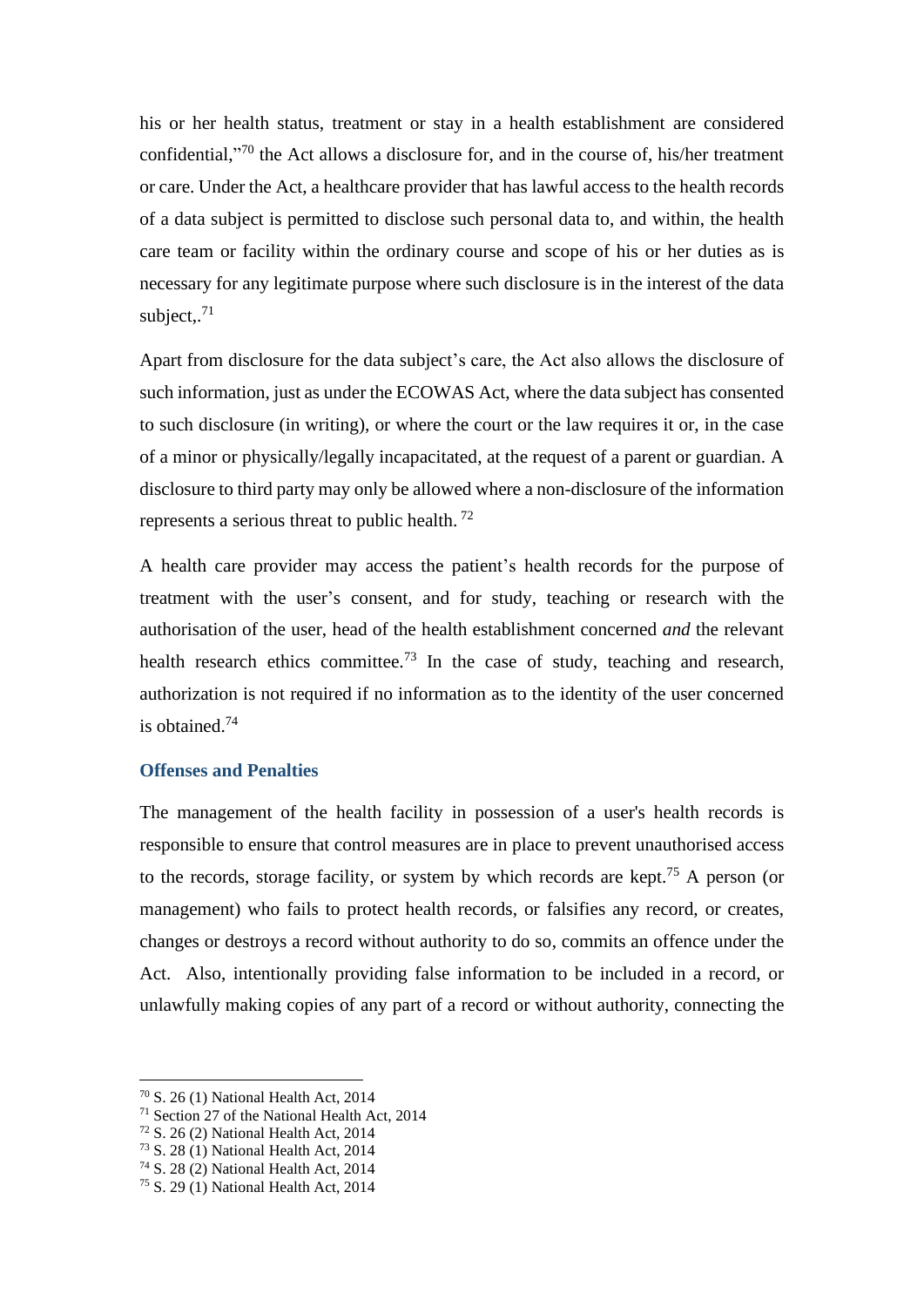personal identification elements of a user's record with any element of that record that concerns the user's condition, treatment or history is an offence. <sup>76</sup>

Additionally, gaining unauthorised access to a record or record-keeping system, unauthorised connection of any part of a computer or other electronic system on which records are kept to any other computer or other electronic system; or terminal or other installation connected to or forming part of any other computer or other electronic system is an offence under the Act. Finally, it is an offence under the Act to, without authorisation, modify or impair the operation of any part of the operating system of a computer or other electronic system on which a user's records are kept, or part of the programme used to record, store, retrieve or display information on a computer or other electronic system on which a user's records are kept. All of the listed offenses above upon conviction, attract a punishment by imprisonment for a period not exceeding two years or to a fine of N250, 000.00 or both.<sup>77</sup>

#### **Complaint Procedures**

The Act empowers the data subjects or patients to make their complaint about the manner in which they were treated at a healthcare institution and, have their grievance investigated.<sup>78</sup> For this purpose, the appropriate health authority shall create a policy and procedure for the instituting complaints within the health system being managed by the Federal or State Ministry of Health.The concerned Ministry shall conspicuously display such complaint procedure so as to be easily visible for any person entering the establishment and to take further steps to communicate same to users on a regular basis. 79

The procedure should allow for the acceptance and acknowledgment of every complaint directed to a health establishment, whether or not within its jurisdiction or authority, and for referral to the appropriate body or authority, if outside its authority. In the case of a private health establishment, allow for the laying of complaints with the head of

<sup>76</sup> S. 29 (2) National Health Act, 2014

<sup>77</sup> S. 29 (2) National Health Act, 2014

<sup>78</sup> S. 30 (1) National Health Act, 2014

<sup>79</sup> S. 30 (2) National Health Act, 2014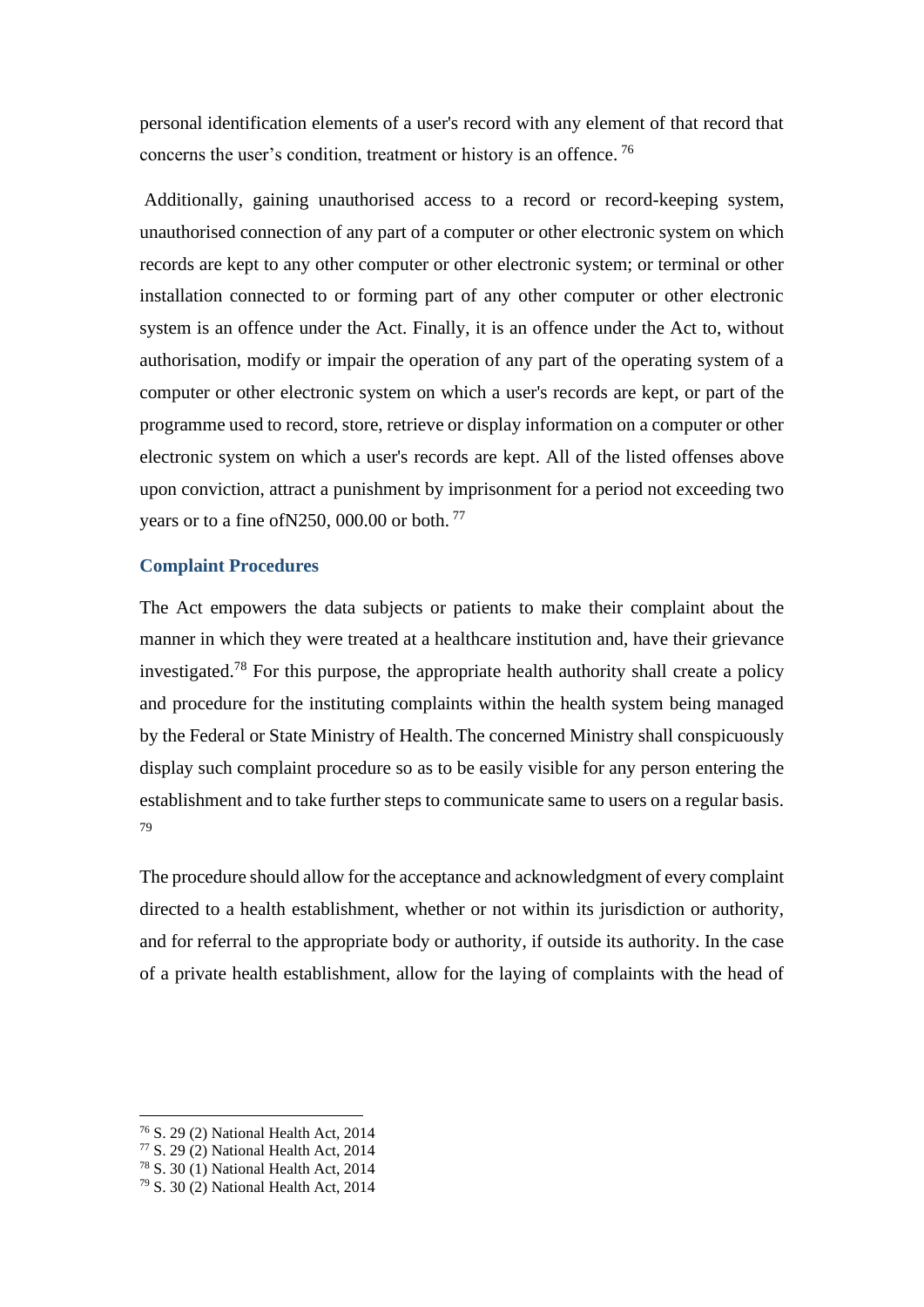the relevant establishment.<sup>80</sup> And the complainant is obliged to follow the procedure so established<sup>81</sup>

It seems that the NHA has been more elaborate than any other law so far in place for regulating the processing of personal data of citizens. However, it is argued that its definition is too wide, which could potentially include anonymised and other information. A standard definition which stratifies the level of confidentiality, the forms of information (soft and hard copies), period covering the data (past, present and future) would have been better as per the standard laws and regulations on data protection. For instance, the GDPR defines such information as "personal data relating to the past, current or future<sup>82</sup> physical or mental health of a natural person, including the provision of health care services, which reveal information about his or her health status."<sup>83</sup>

#### **Data Protection under the Child Rights Act (CRA) No. 26 of 2003**

The "Child Rights Act" (CRA) regulates the protection of children (persons under the age of 18 years), and, among other provisions, limits access to their personal information except as provided by law. With regard to privacy and data protection, Section 8 of the Act provides:

*(1) Every child is entitled to his privacy, family life, home, correspondence, telephone conversation and telegraphic communications, except as provided in subsection (3) of this section.* 

*(2) No child shall be subjected to any interference with his right in subsection (1) of this section, except as provided in subsection (3) of this section.* 

*(3) Nothing in the provision of subsections (1) and (2) of this section shall affect the rights of parents and, where applicable, legal guardians, to exercise reasonable supervision and control over the conduct of their children and wards.*

The Act also prohibits the publication of any information that could lead to the identification of a child offender, and requires that the records of child offenders be

<sup>80</sup> S. 30 (3) National Health Act, 2014

<sup>81</sup> S. 30 (4) National Health Act, 2014

<sup>82</sup> Recital (35) GDPR 2016

 $83$  Article 4 (15) of the GDPR, 2016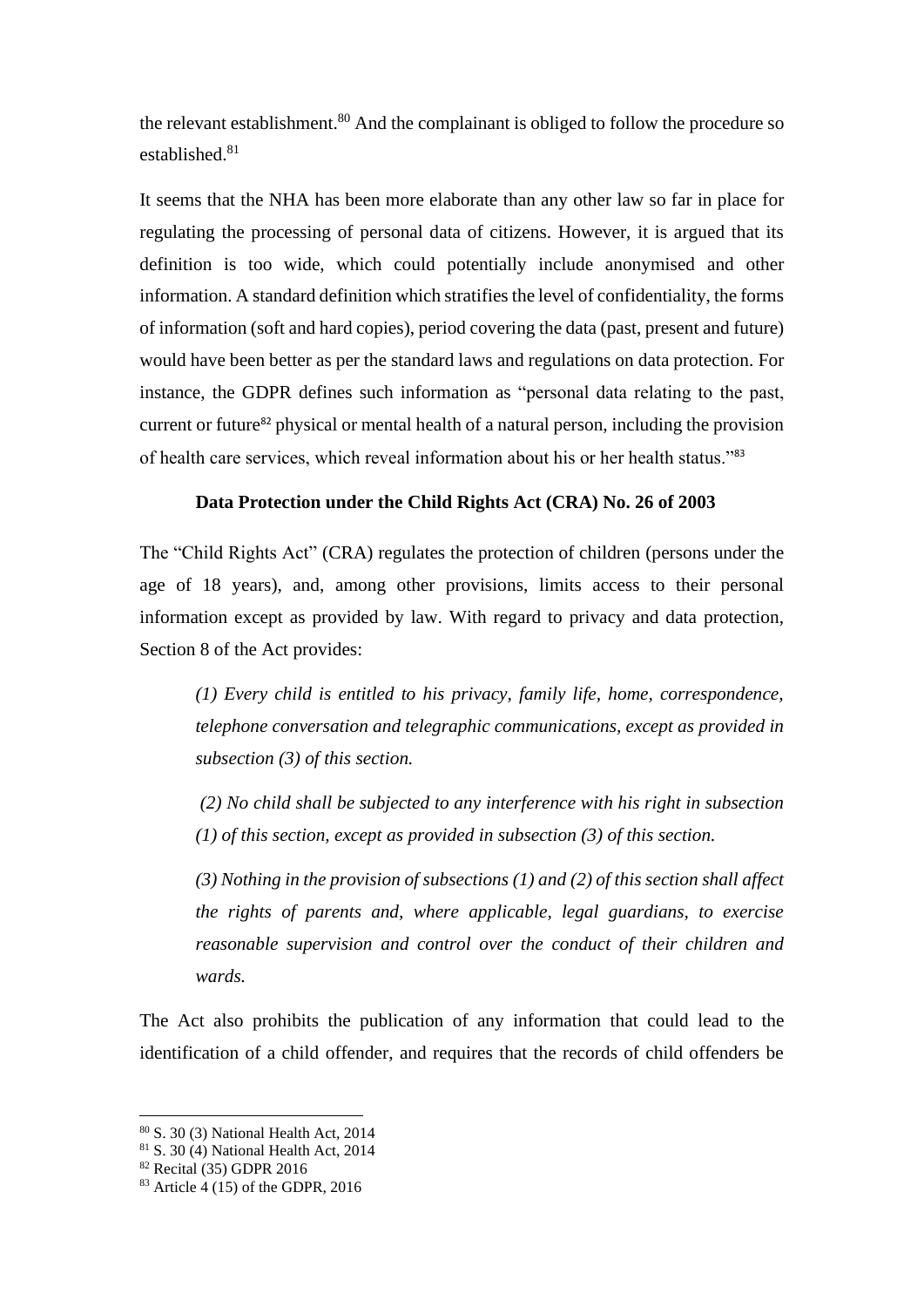kept strictly confidential and protected against access by third parties except in certain limited circumstances.<sup>84</sup> Section 205 provides as follows:

*(1) The right of the child to privacy specified in section 8 of this Act shall be respected at all stages of child justice administration in order to avoid harm being caused to the child by undue publicity or by the process of labelling.* 

*(2) Accordingly, no information that may lead to the identification of a child offender shall be published.* 

*(3) Records of a child offender shall*‐

*(a) be kept strictly confidential and closed to third parties;* 

*(b) made accessible only to persons directly concerned with the disposition of the case at hand or other duly authorised persons; and* 

*(c) not be used in adult proceedings subsequent cases involving the same child offender.* 

While the Act attempts to guarantee the privacy and confidentiality of the child's personal information, it also provides the parents/guardians with the power to exercise reasonable supervision and control over the child. What is unclear is the meaning of 'reasonable control' in relation to the child's right of privacy and confidentiality. Are the parents given unfettered right of access and control over the child's confidential health information? Are there exceptional situations where the parent/guardian may be denied this right of control?

#### **Data Protection under the Freedom of Information (FOI) Act No. 4 of 2011**

While the protection of privacy and confidentiality is about control over who can have access to, and disclosure of confidential information, the FOI Act is about the right to access to public records and information. Therefore, the "FOI Act" have potential impacts on the protection of the personal information of certain individuals, e.g., public officials, in Nigeria.

Access to information held by public officials is consistent with the import of the right to freedom of press as provided under Section 39 of the Nigerian Constitution. The Act

<sup>84</sup> Section 205(2), Child Rights Act No. 26 of 2003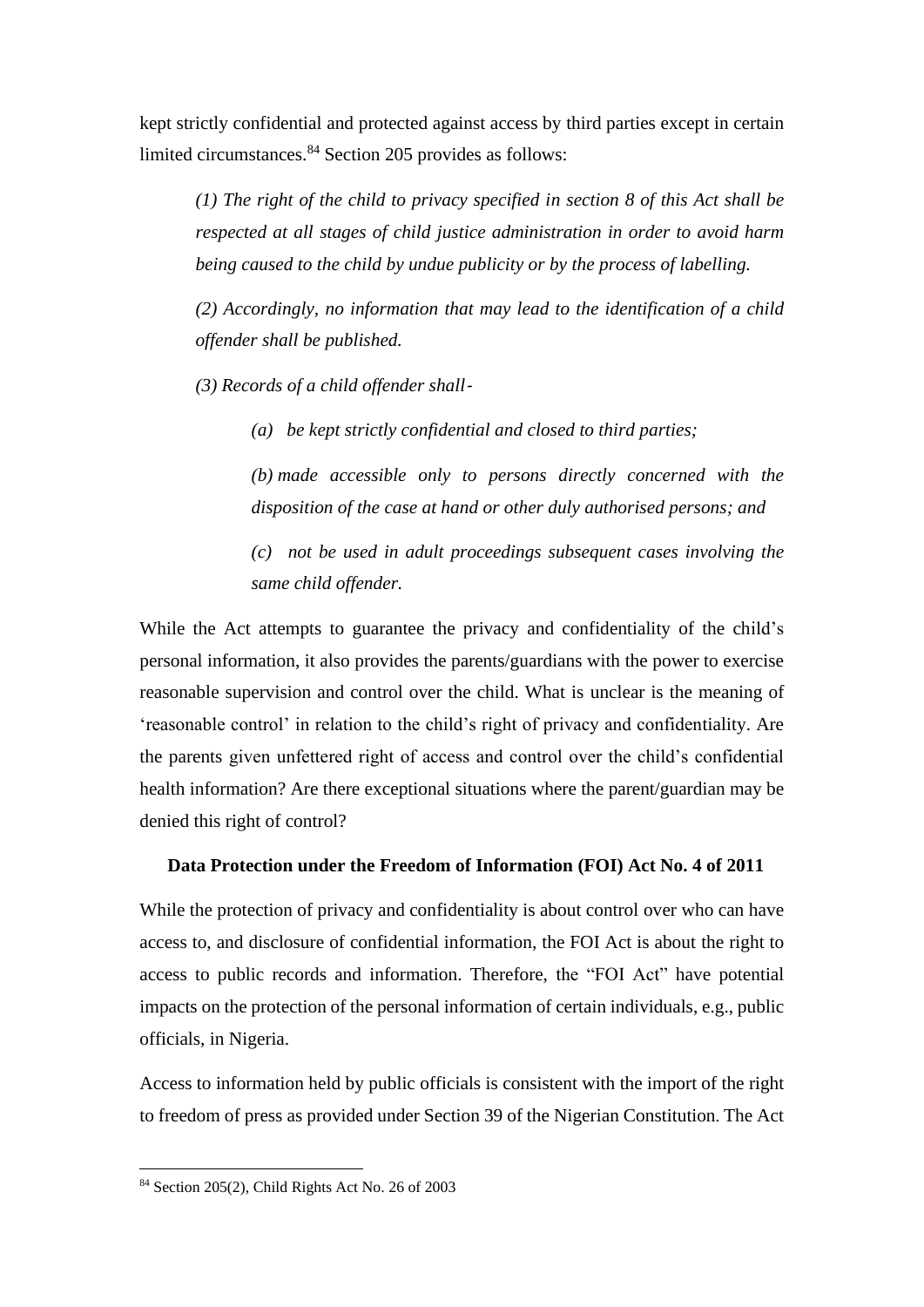is intended to make public records and information more freely available, to provide for public access to public records and information, and to protect public records and information to the extent consistent with the public interest and the protection of personal privacy. Its other goals include protecting public officers from the legal liability for disclosing classified official information without approval and to establish procedures thereto. <sup>85</sup>

The Act empowers citizens with the right to have access to any public records held by the government or public institutions. <sup>86</sup> It can be argued that Section 1 of the Act is restrictive to the right of privacy and confidentiality as it allows access to public information kept by public authorities. While, it also applies to information in the custody of private institutions that is intended to be used for the public, but it does not apply to restrict the right to confidentiality of personal information. Examples of such information include bank statements of public agencies, medical research reports being held by private organisations etc.

The Act empowers illiterate or disabled applicant to request for such information through their representatives.<sup>87</sup> Under Section  $1(3)$  an aggrieved applicant who has been refused access to the requested information can apply to a superior court of record for an order of *mandamus* to compel the release of the requested information.

Apparently, the right to access is in line with the provisions of several anti-corruption conventions. For example, Article 9 of the African Union Convention on Preventing and Combating Corruption<sup>88</sup> requires all State parties to "*adopt such legislative and other measures to give effect to the right of access to any information that is required to assist in the fight against corruption and related offences."* Similarly, Article 19 of the ICCPR provides that everyone shall have the right to freedom of expression which includes freedom to seek, receive and impart information and ideas of all kinds. Furthermore, Article 13 of the United Nations Convention against Corruption<sup>89</sup> demands governments to encourage citizen involvement in anti-corruption crusades by, *inter alia*, providing the public with an effective access to pertinent information.

<sup>&</sup>lt;sup>85</sup> Freedom of Information Act 2011 Laws of the Federation of Nigeria 2011 (Laws of the Federation of Nigeria).

<sup>86</sup> Article 1, Freedom of Information Act 2011 Laws of the Federation of Nigeria 2011

 $87$  Section 3(3), Freedom of Information Act 2011 Laws of the Federation of Nigeria 2011

<sup>&</sup>lt;sup>88</sup> Adopted by the 2nd Ordinary Session of the Assembly of the Union in July 2003.

<sup>89</sup> Adopted by Resolution 58/4 of the General Assembly of the United Nations in October 2003.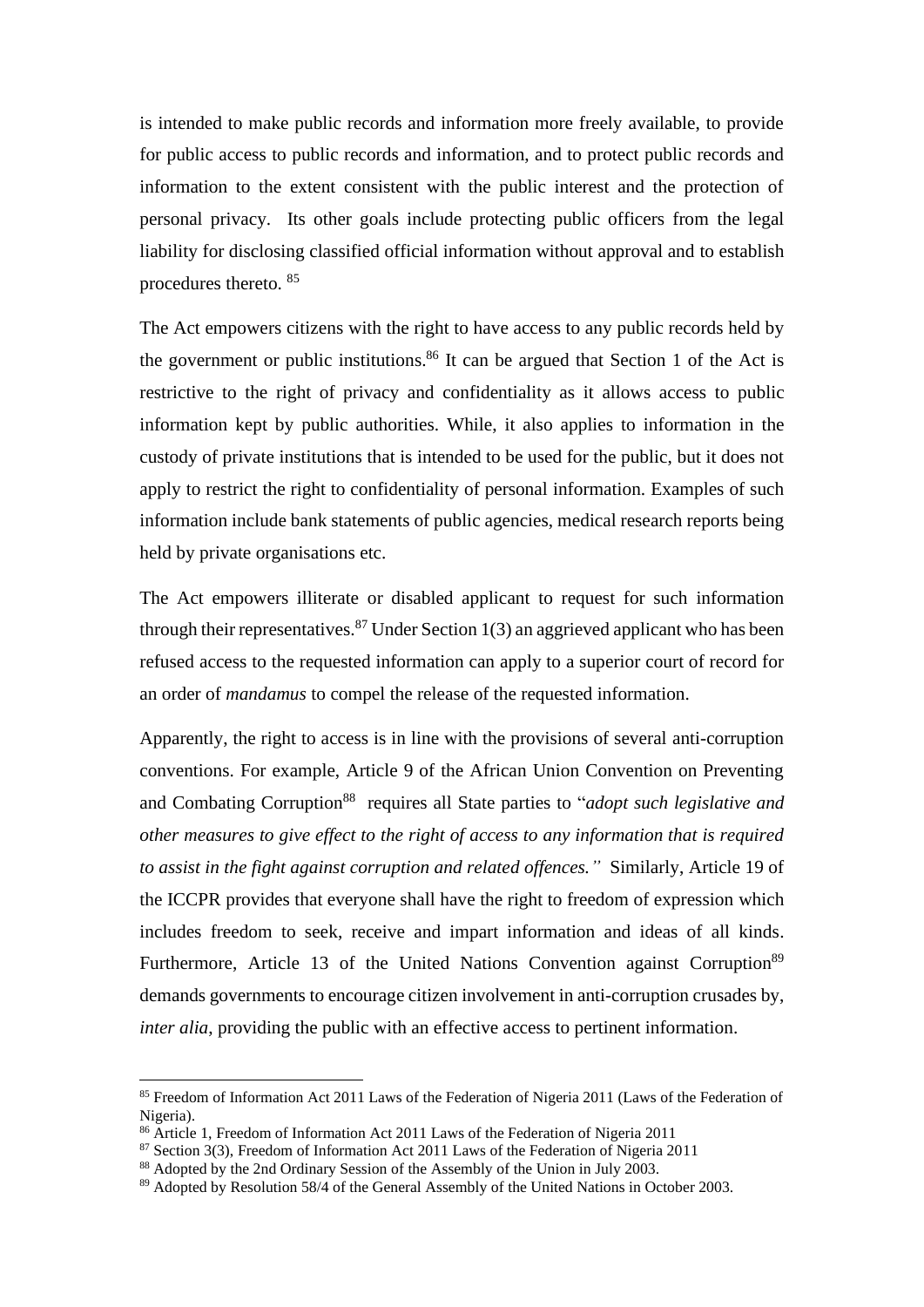However, the Act also provides for some exceptions to the right of access to information under certain conditions.<sup>90</sup> For instance, the FOI Act prohibits public institution from allowing an application for access to information that contains personal data unless the individual involved consents to the disclosure, or where such information is publicly available.<sup>91</sup> Similarly, section 16 of the FOI Act also provides that an application for disclosure of information may be denied if that information is subject to various forms of professional privilege conferred by law (such as lawyer-client privilege and journalism confidentiality privilege).<sup>92</sup> Personal information denotes "any official information held about an identifiable person but which does not include information that bears on the public duties of public employees and officials." <sup>93</sup>

Furthermore, an application for access to information may be denied if the disclosure of the information may be injurious to the conduct of international affair, or to the defence of the Federal Republic of Nigeria, and the security of penal institutions unless it is in the public interest to disclose it.<sup>94</sup> Additionally, where the data was collected for the purpose of enforcing law and order, or for internal management of a public institution, an access may be denied if that disclosure would interfere with law enforcement proceedings or pending administrative enforcement proceedings, or jeopardize an ongoing investigation. The access request may, also, be denied if granting so could deny a person of a fair trial or, inevitably reveal the identity of an anonymous source or, obstruct an ongoing criminal investigation or, constitute an invasion of personal privacy under this Act.<sup>95</sup> However, these exceptions may not apply if it would be in the public interest to grant access to such public information. The Act further provides:<sup>96</sup>

<sup>90</sup> Matthias Oluwole Dawodu, 'An Overview of the Freedom of Information AcT (An Appraisal from a Lawyer's Perspective)'

 $\langle$ http://portal.unesco.org/ci/en/files/26159/12054862803freedom\_information\_en.pdf/freedom\_informa ti> accessed 9 January 2019.

<sup>&</sup>lt;sup>91</sup> Section 14 of the FOI Act

<sup>92</sup> See Section 16, FOI Act. See also: Udo Udoma and Belo Osagie, 'Data Privacy Protection in Nigeria Data Privacy Protection in Nigeria' <http://www.uubo.org/media/1337/data-privacy-protection-innigeria.pdf> accessed 26 December 2018.

<sup>&</sup>lt;sup>93</sup> Section 31, Freedom of Information Act, 2011

<sup>94</sup> Section 11, Freedom of Information Act, 2011

<sup>&</sup>lt;sup>95</sup> See under Section 15

<sup>&</sup>lt;sup>96</sup> Section 12, Freedom of Information Act.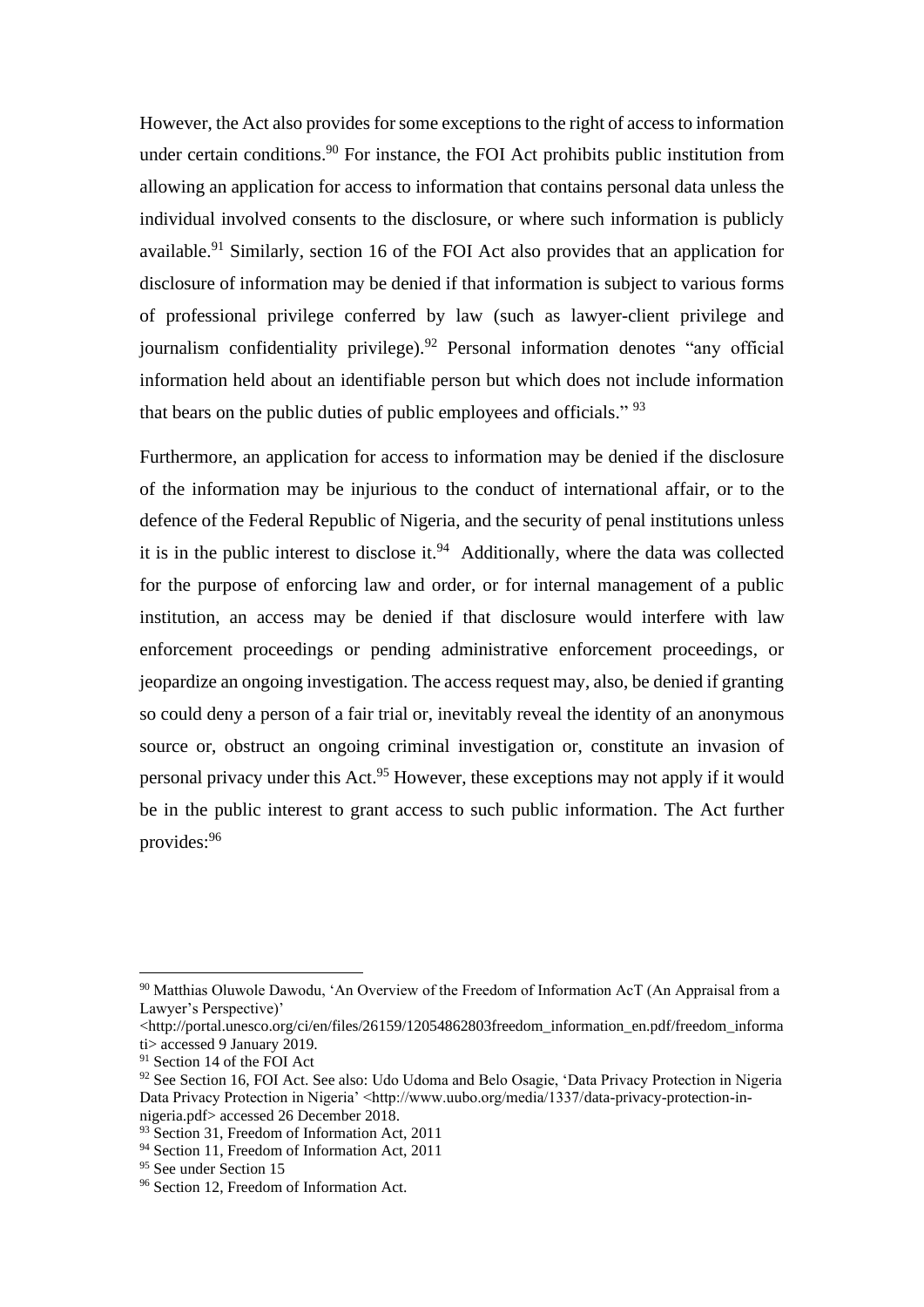*(2) Notwithstanding anything contained in this section, an application for information shall not be denied where the public interest in disclosing the information outweighs whatever injury that disclosure would cause.* 

*(3) A public institution may deny an application for information that could reasonably be expected to facilitate the commission of an offence.* 

*(4) For the purposes of section (1) (a), "enforcement proceeding" means an investigation that –*

> *(a) pertains to the administration or enforcement of any Act, law or regulation;*

*(b) is authorized by or pursuant to any Act, law or regulation*

The FOI Act prevents the public from having access to information relating to personal information and matters touching on personal privacy unless the data subject has given consent to such disclosure, or where such information is already available in the public domain.<sup>97</sup> Such category of data may include files and personal data of clients, patients, residents, students, or other individuals maintained by public institutions. Others include personal data maintained with respect to public employees, or officials, any applicant, of any regulatory agency, related to taxation, or information of whistleblowers and complainants. In all such cases, access may be granted in the public interest if doing so would clearly outweigh the private right to privacy but subject to Section 14  $(2)$  of the Act.<sup>98</sup>

Whistle-blowers are protected from legal liability under the Act, if the disclosure of the information that is made in good faith, reveals a mismanagement, gross waste of funds, fraud, abuse of authority, or a substantial and specific danger to public health or safety.<sup>99</sup> However, whistle blowers are not protected under this Act if they reveal information obtained by virtue of professional privileges such as lawyer-client privilege, doctor-patient privilege or other privileges conferred by law.<sup>100</sup>

This Act clearly empowers individuals to demand access to information in the domain of public institutions. However, it also restricts access to personal information unless

<sup>&</sup>lt;sup>97</sup> Section 14.

<sup>98</sup> Section 14 (3)

<sup>99</sup> Section 27*. (1)*

<sup>100</sup> Section 16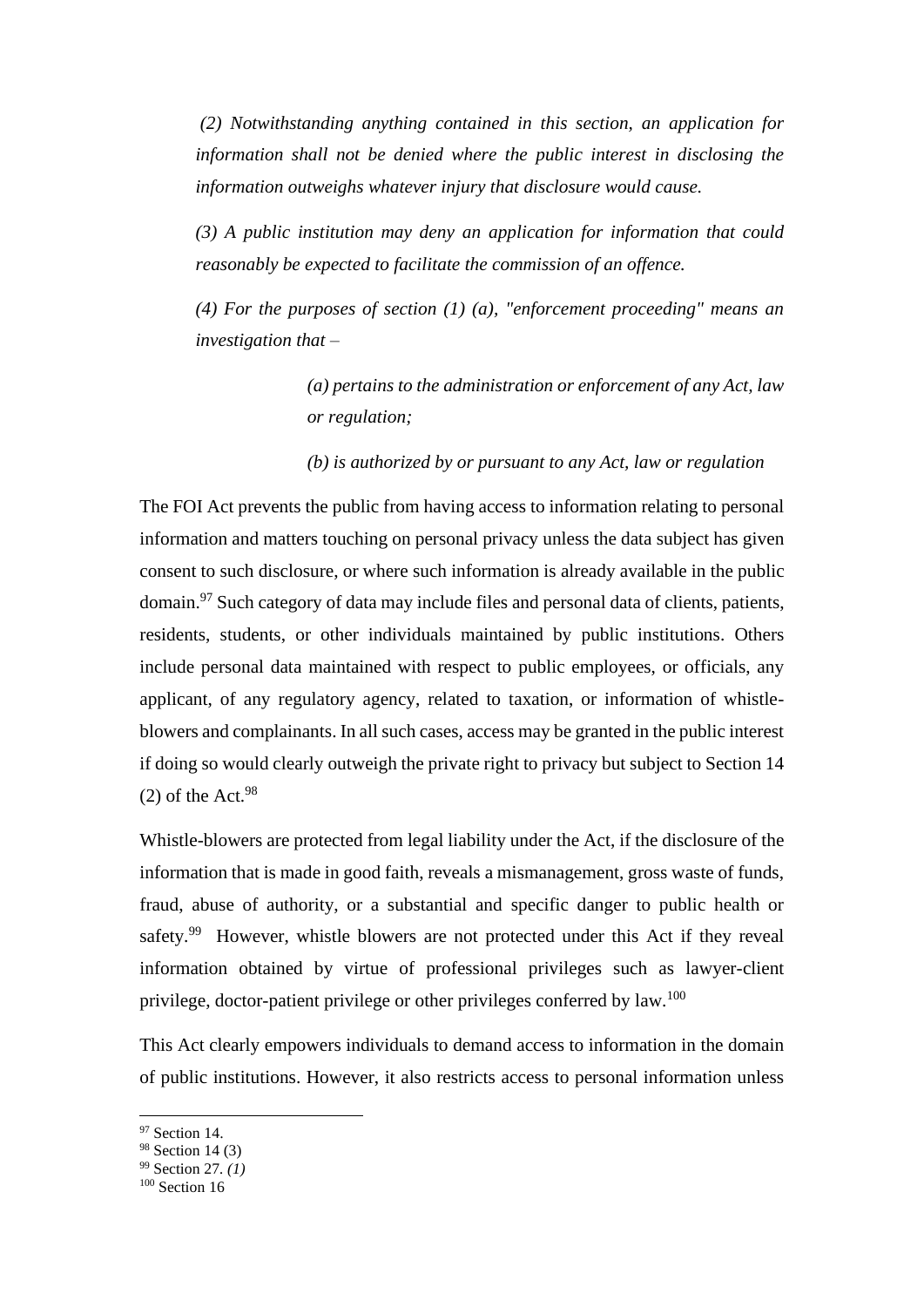the disclosure is in the public interest that outweighs the right to privacy of the data subject.

#### **Data Protection under the National Identity Management Commission Act**

The National Identity Management Commission (NIMC) Act provides for the establishment of a National Identity Database<sup>101</sup> and the National Identity Management Commission<sup>102</sup> that is responsible for the maintenance of the National Database, the registration of individuals, and the issuance of national identity cards; and for related matters.<sup>103</sup>

Schedule 2 of the Act lists the contents of database that the Commission keeps. Those include demographic information (names, date and place of birth, gender and address), $104$  identification information (photograph, signature, finger prints and other biometric information),<sup>105</sup> and residence status (nationality, permits, visa information).<sup>106</sup> The national data base also contains several personal reference numbers which includes national identity number, reference number for immigration, insurance, Nigerian passport or other related document in lieu of passport, driving licence or such other related documents).<sup>107</sup> Others are any record history, registration and ID card history, validation information and records of provision of information.<sup>108</sup>

The Act prohibits persons or corporate bodies from access to database or information therefrom, with respect to a registered data subject except with application for, or consent to its release with the approval of the  $NIMC<sup>109</sup>$  However, the data user's consent may be dispensed with, in the public interest,  $110$  where the disclosure is necessary in the interest of national security, for the purpose of preventing or detecting crime or for other such purposes regulated by the Commission.<sup>111</sup> An unlawful

<sup>&</sup>lt;sup>101</sup> Section 14, NIMC Act, 2007

<sup>102</sup> Section 1, NIMC Act, 2007

<sup>&</sup>lt;sup>103</sup> National Identity Management Commission Act 2007 (Laws of the Federation of Nigeria).

<sup>&</sup>lt;sup>104</sup> Paragraph 1, Second Schedule of NIMC Act, 2007

<sup>&</sup>lt;sup>105</sup> Paragraph 2, Second Schedule of NIMC Act, 2007

<sup>106</sup> Paragraph 3, Second Schedule of NIMC Act, 2007

<sup>&</sup>lt;sup>107</sup> Paragraph 4, Second Schedule of NIMC Act, 2007

<sup>108</sup> Paragraph 5-9, Second Schedule of NIMC Act, 2007

<sup>109</sup> Section 26 (1), NIMC Act, 2007

<sup>110</sup> Section 26 (4), NIMC Act, 2007

<sup>&</sup>lt;sup>111</sup> Section 26 (2) and (3), NIMC Act, 2007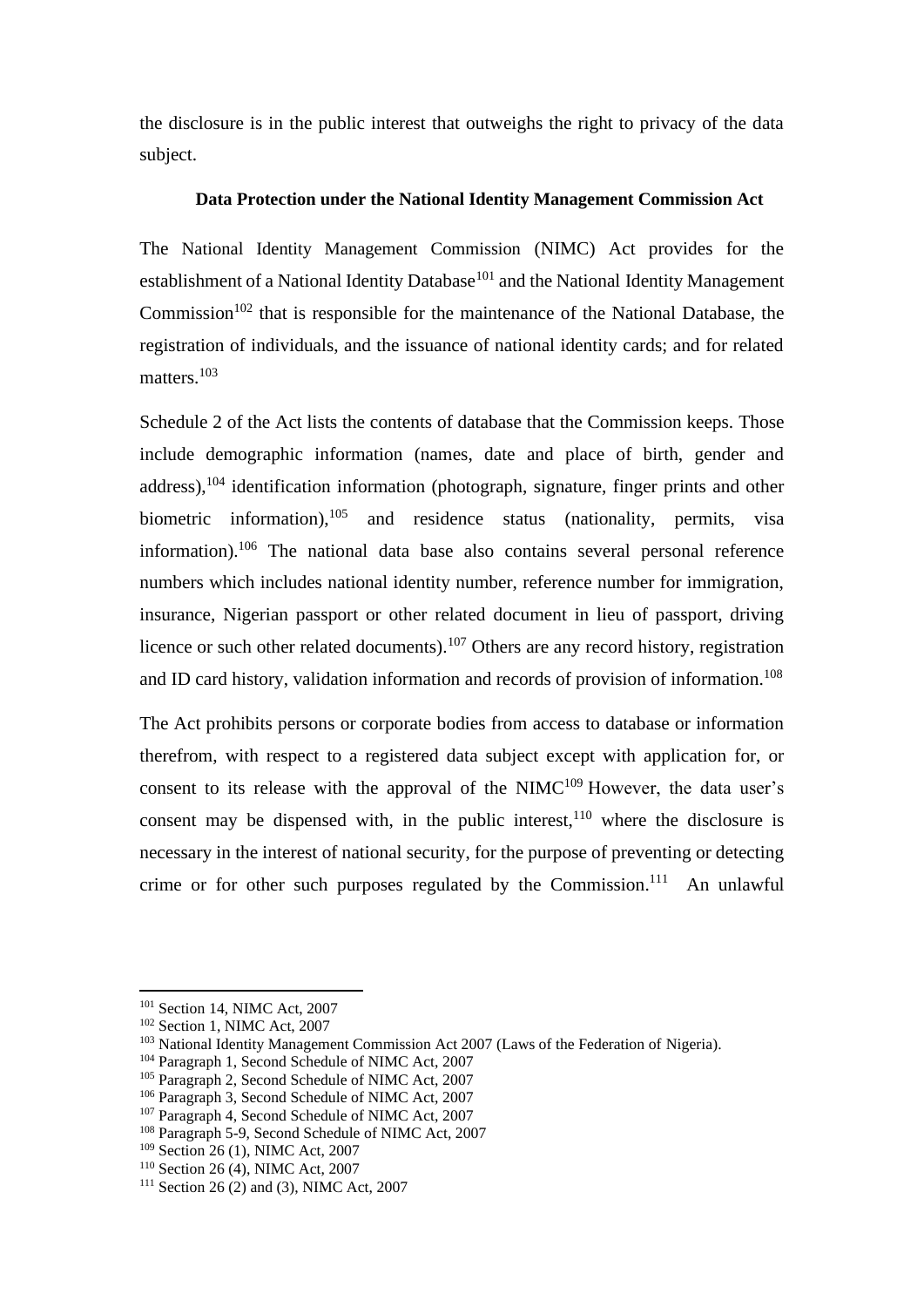authorisation of or access to database is punishable under the Act with 10 years' imprisonment without option of fine. $112$ 

#### **Data Protection under the Cybercrimes Act, 2015**

This Act provides for a regulatory framework for the prohibition, prevention, detection, prosecution and punishment of cybercrimes in Nigeria. This act also provides for the protection of critical national information infrastructure, promotes cyber security and protects electronic communications, data and computer programs, intellectual property and privacy rights.<sup>113</sup> Under the Act, an intentional and unlawful access to a computer system or network or part thereof, for the purpose of fraudulently obtaining vital security data, is an offence which, on conviction, is punishable with an imprisonment for a term of up to five years or to a fine of up to N5, 000,000.00 or both.<sup>114</sup> Also, any person who, with intent and without lawful authority, directly or indirectly modifies or causes modification of any data held in any computer system or network, commits an offence and shall be liable, on conviction, to imprisonment for a term of not more than 3 years or to a fine of not more than N7,000,000.00 or to both such fine and imprisonment.<sup>115</sup>

Subject to the constitutional right to privacy,  $116$  the Act mandates service providers to maintain and retain all traffic data and subscriber information for up to two years $117$ and to take appropriate measures to safeguard the confidentiality of the data retained, processed or retrieved*.* <sup>118</sup> Furthermore, the service provider shall comply to, when requested by any law enforcement agency, preserve, hold or retain any traffic data, or release any information required to be kept under the Act. <sup>119</sup> Unfortunately, the Cybercrime Act does not specify the categories of alleged crimes for which a request for interception of communication can be made. This could open up opportunity for

<sup>112</sup> Section 28 (1) (a), NIMC Act, 2007

<sup>113</sup> S. 1, Cybercrimes (Prohibition, Prevention, Etc.) Act 2015 (Laws of Federation of Nigeria).

 $114$  6. (1) ibid.

 $115$  16. (1)

<sup>116</sup> Section 38(5), Constitution of Federal Republic of Niger (1999) as amended.

<sup>117</sup> Section 38 (1) Cybercrimes (Prohibition, Prevention, Etc.) Act.

<sup>118</sup> *See also the Electronic Transactions Bill 2017 recently passed by the Nigerian Senate on 18th May, 2017.*

 $119$  Section 38 (2) and (3)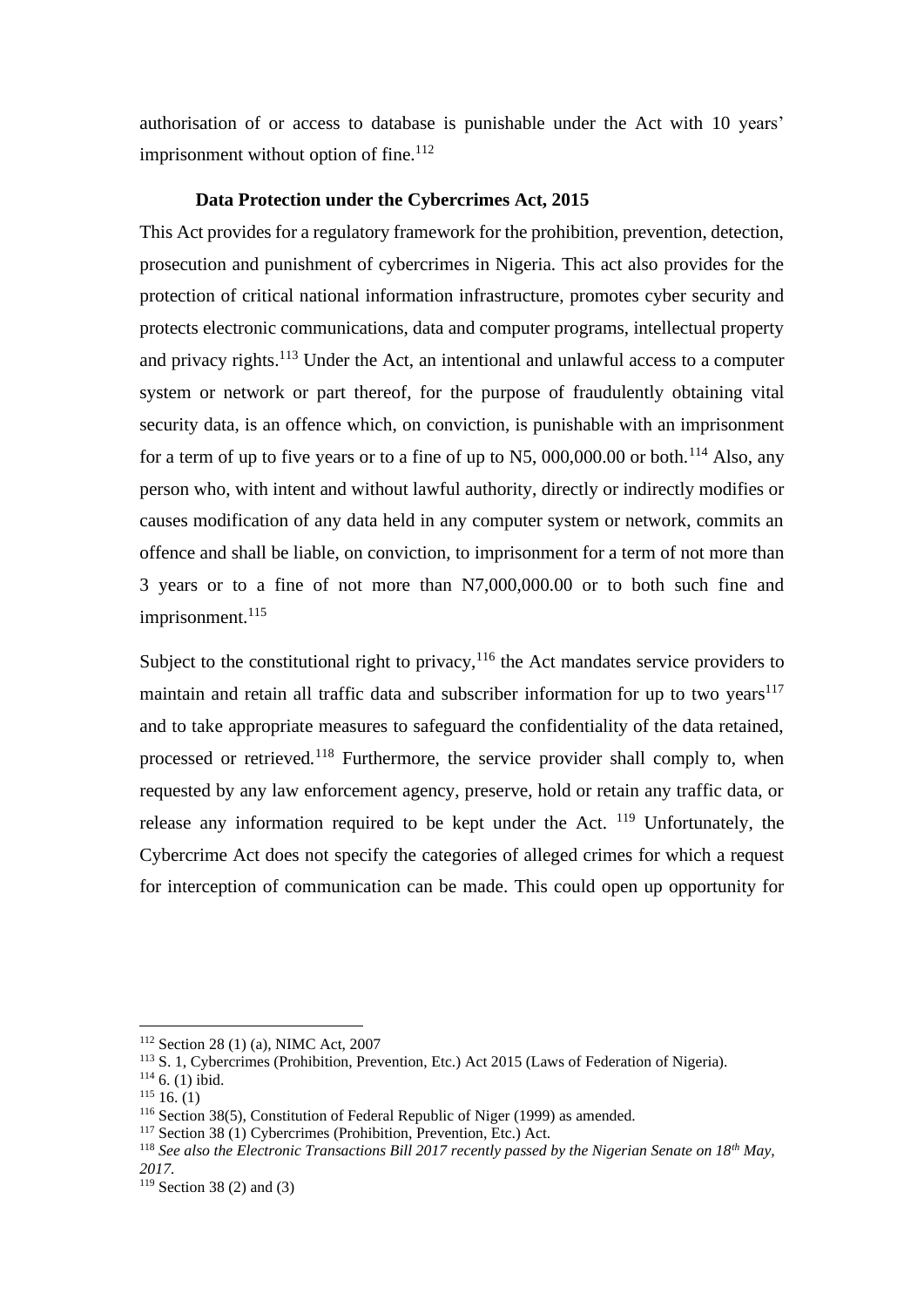abuse allowing a request involving a 'minor offence'. It is unlikely that the Constitution anticipated a law that could derogate from its effect by 'minor offences'.<sup>120</sup>

However, any such data retained, processed or retrieved shall only be used for legitimate purposes as may be provided by  $law$ ,  $l^{21}$  provided that due regard is paid to the individual's constitutional right to privacy and appropriate safeguards have been applied to ensure the confidentiality of the data.<sup>122</sup> The questions begging for answers are, does the Act only purports to offer protection of privacy to only traffic data and subscriber information retained by these Service Providers? What constitutes, the phrase 'subscriber information'? Does it also include messages exchanged and other general data collected, collated and processed by these Service Providers? Answers to these questions could help clear concerns about non-protection on non-traffic data.

In addition to some of the pitfalls already mentioned above, it is noteworthy that the Act does not define personal data, nor does it stipulate the rights of data subjects, or prescribe legal remedy for data breach. Furthermore, the mandatory sign-in register by cybercafés could create a potential security risk for the users without providing for appropriate safeguards against abuse. Mandating cybercafé users to sign-in before accessing the service may provide opportunity for unscrupulous cybercafé proprietors to pool the users' personal information that could be sold to commercial entities for profit, or potentially for more nefarious activities.<sup>123</sup>

#### **Data Protection under the Credit Information Reporting Act (2017)<sup>124</sup>**

This Act provides for the framework for credit reporting, licensing and regulation of credit bureaux. Among its primary objectives are, promoting access to accurate, fair and reliable credit information and to protect the privacy of such information. <sup>125</sup> For these purposes, the Act provides for the licensing and regulation of Credit Bureaux on one hand, and provide an appropriate framework for facilitating sharing of reliable

 $\frac{121}{121}$  Section 38 (4) Cybercrimes (Prohibition, Prevention, Etc.) Act.

<sup>120</sup> 5 Controversial Aspects of the Nigerian Cybercrime Act 2015, [https://lawpadi.com/5-controversial](https://lawpadi.com/5-controversial-aspects-of-the-nigerian-cybercrime-act-2015/)[aspects-of-the-nigerian-cybercrime-act-2015/](https://lawpadi.com/5-controversial-aspects-of-the-nigerian-cybercrime-act-2015/) Accessed January 5<sup>th</sup>, 2019

 $122$  Section 38 (5) ibid.

<sup>123</sup> 5 Controversial Aspects of the Nigerian Cybercrime Act 2015, [https://lawpadi.com/5-controversial](https://lawpadi.com/5-controversial-aspects-of-the-nigerian-cybercrime-act-2015/)[aspects-of-the-nigerian-cybercrime-act-2015/](https://lawpadi.com/5-controversial-aspects-of-the-nigerian-cybercrime-act-2015/) Accessed January 5th, 2019

<sup>&</sup>lt;sup>124</sup> National Assembly, 'Credit Reporting Act, 2017'.

<sup>&</sup>lt;sup>125</sup> Section 1, Credit Information Reporting Act, 2017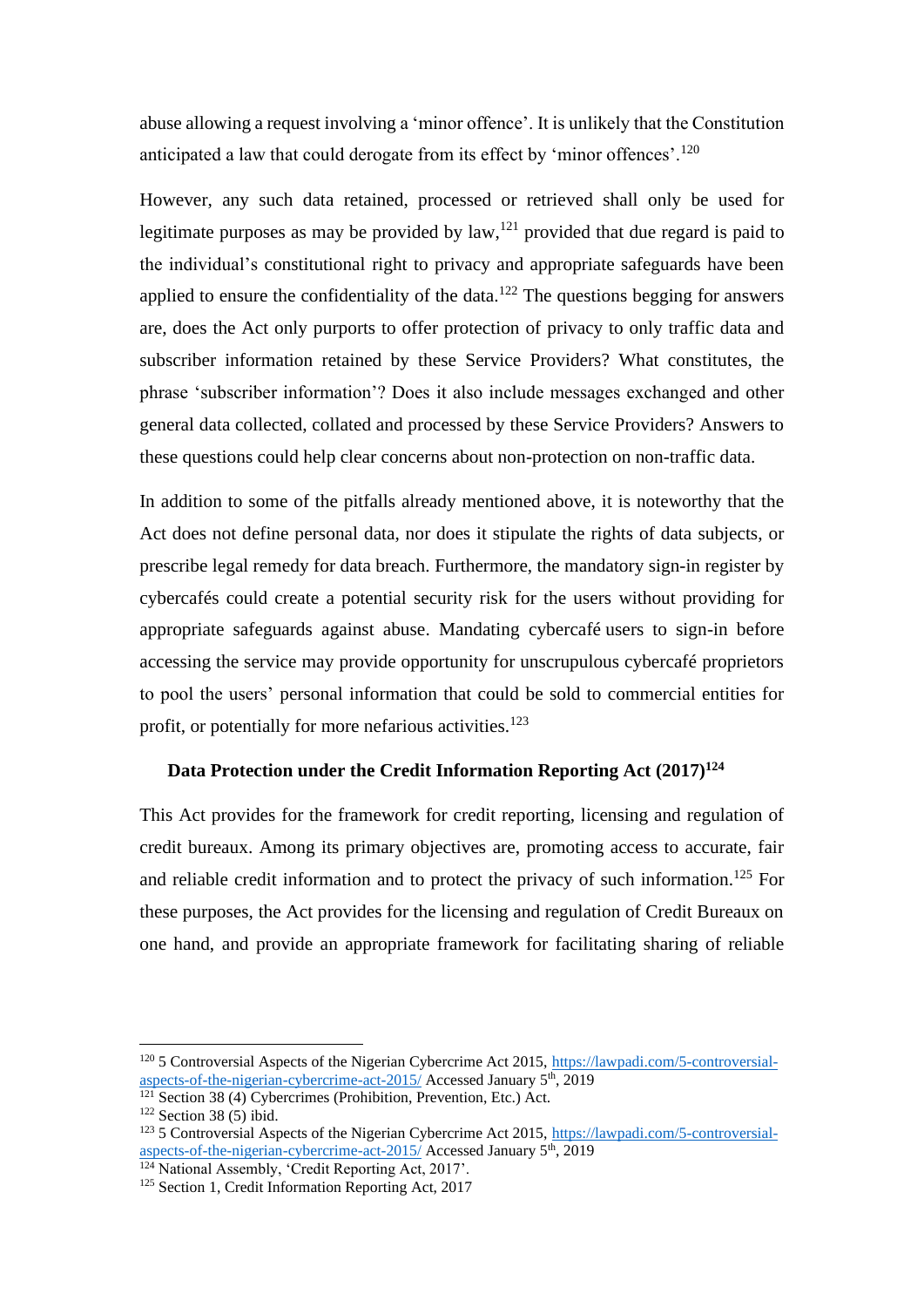credit information amongst key stakeholders.<sup>126</sup> Under the Act, all credit bureaus must be licensed by the CBN to lawfully operate in Nigeria<sup>127</sup> and they have the obligation to create and maintain a database of credit, receive, collate and compile credit related information, and issue credit reports to Credit Users**.** 128

In order to prevent the indiscriminate use of individual's personal information, the credit bureau is obliged to take reasonable steps to verify the accuracy of such credit information, and clear any doubt abouts its accuracy, completeness, or if it appears to be misleading, or contains any obvious error.<sup>129</sup> The credit bureau shall also not include information relating to race, ethnicity, colour, religion or political affiliation of the data subjects.<sup>130</sup> The credit bureaux shall retain data collected for 6 years from the date it was submitted to it, or provided to the credit user, and then further archive for 10 years before it may be destroyed eventually.<sup>131</sup>

The bureau shall, in addition to its other obligations under the Act, utilise the credit information collected solely for the purposes allowed under the Act, adopt measures and procedures to detect the misuse of data and ensure the confidentiality and security of such data, and adopt procedures to allow Credit Information Providers 'to correct data found to be inaccurate, invalid, incomplete or out of date.'<sup>132</sup>

#### **Permissible use of Credit Information**

Credit information may only be used for purposes allowed under the Act. Such purposes include for considering an application for credit or a qualification as a guarantor or, for managing existing credit facilities, employment checks on prospective employees, and for assessing the credit worthiness of a prospective tenant. Others includes for matters related to insurance policies and claims, for credit contracts or other post-paid services, or for debt collection or enforcement of a monetary judgment or debt.<sup>133</sup>

<sup>&</sup>lt;sup>126</sup> Oladele Oladunjoye and Bisola Oguejiofor, 'A Critical Evaluation Of The Credit Reporting Act 2017 – Practical Issues Arising' (*Mondaq*, 2018)

<sup>&</sup>lt;http://www.mondaq.com/Nigeria/x/757320/Consumer+Credit/A+Critical+Evaluation+Of+The+Credi t+Reporting+Act+2017+Practical+Issues+Arising> accessed 14 January 2019.

<sup>&</sup>lt;sup>127</sup> Section 2, Credit Information Reporting Act, 2017

<sup>128</sup> Section 3, Credit Information Reporting Act, 2017

 $129$  Section 3 (3) (c)

 $130$  Section 3 (3) (d)

<sup>&</sup>lt;sup>131</sup> Section 5

 $132$  Section 6 (1)

 $133$  Section 7 (2) (a) to (g)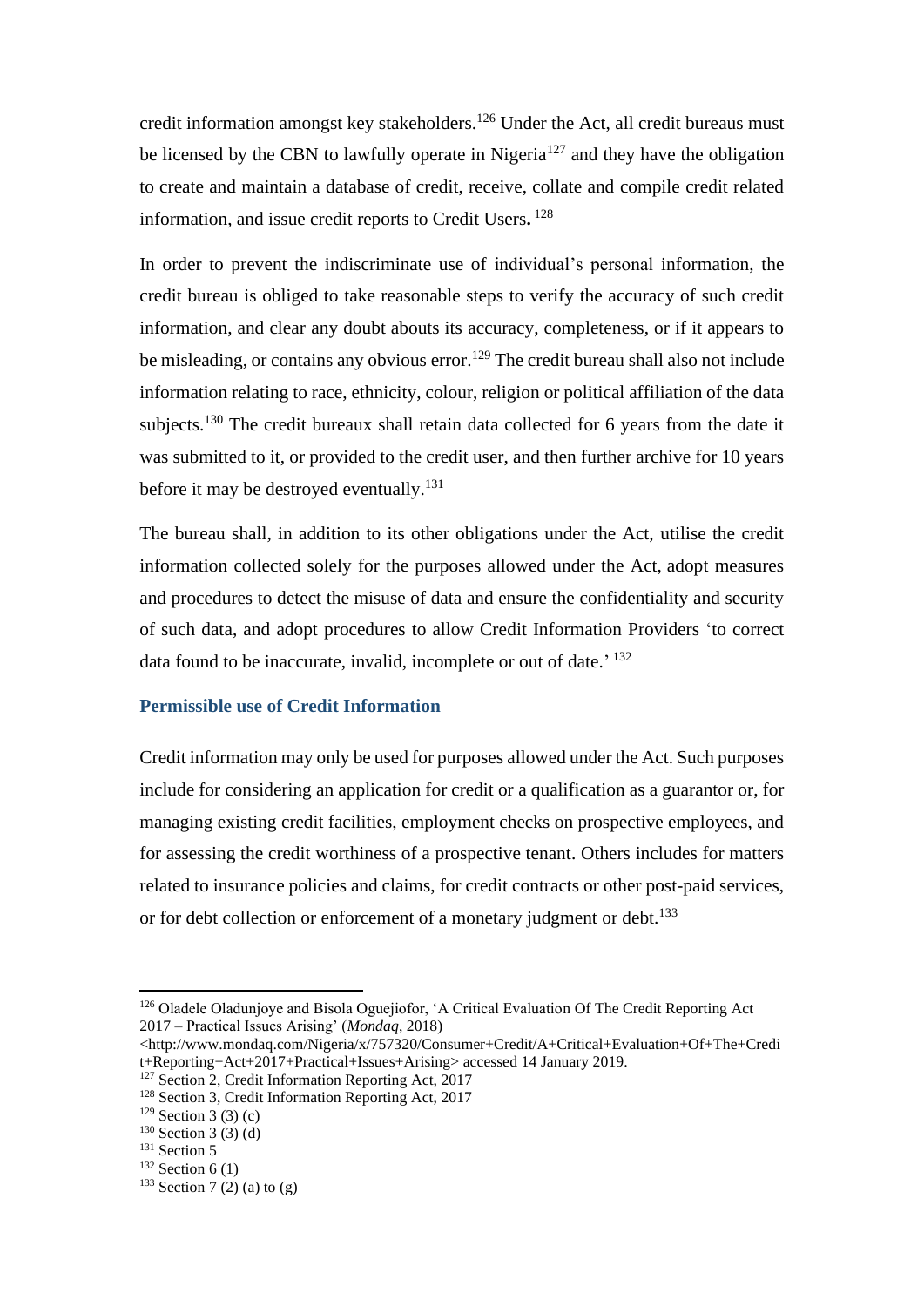The credit information may also be used to validate the correctness or otherwise of the credit information itself, for providing credit scoring services or, for complying with any court order, a law or, a regulatory authority or a public body to provide credit information. Finally, the credit information is considered permissible under the Act if it is used to carry out know-your-customer checks on any person for any permissible purpose or as may be required by law, or for such other purposes as the Central Bank may specify or direct.<sup>134</sup>

The Act also requires that a data exchange agreement must be executed between the credit bureau and the party requesting the information except where the data subject provides a written consent that such information be released. To keep the processes confidential, the Act specifically prohibits the use of credit information for purposes other than those prescribed in the Act.<sup>135</sup>

#### **Rights of data subjects**

In addition to prescribing the obligations of the Credit bureaus, the Act also provides protection to the interest of potential borrowers. To ensure confidentiality and to protect subject's information, credit bureaus are compelled to keep their data safe, secure and confidential.

The Act also allows the data subjects to challenge the accuracy of the credit information, and to request for the correction of credit reports which may be found to be false or inaccurate by providing additional information to rebut disputed information or to support additional claims. Also, Section 13 of the Act gives an aggrieved individual, who challenges the accuracy or validity of his/her credit information, the right to make a formal complaint to a credit bureau concerning a credit report and where such issue remains unresolved, he/she has the right to escalate such complaint to the CBN before finally filing a claim before a court of competent jurisdiction.<sup>136</sup>

 $134$  Section 7 (2) (h) to (m)

<sup>&</sup>lt;sup>135</sup> See sections 7 and 12 (b), Credit Information Reporting Act 2017

 $136$  Assembly (n 125).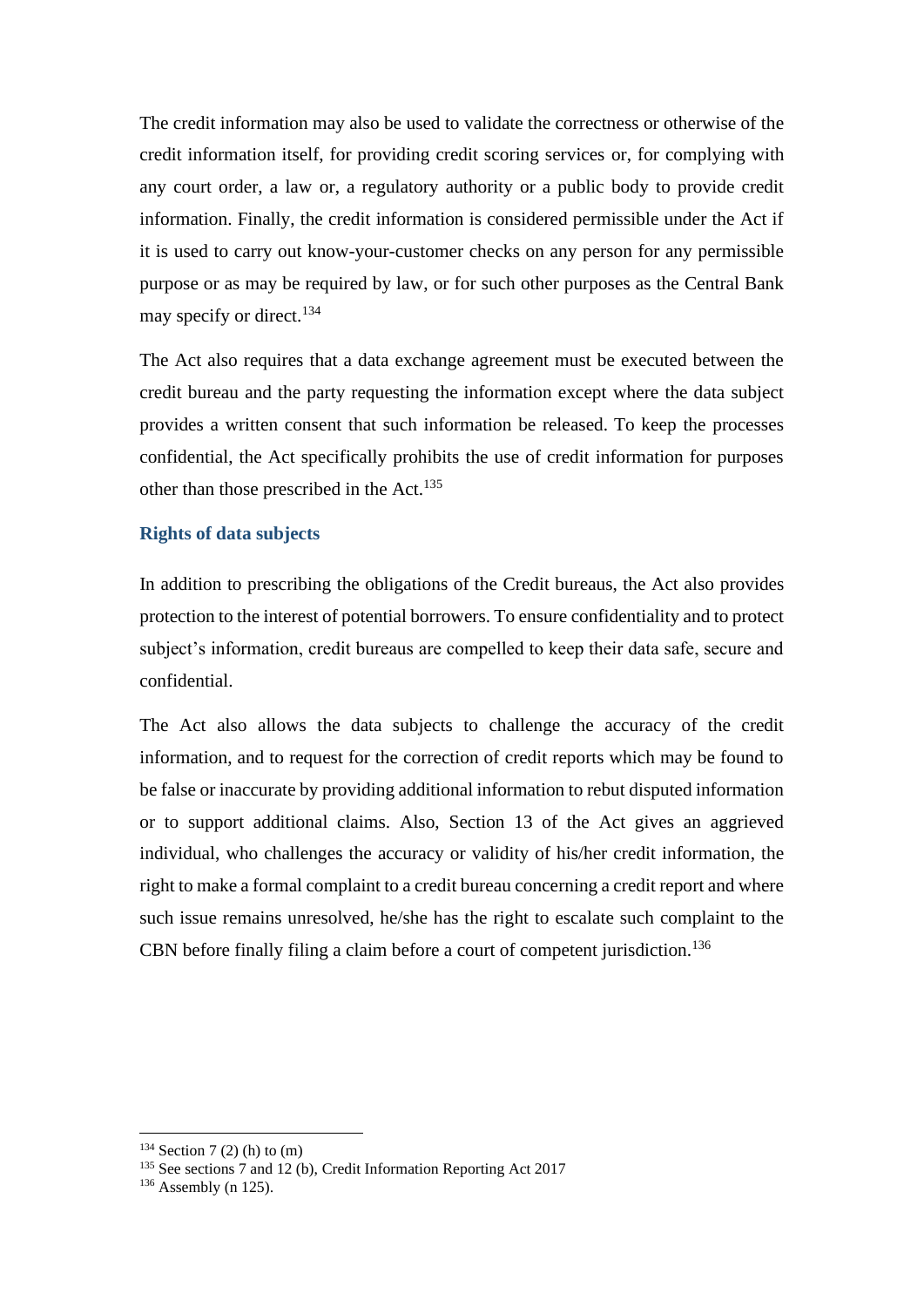## **Data Protection under the Regulation of Telephone Subscribers (RTS) Regulation, 2011**

The NCC issued regulations<sup>137</sup> to regulate the use of (personal) data by telecommunications operators and/or Internet Service Providers (ISP),<sup>138</sup> and to protect the security and confidentiality of the data held and managed by telecommunication companies and independent agents. Under the Regulations, all custodians of telecommunications data are required to retain data of subscribers and to take reasonable steps to ensure its security, and to protect it against unlawful disclosure. It also provides that customer information must "not be transferred to any party except as otherwise permitted or required by other applicable laws or regulations". However, the Regulations apply only to the operators in the communication industry in Nigeria.

Section 9 provides that subscribers information contained in the Central Database shall be held in strict confidentiality basis and no person or entity shall be allowed access to any subscriber's information that is on the Central Database that contains the biometric and other registration information of all Subscribers except as prescribed by the Regulation.

The Regulation does not specify such exceptions, and the conditions under which access to the central database is allowed. Section 21 of the Regulation provides penal sanctions for violators.

## **Data Protection under the CBN's Biometric Verification Number (BVN) Regulatory Framework**

The Central Bank of Nigeria Act 2007 establishes the Central Bank of Nigeria (CBN) with the objectives of, among others, promoting a sound financial system in Nigeria.<sup>139</sup> The Act also empowers the CBN to make and modify regulations for the good order and management of the Bank,<sup>140</sup> for the efficient operation of all clearing and settlement

<sup>&</sup>lt;sup>137</sup> Consumer Code of Practice Regulations 2007 issued by the Nigerian Communications Commission (NCC Regulation), and RTS Regulation (2011) to protect the security and confidentiality of the data held and managed by telecommunication companies and independent agents.

<sup>&</sup>lt;sup>138</sup> Section 35 of the NCC Regulation captures the standard data protections of fairness, lawfulness, with restrictions on purposes, data retention, improper or accidental disclosure; as permitted by any permission or approval of the Commission etc.

<sup>&</sup>lt;sup>139</sup> Section 2 (d), Central Bank of Nigeria Act 2007 (Federal Republic of Nigeria Official Gazette). <sup>140</sup> Section 51, ibid.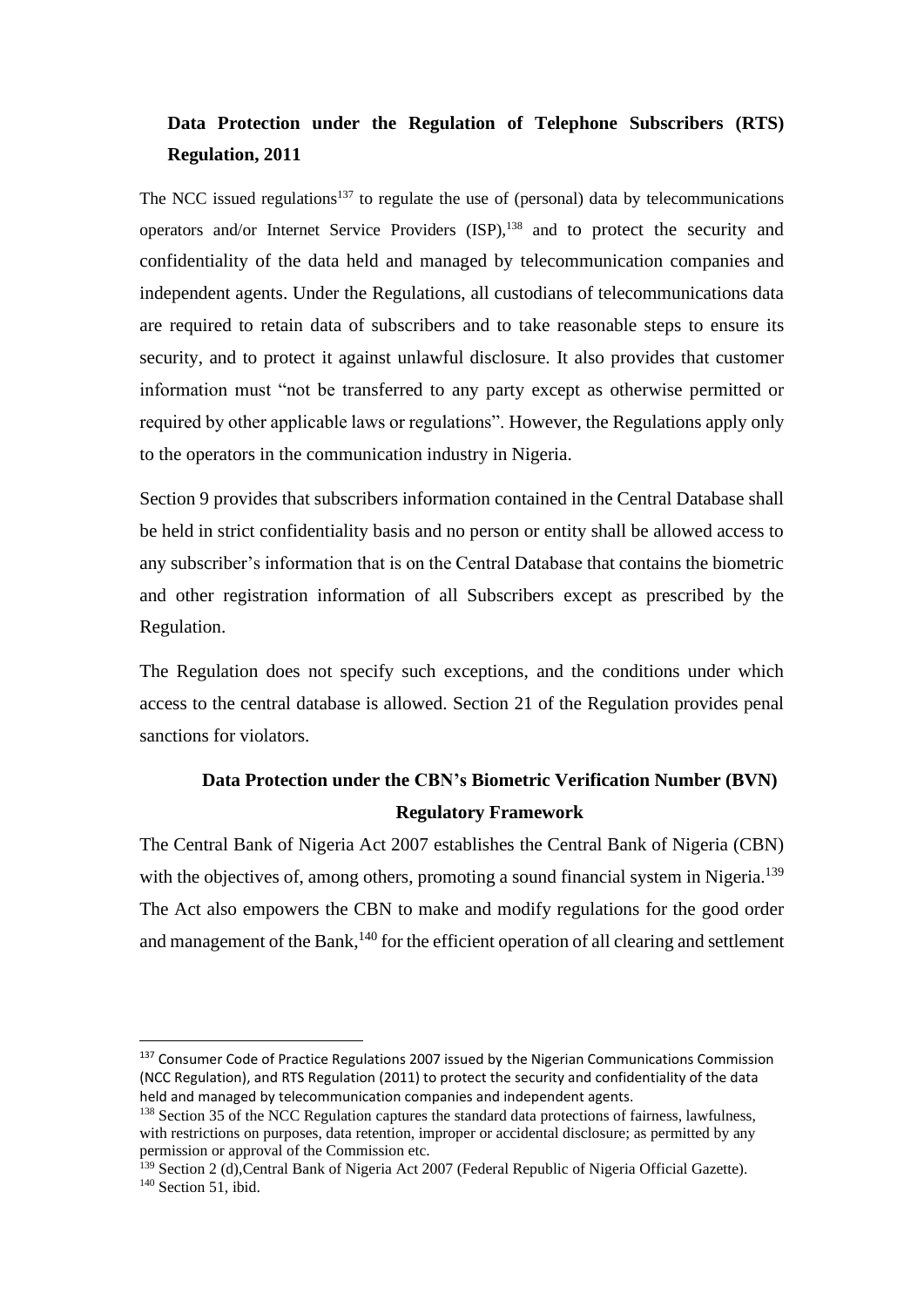systems,<sup>141</sup> and to ensure high standards of conduct and management throughout the banking system. 142

Therefore, pursuant to Sections 2 and 42 of the Act, the CBN issued the Regulatory Framework for BVN Operations and Watch-List for the Nigerian Banking Industry.<sup>143</sup> This, the CBN says in the release, is to put in place an efficient and effective payments system for the settlement of transactions, including those involving electronic payment systems.

The Regulatory Framework requires the creation of a unique ID for each bank customer, and to link the unique ID to all related bank accounts, irrespective of which bank the account is domiciled<sup>144</sup> This ensures that the customer would not be able to enrol twice and that the customer's activities in other banks (especially suspicious ones) can be easily made available to all banks where the customer has account(s).

Consequently, certain entities may have lawful access to the BVN information, after providing a valid court order, subject to the approval of the CBN.<sup>145</sup> Those include deposit money banks, other financial institutions, mobile money operators, payment service providers, law enforcement agencies, credit bureaus and other entities as applicable.<sup>146</sup> However, to ensure the security and protection of the customers' personal information, the operators of BVN shall protect the security of the technologies used within the BVN network. Furthermore, the database shall be domiciled in Nigeria and can only be routed across borders with the consent of the CBN.<sup>147</sup> Furthermore, users of the BVN information shall establish adequate security procedures to ensure the safety and security of all related information, and also ensure that all information that its employees have obtained in the course of discharging their responsibilities are classified as confidential. <sup>148</sup> Participants are also obliged to establish a reliable system

 $141$  ibid. Section 47 (3)

 $142$  ibid. Section 42 (1)(b)

<sup>143</sup> Reference No. BPS/DIR/GEN/CIR/04/010 of October 18, 2017 as ammended by Circular No. BPS/DIR/GEN/CIR/05/007 of July 4, 2018

<sup>&</sup>lt;sup>144</sup> Section 1.2 of the BVN Regulatory Framework.

<sup>&</sup>lt;sup>145</sup> Section 1.6 Central Bank of Nigeria Regulatory Framework For Bank Verification Number (BVN) Operations and Watch-List for the Nigerian Banking Industry' as ammended.

<sup>&</sup>lt;sup>146</sup> Section 1.6, CBN Regulatory Framework

<sup>&</sup>lt;sup>147</sup> Section 1.8 (i) & (ii), Central Bank of Nigeria Regulatory Framework For Bank Verification Number (BVN) Operations and Watch-List for the Nigerian Banking Industry, Reference No. BPS/DIR/GEN/CIR/04/010 of October 18, 2017.

<sup>&</sup>lt;sup>148</sup> Section 1.8 (iii)  $\&$  (iv), Central Bank of Nigeria Regulatory Framework For Bank Verification Number (BVN) Operations and Watch-List for the Nigerian Banking Industry, Reference No. BPS/DIR/GEN/CIR/04/010 of October 18, 2017.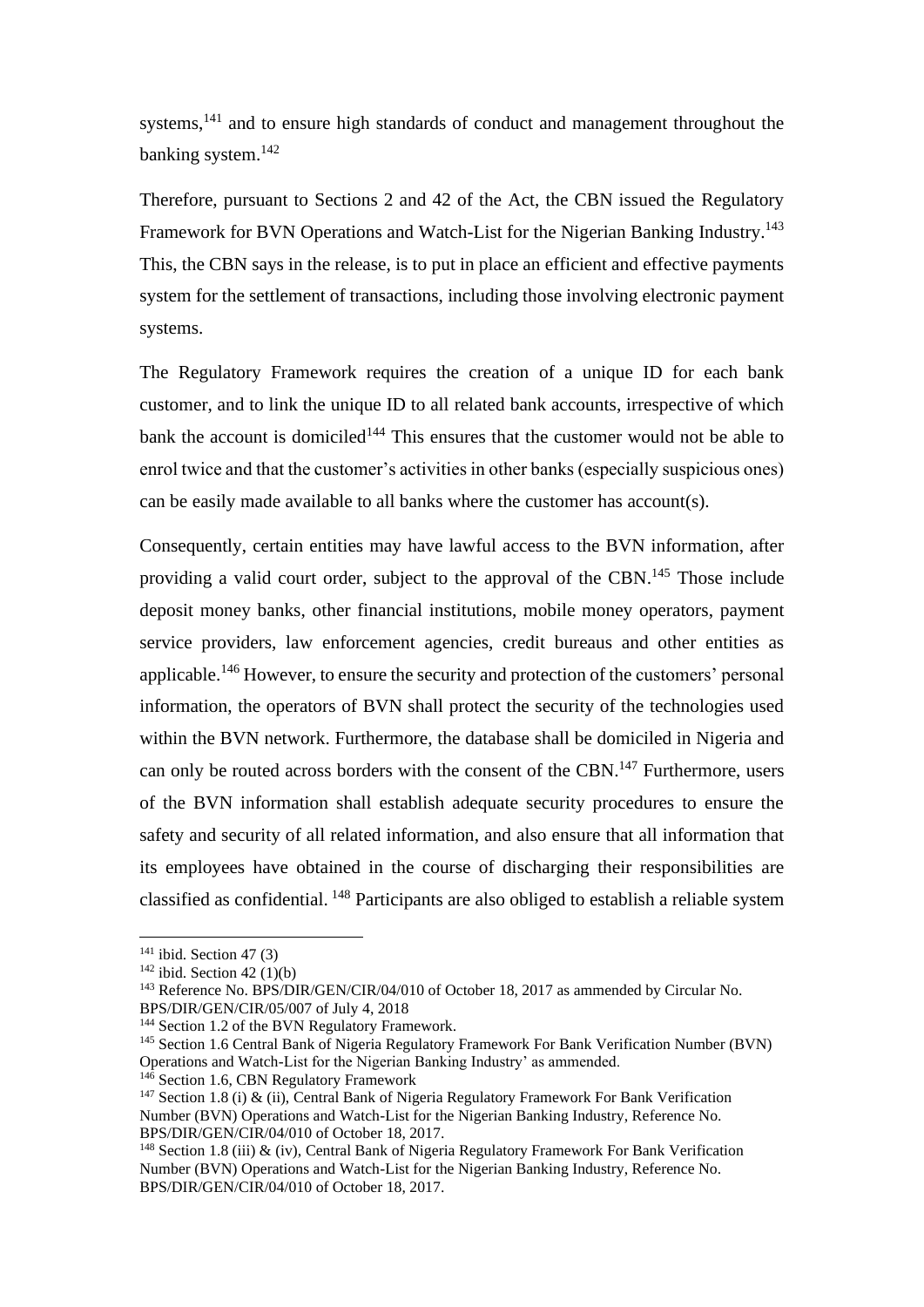is to minimize risks and. to avoid susceptibility to sustained operational failures, as a result of system outages.<sup>149</sup>

Any bank or other stake holder that fails to abide by the requirement of this Regulation by not enlisting fraudulent customers would incur penalty from the CBN.<sup>150</sup> Furthermore, the bank shall not establish relationship with any customers on watchlist.<sup>151</sup> However, the Regulation does not stipulate penalties for wrongful disclosure of BVN data. The Framework only stipulated that, in the event of complaints by a bank customer, disputes shall be resolved by banks or escalated to the CBN, when unable to resolve.<sup>152</sup> The Framework also does not state the various data protection principles, nor the standard rights of data subjects.

#### **Nigerian Case Laws on Privacy and Data Protection**

It appears that there is a paucity case laws or judicial precedents specifically with respect to privacy and data protection laid down by the Nigerian court. The case of **Habib Nigeria Bank Limited v. Fathudeen Syed M. Koya<sup>153</sup>** involved an alleged disclosure by a bank of a customer's transactional information. The Court of Appeal held that, it is elementary knowledge that the bank owed its customer a duty of care and secrecy. In other words, other than the statutory protection afforded to information provided to lawyers, doctors and journalists, banks too owe a duty to maintain confidentiality to their clients even though such duty is not expressly prescribed by law.<sup>154</sup>

Similarly, in **CPC v. INEC and 41 others**<sup>155</sup> the appellant contested the INEC's refusal to release the registered voter's biometric database to the Appellant to enable it make

BPS/DIR/GEN/CIR/04/010 of October 18, 2017.

BPS/DIR/GEN/CIR/04/010 of October 18, 2017.

<sup>149</sup> Section 1.9, Central Bank of Nigeria Regulatory Framework For Bank Verification Number (BVN) Operations and Watch-List for the Nigerian Banking Industry, Reference No.

<sup>150</sup> Section 2.3, Central Bank of Nigeria Regulatory Framework For Bank Verification Number (BVN) Operations and Watch-List for the Nigerian Banking Industry, Reference No.

<sup>151</sup> Section 2.3.2., Central Bank of Nigeria Regulatory Framework For Bank Verification Number (BVN) Operations and Watch-List for the Nigerian Banking Industry, Reference No. BPS/DIR/GEN/CIR/04/010 of October 18, 2017.

<sup>152</sup> Section 1.10, Central Bank of Nigeria Regulatory Framework For Bank Verification Number (BVN) Operations and Watch-List for the Nigerian Banking Industry, Reference No. BPS/DIR/GEN/CIR/04/010 of October 18, 2017.

<sup>153</sup> [1990 – 1993] 5 NBLR p. 368 at 387

<sup>154</sup> Udo Udoma & Belo-Osagie *Data Privacy Protection in Nigeria* http://www.uubo.org/media/1337/data-privacy-protection-in-nigeria.pdf <sup>155</sup> [2011] LPELR -3999(CA)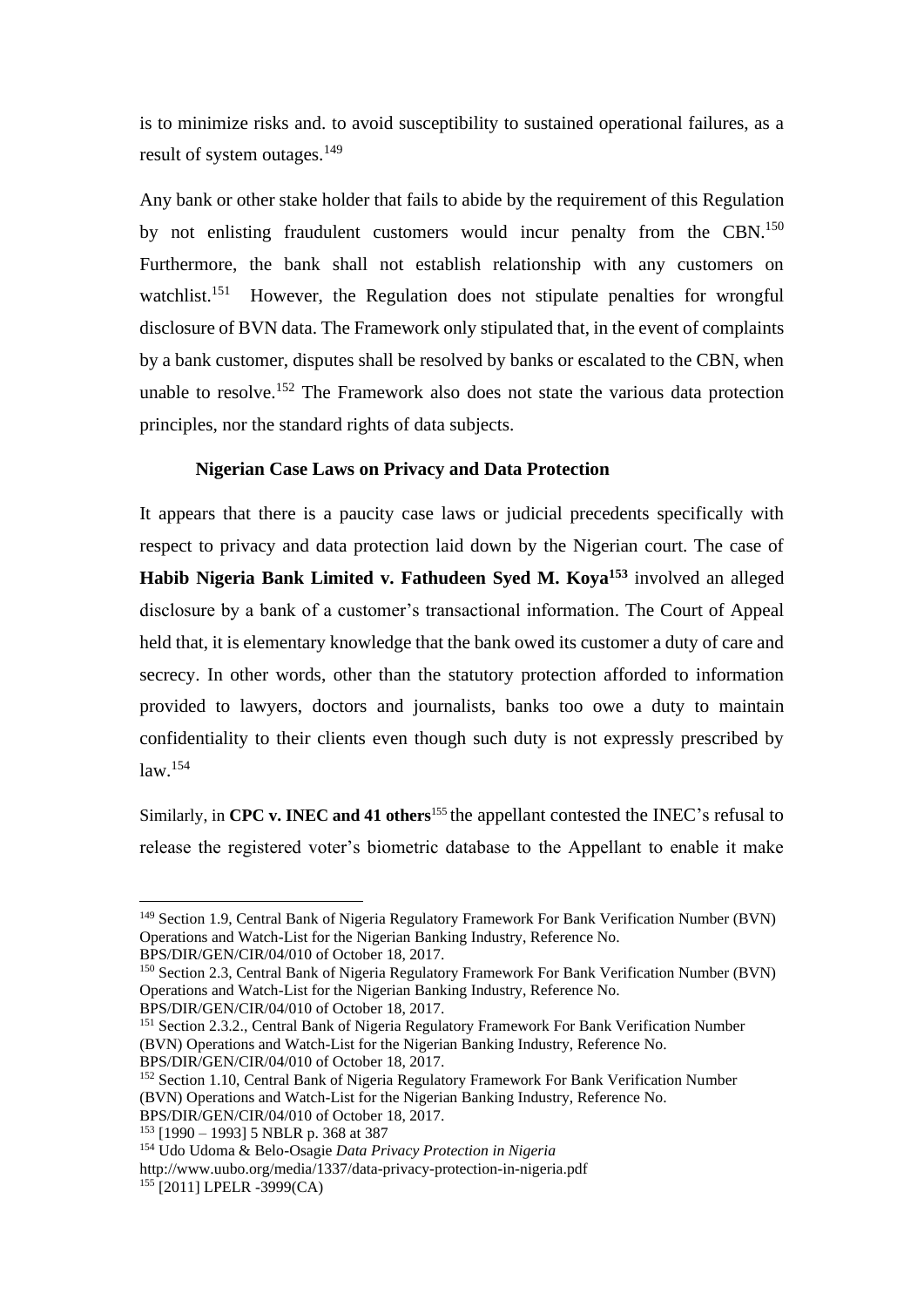copies for use as evidence to prove voting irregularities in the petition filed to contest the validity of the Presidential Election conducted by INEC. It was held that such access to the database would be inimical to the voters' right to privacy, and jeopardize national security. The Court based its decision on the potential national implication in taking copies of the database.

In the case of **Godfrey Nya Eneye v MTN Nigeria Communication Ltd, <sup>156</sup>** the plaintiff, a lawyer, alleged that without his consent, MTN disclosed his mobile phone number to unknown third parties who sent unsolicited text messages to him. This action, he alleged, violated his fundamental right to privacy guaranteed under section 37 of the Nigerian Constitution.

The court held that MTN's conduct amounts to a violation of the Applicant's fundamental human right to privacy of his person and correspondence under Section 37 and 39(3)(a) of the Constitution of the Federal Republic of Nigeria, 1999 (as amended) and, section 1 and Article 14 of the African Charter on Human and People's Right (Ratification and Enforcement) Act, CAP A9, LFN 2004.

In a similar case of **Ezugwu Emmanuel Anene v. Airtel Nigeria Ltd, <sup>157</sup>** which was decided under the undefended claims procedure, in which the plaintiff who is a legl practitioner sued Airtel, a telecommunications service provider, at the FCT High Court in 2015, alleging that countless unsolicited calls and text messages by Airtel and third parties it granted access to his number breached his constitutional right to privacy, among other claims. As Airtel did not defend the suit, the trial court relied on the evidence produced by Mr Anene and delivered judgement in his favour, awarding Five Million Naira (5,000,000.00) damages to him for violation of his privacy right.

Although data protection right is not explicitly stated under section 37 of the constitution, the decisions of the few cases tried above have clearly incorporated data protection as part and parcel of the right to privacy and confidentiality as protected under the Constitution, 1999 (as amended).

<sup>&</sup>lt;sup>156</sup> Appeal No: CA/A/689/2013 (Unreported)

<sup>&</sup>lt;sup>157</sup> Suit No: FCT/HC/CV/545/2015 (Unreported).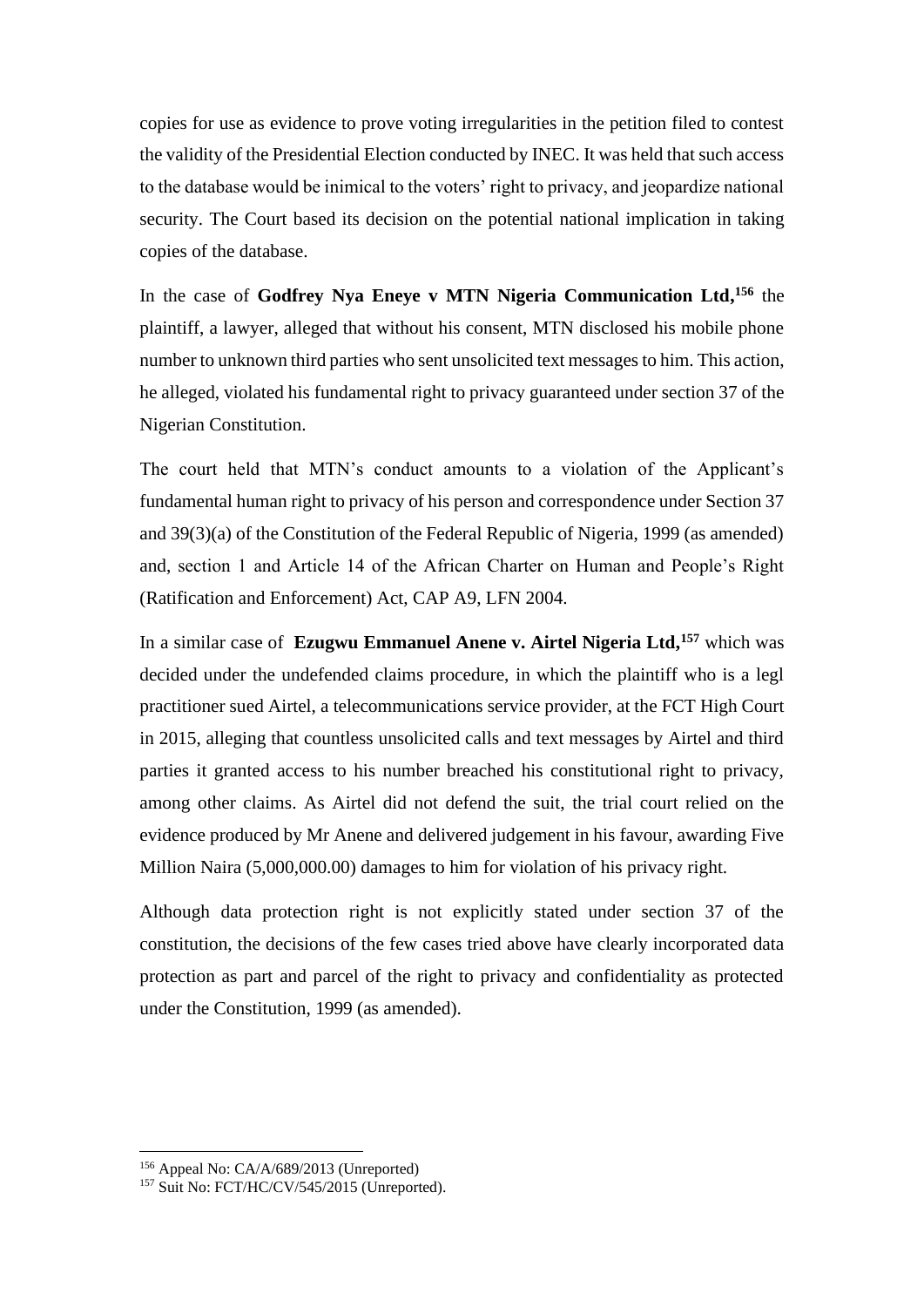## **Data Protection under the National Information Technology Development Agency (NITDA) Guidelines 2013**

The NITDA Act establishes the Agency (NITDA) and authorises the "NITDA" to develop guidelines for electronic governance and to monitor the use of electronic data interchange.<sup>158</sup> Pursuant to this statutory mandate,<sup>159</sup> NITDA developed the  $2013$ Guidelines for Data Protection also popularly known as the "NITDA Guidelines"<sup>160</sup> which set standards for the processing of information relating to identifiable individual's personal data, including the obtaining, holding, use or disclosure of such information from inappropriate access, use, and disclosure.<sup>161</sup> The Guidelines is, so far, the only set of rules that prescribes the minimum data protection standards for handling of personal information. 162,163

The NITDA Guidelines defines *"Personal data"* as:

*"Any information relating to an identified or identifiable natural person (data subject); information relating to an individual, whether it relates to his or her private, professional or public life. It can be anything from a name, address, a photo, an email address, bank details, and posts on social networking websites, medical information, or a computer's IP address".<sup>164</sup>*

Those with responsibility for managing the data under the Guidelines include, but not limited to, the data controller, processor and custodian. *Data controllers,* determine why and how personal data should be processed, and are obliged to control any crossborder transfer of data to any country where there is not adequate level of data protection. The *data custodian* is responsible for ensuring the infrastructural security, while the *data processor*, being natural person, corporate body, public authority, undertakes in the processing of the personal data. On the other hand, a *third party* is a

<sup>158</sup> Section 6, NITDA Act 2007

<sup>&</sup>lt;sup>159</sup> Pursuant to Sections 6, 17 and 18 of the NITDA Act, 2007. See Section 1.2 of the NITDA Guidelines, 2013.

<sup>&</sup>lt;sup>160</sup> Version 3.1 of 2013 is the prevailing Guideline in force presently, but it is already reportedly under review by NITDA.

<sup>&</sup>lt;sup>161</sup> Section 1.6, NITDA Guidelines, 2013

<sup>&</sup>lt;sup>162</sup> Section 1.5, NITDA Guidelines, 2013

<sup>163</sup> Ngozi Aderibigbe, 'Data Protection 2018 / Nigeria' (*International Comparative Legal Guides*, 2018) <https://iclg.com/practice-areas/data-protection-laws-and-regulations/nigeria#> accessed 7 January 2019.

<sup>&</sup>lt;sup>164</sup> Section 1.6, NITDA Guidelines, 2013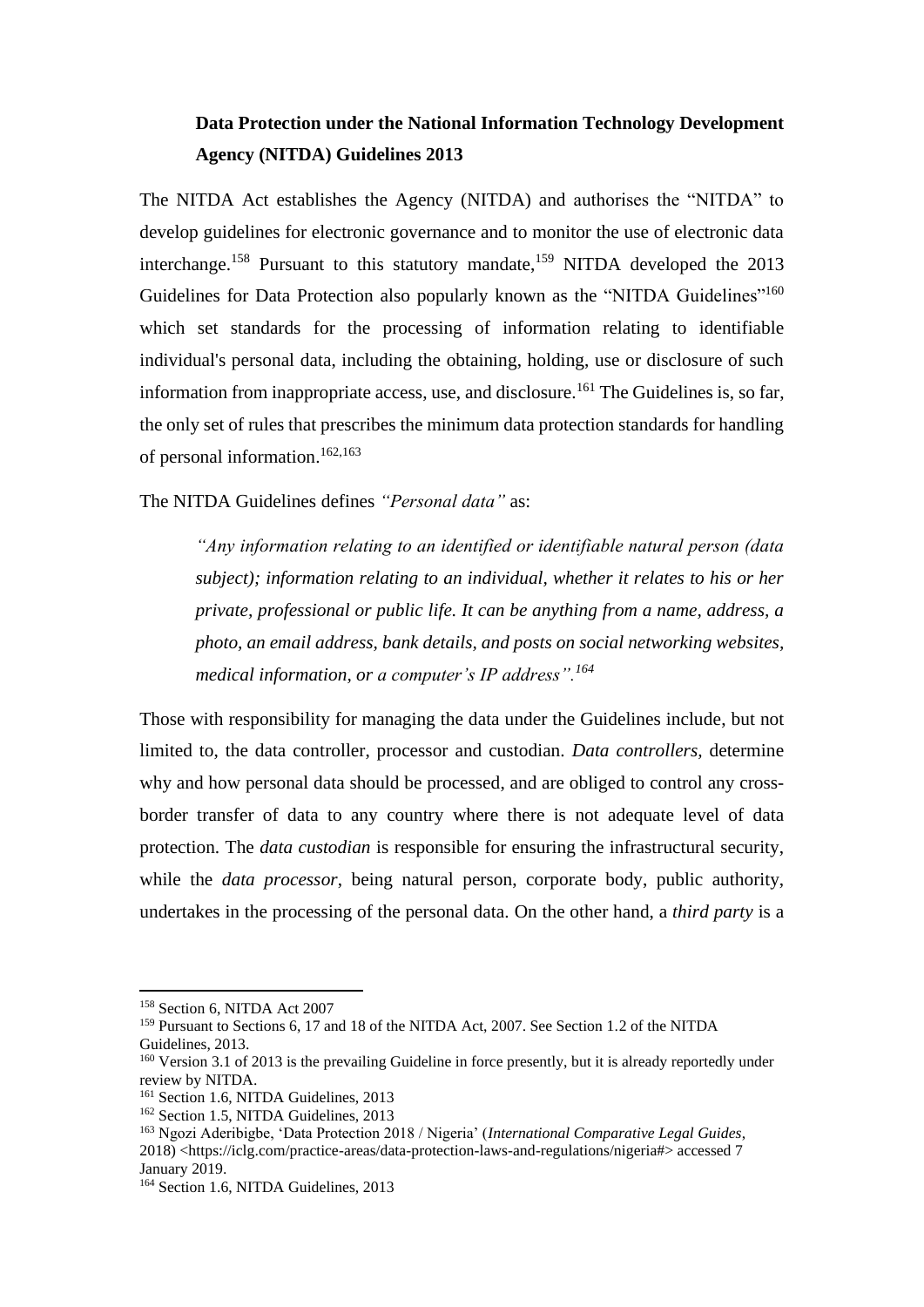person, natural or corporate, other than the data subject, controller, processor or persons authorised by the data controller or processor to process the personal data.<sup>165</sup>

The guideline applies to any form of handling of personal data, whether or not by wholly or partly automatic means.<sup>166</sup> It regulates the handlers of personal data within or outside Nigeria if they handle personal information of Nigerian citizens and residents.<sup>167</sup> However, the Guidelines does not cover the processing personal data related to public security, defence, national security and activities in the areas of criminal law.<sup>168</sup>

In May, 2020, the NDTA, pursuant to Section 6 of the NITDA Act 2007 and the NDPR 2019, issued a guideline for the implementation of NDPR within public institutions in Nigeria.<sup>169</sup> The Guideline is a version of the NDPR itself fashioned for use in public institutions. It also sets out the required standards for maintaining information securities,<sup>170</sup> for the appointment of data protection officers,<sup>171</sup> and for the establishment of an administrative mechanism for seeking redress following a determination of breach by NITDA.<sup>172</sup>

#### **Scope of Application:**

Although there are arguments suggesting that the NITDA Guideline's permissive language makes it sound advisory and therefore lack the force of the law. However, the Guideline, being a subsidiary legislation, draws its legal force from its principal legislation (the NITDA Act) thereby giving it the weight of law.<sup>173</sup> Thus, compliance with the NITDA Guidelines on Data Protection is a requirement of law, not a matter of choice.<sup>174</sup> It is not surprising, therefore, that Guidelines itself affirms that "a breach of

<sup>&</sup>lt;sup>165</sup> Section 1.6, NITDA Guidelines, 2013

<sup>&</sup>lt;sup>166</sup> Section 1.3 (1), NITDA Guidelines

<sup>167</sup> Section 1.3 (3), NITDA Guidelines

<sup>168</sup> Section 1.3 (2), NITDA Guidelines

<sup>169</sup> NITDA, Guidelines for the Management of Personal Data by Public Institutions in Nigeria, 2020. Available at [https://nitda.gov.ng/wp-](https://nitda.gov.ng/wp-content/uploads/2020/08/GuidelinesForImplementationOfNDPRInPublicInstitutionsFinal1.pdf)

[content/uploads/2020/08/GuidelinesForImplementationOfNDPRInPublicInstitutionsFinal1.pdf](https://nitda.gov.ng/wp-content/uploads/2020/08/GuidelinesForImplementationOfNDPRInPublicInstitutionsFinal1.pdf) Accessed September 28th, 2020

<sup>&</sup>lt;sup>170</sup> Paragraph 2.4 of the Guideline

<sup>&</sup>lt;sup>171</sup> Paragraph 2.7 of the Guideline

<sup>&</sup>lt;sup>172</sup> Paragraph 8.0 of the Guideline

 $173$  Aderibigbe (n 163).

<sup>174</sup> Ngozi Aderibigbe, 'Nigeria Has A Data Protection Regime - Data Protection - Nigeria' (*Mondaq*, 2018)

<sup>&</sup>lt;http://www.mondaq.com/Nigeria/x/721166/data+protection/Nigeria+Has+A+Data+Protection+Regim e> accessed 26 December 2018.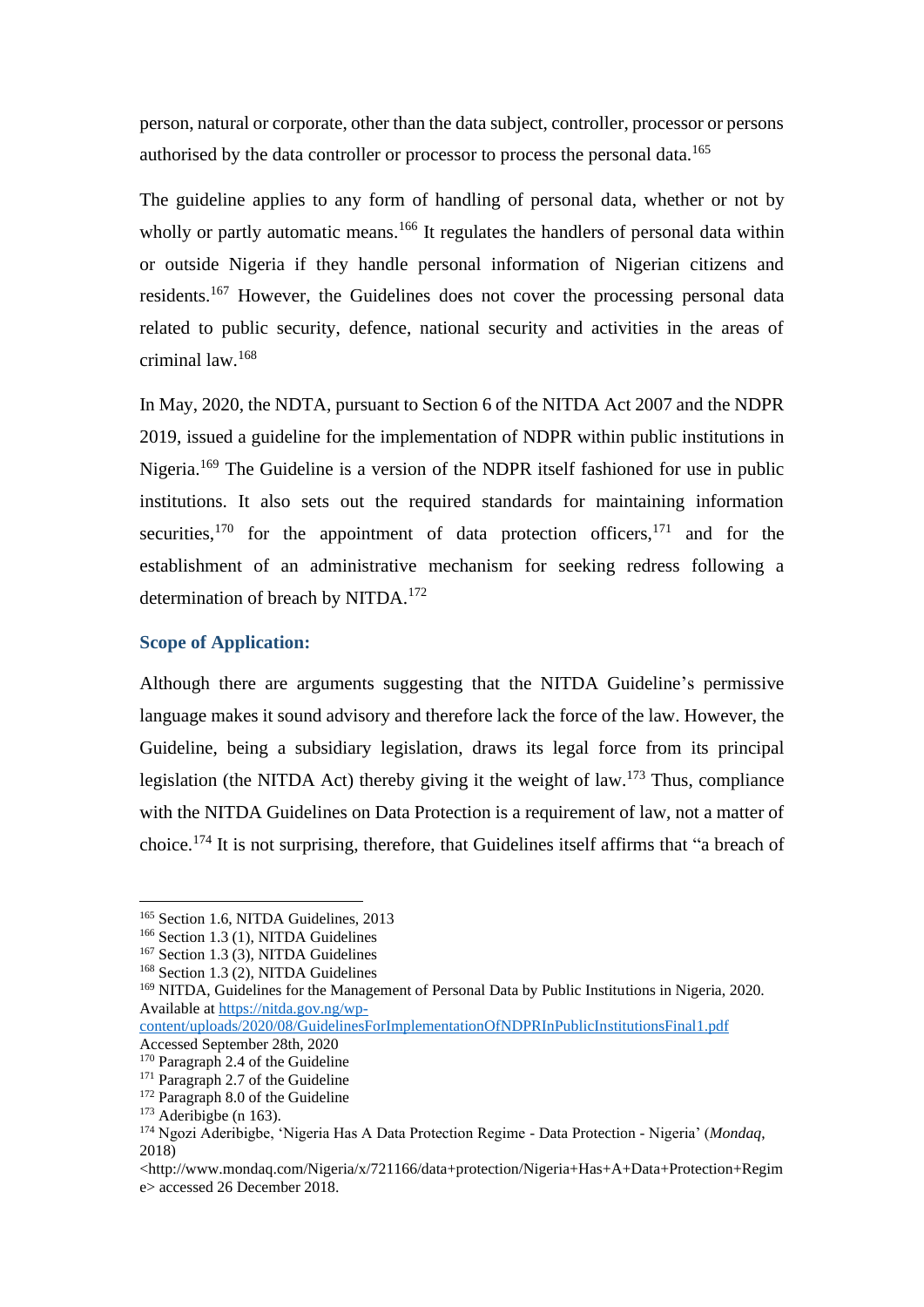the Guidelines shall be deemed to be a breach of the Act."<sup>175</sup> This is further strengthened by the NITDA Act:

*Where a person or body corporate fails to comply with the guidelines and standards prescribed by the Agency in the discharge of its duties under this Act, such person or body corporate commits and offence. <sup>176</sup>*

And if such offense under this Act is committed by a body corporate, unless otherwise specified by the Act, that body is liable on conviction to a fine of N 200,000.00 or imprisonment for a term of 1 year or to both such fine and imprisonment, on first instance, to a fine of N 500,000.00 or to imprisonment for a term of 3 years or to both such fine and imprisonment, for any subsequent offense.<sup>177</sup>

#### **Lawful Processing of Personal Data under the Guideline**

The Guideline provided for circumstances under which personal data may be lawfully processed.<sup>178</sup> Those conditions include where the data subject has clearly, freely, and unambiguously given a valid consent, or if the processing of the data is pursuant to a contract to which the data subject is bound, or is in furtherance of compliance with a legal obligation to which the controller is subjected. Others are where the processing is necessary to protect the vital interest of the data subject or other stakeholder, or was done in the exercise of the controller's official authority. So also is the processing by a HCW for delivering healthcare but subject to the duty of professional confidentiality, or it involves the commission of crimes, or in connection with administrative sanctions or judgments in civil cases.

#### **Data Protection Principles**

The NITDA Guidelines laid down eight data protection principles to guide the data controllers and processors in complying with the Guidelines and, possibly, other related laws and regulations. These data protection principles are the same as those found under the European GDPR, 2016.<sup>179</sup>

<sup>&</sup>lt;sup>175</sup> Section 1.2 of the NITDA Guidelines

<sup>&</sup>lt;sup>176</sup> Section S. 17 (4), National Information Technology Development Agency Act 2007 (Laws of the Federation of Nigeria).

<sup>&</sup>lt;sup>177</sup> Section 18, NITDA Act, 2007

<sup>178</sup> Section 2.2 2., and 3.1.1 (Principle 1), NITDA Guidelines, 2007

 $179$  See discussion on the impact of GDPR on data protection in Nigeria (infra).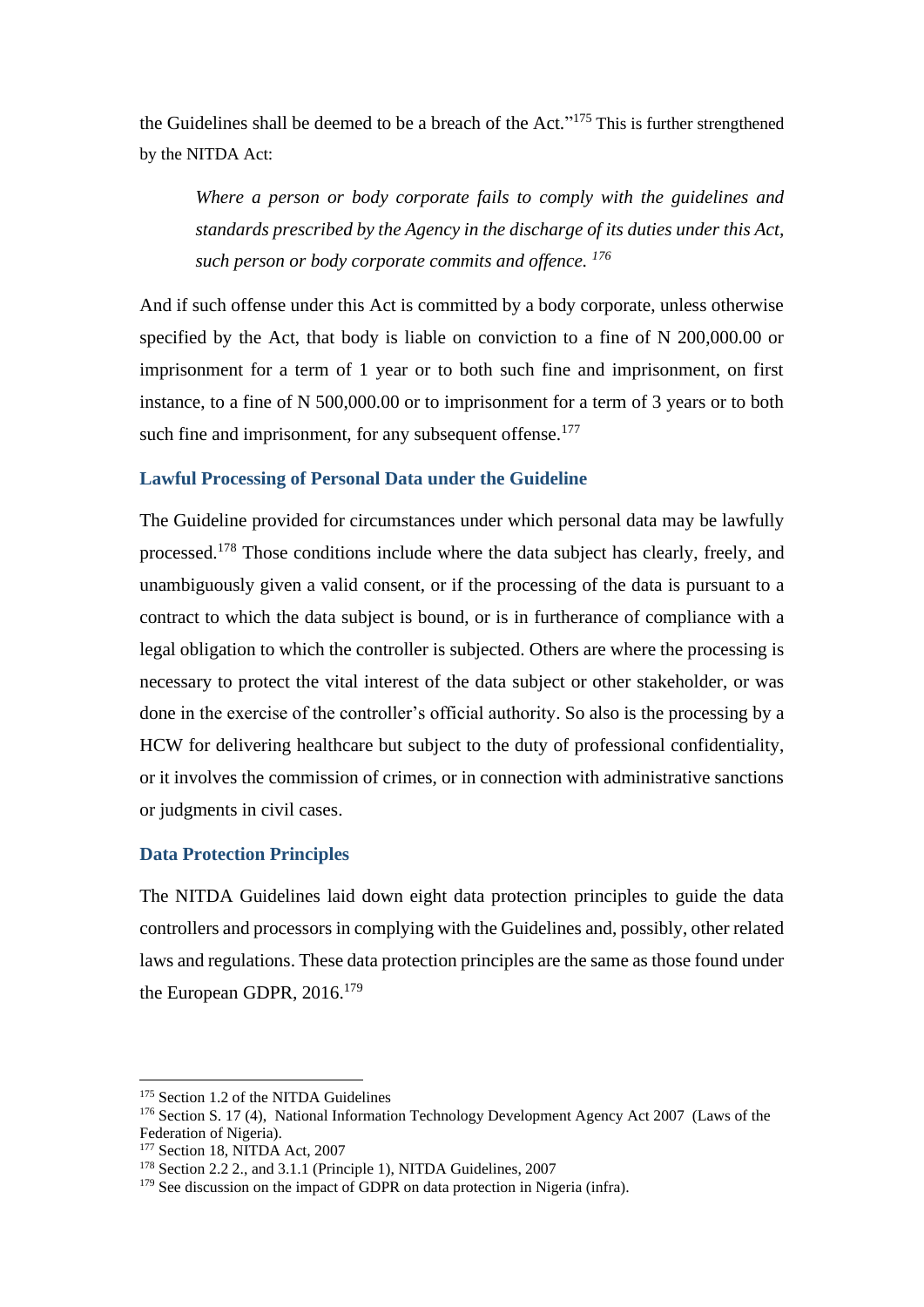#### **Rights of Data Subjects**

The Guidelines also provided for a number of rights for the data subject, just like those obtainable under the European GDPR, 2016. Those rights include:

- 1. *Right to Data Portability/Access to Data or Copies:* The data subject is entitled to obtain copy of own personal data, and be sent electronically, to another processing system. Entitled to receive within 7 days.<sup>180</sup>
- 2. *Right to Rectification of errors*, if not in compliance with the Guidelines.<sup>181</sup> See Principle 4 on accuracy.<sup>182</sup>
- 3. *Right to Deletion or to be forgotten***:** Rectify, erase or block data *if it is not in compliance* with the Guidelines**. <sup>183</sup>** None under other legislations**.**
- 4. *Right to object to, or restrict processing, or withdraw consent***:** Option to object to processing, or to opt out, if data is used for marketing purpose.<sup>184</sup>
- 5. *Right to Compensation for Damages:* Any aggrieved data subject who has suffered damage as a result of unlawful operation or of any incompatible with the Guidelines, is entitled to receive compensation from the controller for the damage suffered.<sup>185</sup>

#### **Pitfalls of the NITDA Guidelines:**

- 1. The NITDA Guidelines makes no legal requirement to report data breaches to the relevant data protection authority.
- 2. There is no specific penalty provision in the NITDA Guidelines for breach of data security.
- 3. The NITDA Guidelines have no specific applicable administrative or civil sanctions.

<sup>&</sup>lt;sup>180</sup> Section 2.3. NITDA Guidelines, 2007. So also, under the Credit Reporting Act S.  $9(6)$  (a) – can request credit info that is personal data. Under Also under Registration of Telephone Subscribers Regulation, subscriber can view own data. And is entitled to request updates and amendments. <sup>181</sup> Section 2.3.3 (c) (iii) NITDA Guidelines, 2007

 $182$  So also, under the Credit Reporting Act S,  $9(6)$  (b) - contest within 15 days of receiving the credit report. Also, under Registration of Telephone Subscribers Regulation- entitled to request updates and amendments.

<sup>183</sup> Section 2.2.3 (d), NITDA Guidelines, 2013

<sup>&</sup>lt;sup>184</sup> Section 2.2.7, NITDA Guidelines, 2013. The CBN Consumer Protection Framework require a consent given in writing before shared with 3rd party, or before being used for future promotional offers via emails, SMS etc

<sup>&</sup>lt;sup>185</sup> Section 2.3.6, NITDA Guidelines, 2013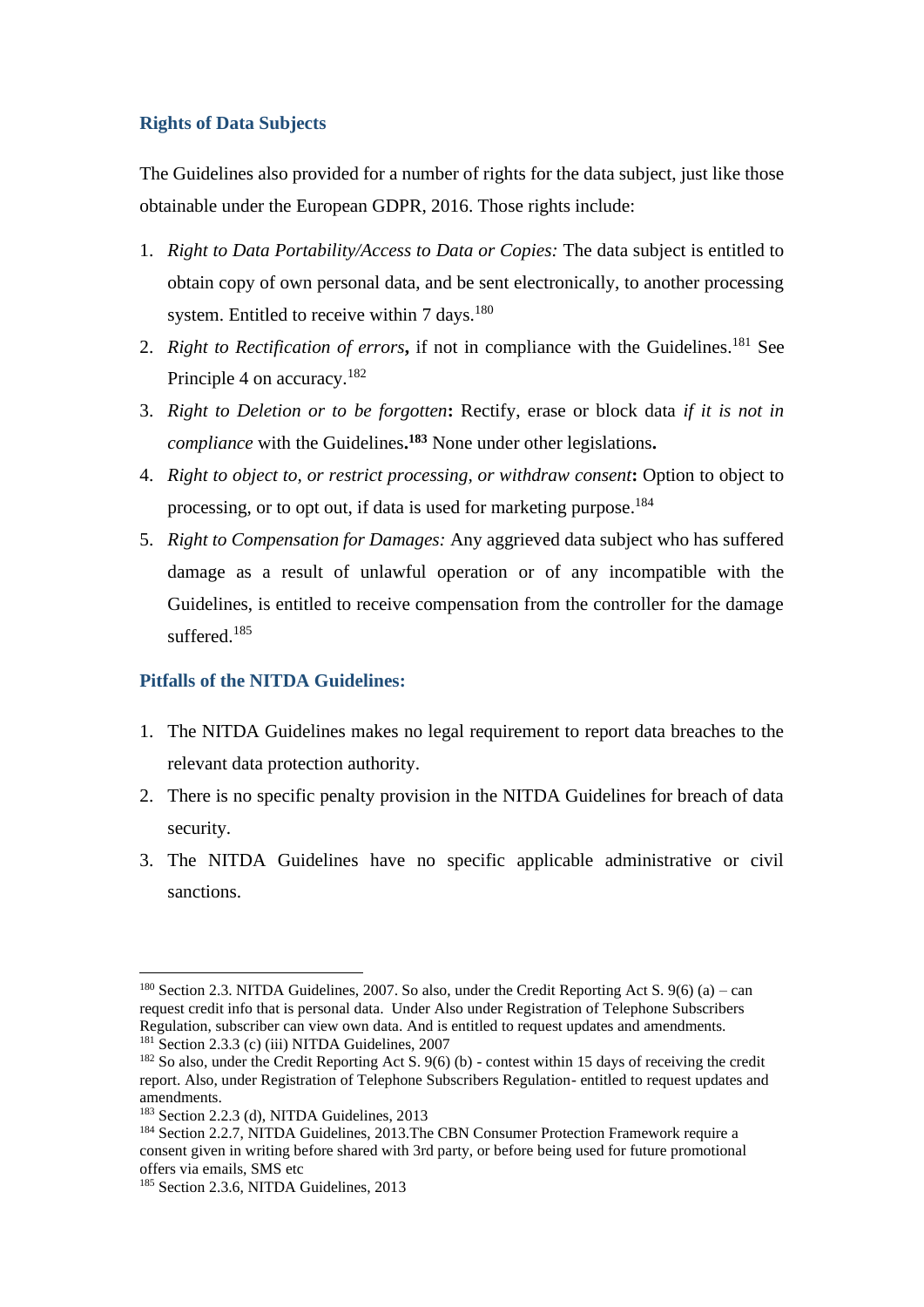- 4. The NITDA Guidelines are silent on the individual's right to complain. The Guidelines does not stipulate procedure for, and authority responsible for securing any entitled compensation from the controller, nor the quantum of compensation, fine other penalties for violations. It appears an action for violation of the guideline will be brought pursuant to the NITDA Act.<sup>186</sup> However, under Section 13 of the Credit Reporting Act, the aggrieved data subject can submit complaint in writing to the credit information provider. There is no penal or administrative fine regime for violation.
- 5. The Guidelines does oblige Companies to register or notify NITDA regarding its data processing activities. Therefore, no specifications on what need to be notified to NITDA.<sup>187</sup>
- 6. The NITDA Guidelines have no express provision as to extent of the Data Security Officer's mandate. However, it does state that organisations shall designate an employee of that organisation as the organisation's Data Security Officer.
- 7. There is no provision for the immunity of the officer from disciplinary measures in the NITDA Guidelines.
- 8. There is no requirement for the registration of Data Security Officers in the applicable legislations.
- 9. The NITDA Guidelines do not impose an obligation on a business to register or notify NITDA regarding its data processing activities.
- 10. There no clear timeframe for notification of the supervisory authorities and, no requirement of, and provision for notification to the data subject or the public, in the event of breach, as can be seen under the GDPR. The Cybercrime's Act clear provide for a compulsory report of breach.<sup>188</sup>
- 11. It is not clear which court has the requisite jurisdiction to try such matters on breach of personal data by data controllers/processors.
- 12. The NITDA Guidelines do not provide for notification or prior approval for transfer of data outside Nigeria.
- 13. Anonymous reporting is not applicable under the Guidelines
- 14. No provision on which limits the purposes for which CCTV data may be used.

<sup>187</sup> Motunrayo Akinyemi, 'A Comparative Analysis of the NITDA Draft Data Protection Guidelines 2017 With the GDPR By Motunrayo Akinyemi — Lawyard' (2018)

<sup>186</sup> Section 18, NITDA Act, 2007

<sup>&</sup>lt;sup>188</sup> Under section 21 of the Cyber-crimes Act.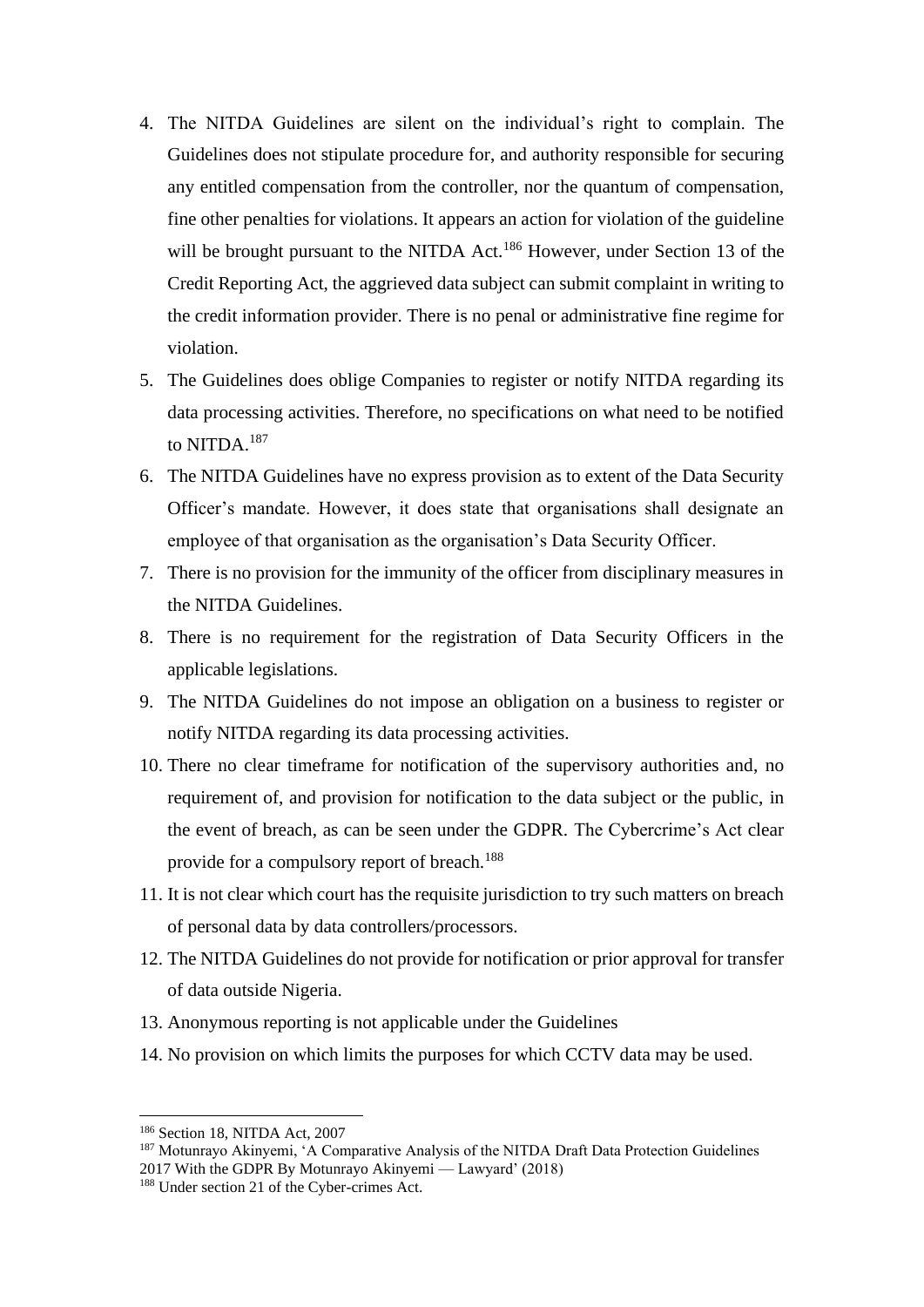15. Has no provision on whistle-blowing: It would appear that the provisions of Section 16 of the Freedom of Information Act apply to whistle blowers, their protection and other incidental matters thereto.

#### **Data Protection Bill, 2010**

Nigeria's Data Protection Bill 2019 is still yet to be passed in to law.<sup>189</sup> The purpose of this Bill is to establish rules to govern the collection, use and disclosure of personal information in a manner that recognizes the right of privacy of individuals with respect to their personal information and the need of organisations to manage personal information only for intended reasonably appropriate purposes.

#### **Scope of Application of the Bill**

It applies to every organisation, whether in the private and public sectors, that is involved in the collection, processing or disclosure of personal information, whether by automated or unautomated means, related to citizens, residents, or persons who are not established in Nigeria but who use equipment or processors in Nigeria to process personal data of data subjects who are located in Nigeria.<sup>190</sup>

The scope of Bill seems to be wider than what is obtainable under the NDITA Regulations.<sup>191</sup> The NITDA Regulation does not apply to non-Nigerians residing outside of Nigeria even if they process data of persons domiciled in Nigeria.<sup>192</sup> Furthermore the Regulation does not require the registration, with the Commission, of companies that are not incorporated in Nigeria as it is under the Bill.

The Bill requires data controllers, not being an incorporated company in Nigeria, to register with the Commission if they process data covered by the Bill. It has been argued that the registration requirement may 'prove onerous for foreign companies particularly as it pertains to making Nigeria an attractive destination for foreign investment.<sup>193</sup>

<sup>189</sup> <http://placbillstrack.org/view.php?getid=6958>First Reading: 10/12/2019 and

<http://placbillstrack.org/view.php?getid=7011> First Reading: 26/11/2019. The Integrated Data Management Commission (Est. etc.) Bill, 2019.<http://placbillstrack.org/view.php?getid=6708> First Reading: 14/11/2019 The NITDA recently published an update Data Protection Bill, 2020 for public comments. Available here: [https://nitda.gov.ng/wp-content/uploads/2020/08/Draft-Data-Protection-](https://nitda.gov.ng/wp-content/uploads/2020/08/Draft-Data-Protection-Bill-2020.pdf)[Bill-2020.pdf](https://nitda.gov.ng/wp-content/uploads/2020/08/Draft-Data-Protection-Bill-2020.pdf)

 $\frac{190}{190}$  Generally, see Section 2 of the Bill

<sup>191</sup> Emmanuel Salami, 'Nigerian Data Protection Law' (2019) 9 Datenschutz und Datensicherheit 576 <https://nitda.gov.ng/>.

<sup>&</sup>lt;sup>192</sup> See Part two, para 1.2. of the NITDA Regulation, 2019

 $193$  Salami (n 200).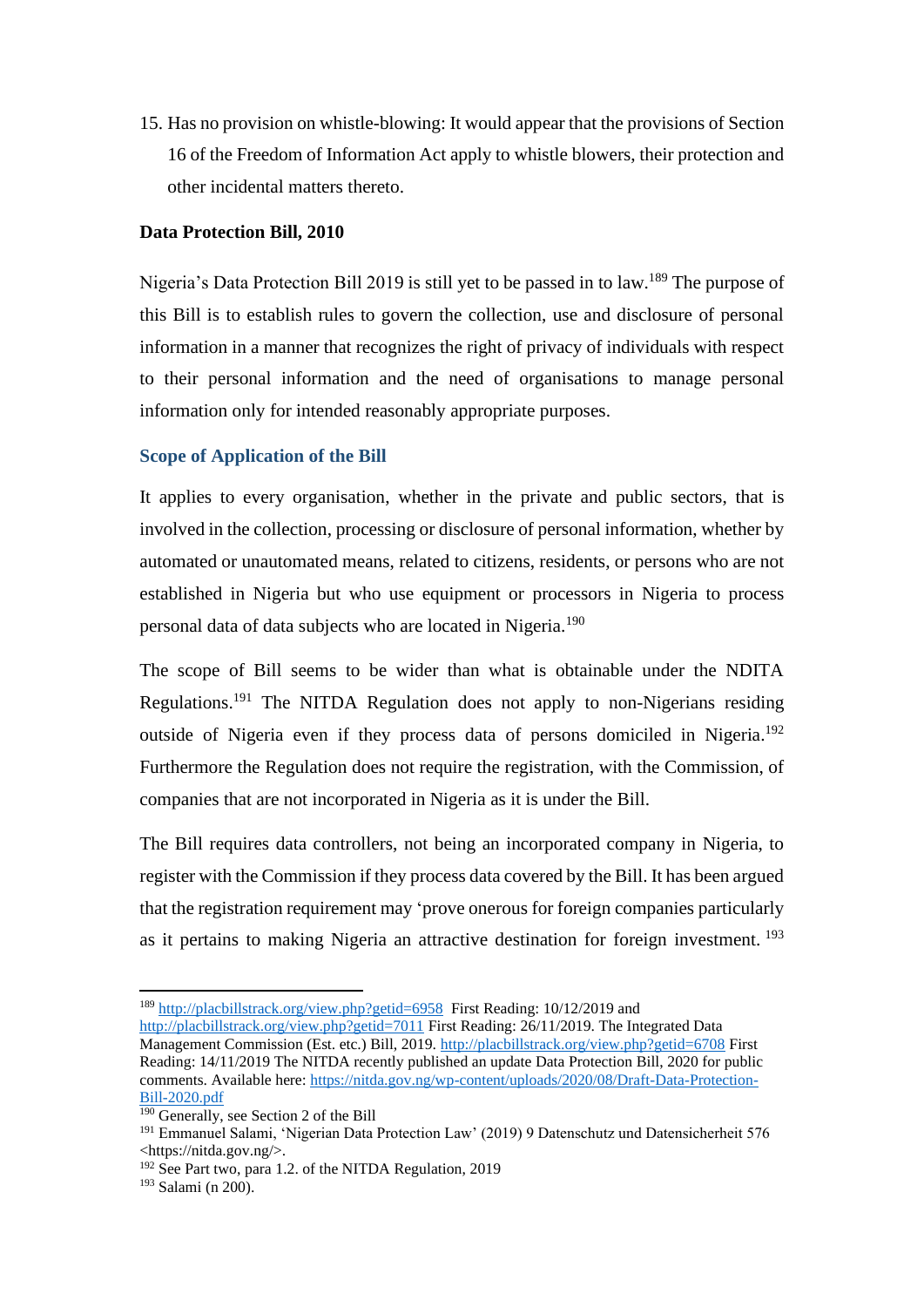Rather, the Bill should have adopted a more favourable approach of the GDPR that requires such companies to have representatives in Nigeria.<sup>194</sup>

#### **Trans-Border Data Transfers**

The Bill allows for transborder transfer of personal data if the recipient country secures an adequate level of protection acceptable under the provisions of the bill.<sup>195</sup> The determination of adequacy of the level of protection is based on adequacy, accountability, authorization and reciprocity in the recipient country or organization, or the existence of data protections laws, or the implementation of a legally binding and enforceable instruments that provide a standardized safeguards.<sup>196</sup> These criteria for determining adequate level of protection are almost the same with the relevant provisions under the GDPR.<sup>197</sup>

However, these requirements may be dispensed with if, the data subject gives an explicit, informed free consent, or it is in his best interest, or in the public interest allowed by law.<sup>198</sup>

#### **Exceptions to Disclosures of Personal Information to Third Parties**

The Act allows for collection of personal information even if without knowledge or consent, if it is in the best interests of the data subject where obtaining a valid consent is impossible or if delay could compromise availability or accuracy. Also, collection of personal information is not unlawful if is already a public info, or is required by or mandated by law., or for journalist, artistic or literary use.<sup>199</sup>

A personal information may be disclosed if the information could be useful in the investigation of a crime, or in an emergency that threatens the life, health or security of an individual, or used for statistical, or scholarly study or research, purposes that cannot be achieved without using the information, the information is used in a manner that will ensure its confidentiality.<sup>200</sup>

<sup>&</sup>lt;sup>194</sup> See Article 27 of the GDPR, 2016

<sup>195</sup> Section 43 (1) of the Bill & Reg. 2.11 NDPR.

 $196$  See Section 43 (2) of the Bill.

<sup>197</sup> Articles 44-50, Recitals 101, 112 of the GDPR, 2016

<sup>198</sup> See Section 43 (3) of the Bill.

 $199$  Section 5 (1)

 $200$  Section 5 (2)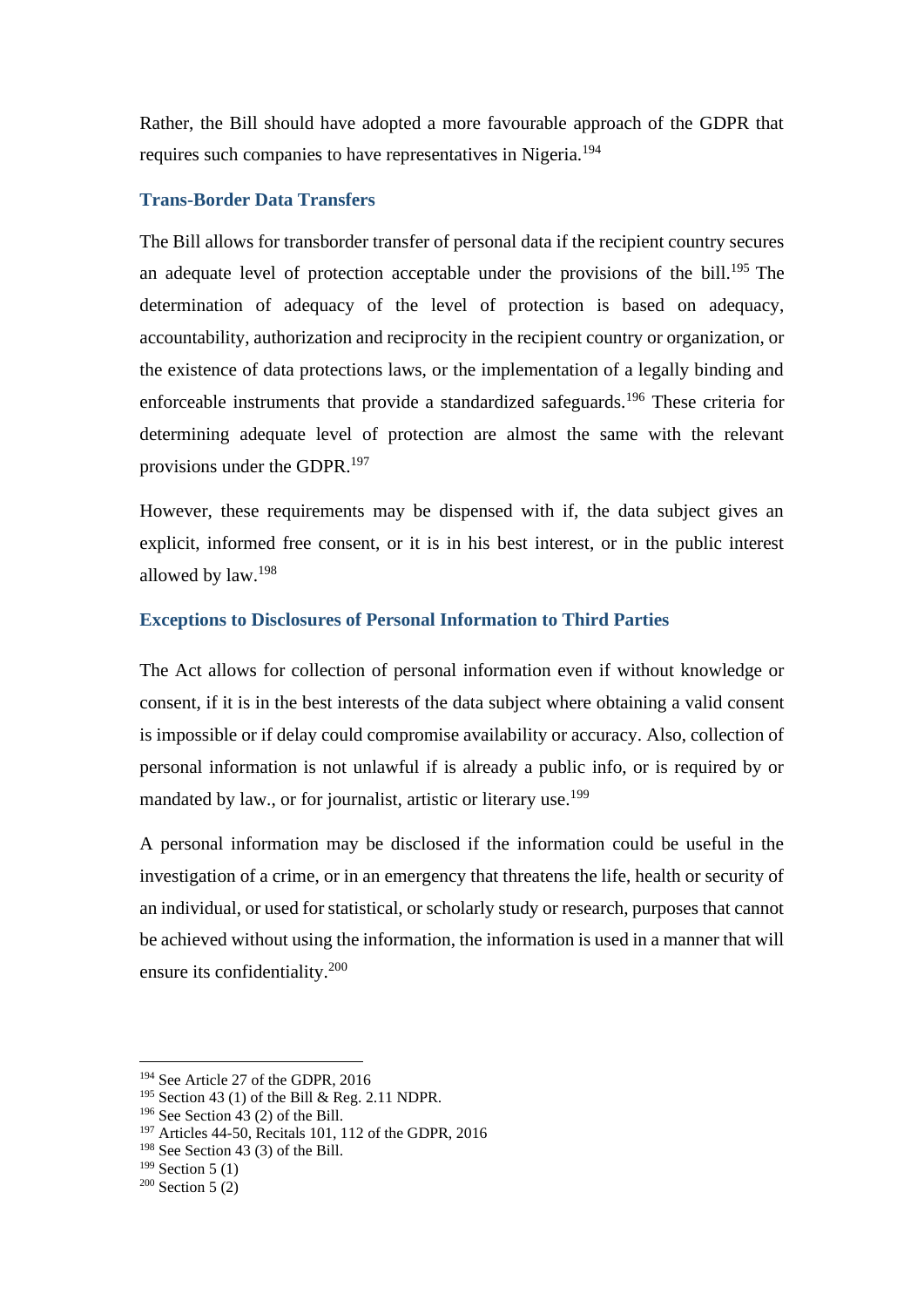Other exceptions are; disclosure to a legal practitioner, or for the purpose of debt collection or in compliance with a court order, or such disclosures to public authorities in the interest of national security, the defence of Nigeria or the conduct of international affairs, or for the purpose of administering any law of Nigeria. Finally, the Act allows for disclosures made for statistical, or scholarly study or research, or purposes that cannot be achieved without disclosing the information, or the conservation of records of historic or archival importance.

The Bill also replicated the definition<sup>201</sup> of sensitive data as defined under the African Convention on Cybersecurity and Data Protection  $(2014)^{202}$ , and under the West African Supplementary Data Protection Act (2010). <sup>203</sup> However, it exempts restrictions on the disclosure of sensitive data where such information is processed by religious organization in respect of its members that is consistent with, and is necessary to achieve its aims and objectives.<sup>204</sup> This exemption would seem to be a departure from the six legal exemptions laid down under the GDPR.<sup>205</sup> The counter argument is that, the member of a religious organisation is considered to have impliedly consented to the processing, having voluntarily chosen to belong to the religious organisation.<sup>206</sup>

#### **Data Protection Principles**:

All of the data protection principles alluded to above under the NDITA regulations have been reflected in the proposed Bill. We will discuss them in more details while considering the European Data Protection Regulations, 2016, below.

#### **Data Breaches**

Although the Bill does not define the phrase 'data breach', it still requires all data breaches to be reported to the Commission.<sup>207</sup> The Bill requires that data subjects are to be informed of data breaches which pose a high risk to their rights and freedoms.

<sup>201</sup> See Article 70 (Interpretations) of the Bill, for the definition of sensitive data.

<sup>202</sup> See Article 14 of the Convention (2014)

<sup>203</sup> See Article 30 of the Act (2010)

<sup>204</sup> Section 24 of the Bill.

<sup>&</sup>lt;sup>205</sup> See Article 6 of the GDPR, 2016

<sup>206</sup> Salami (n 200). p. 578

<sup>207</sup> Section 32 of the Bill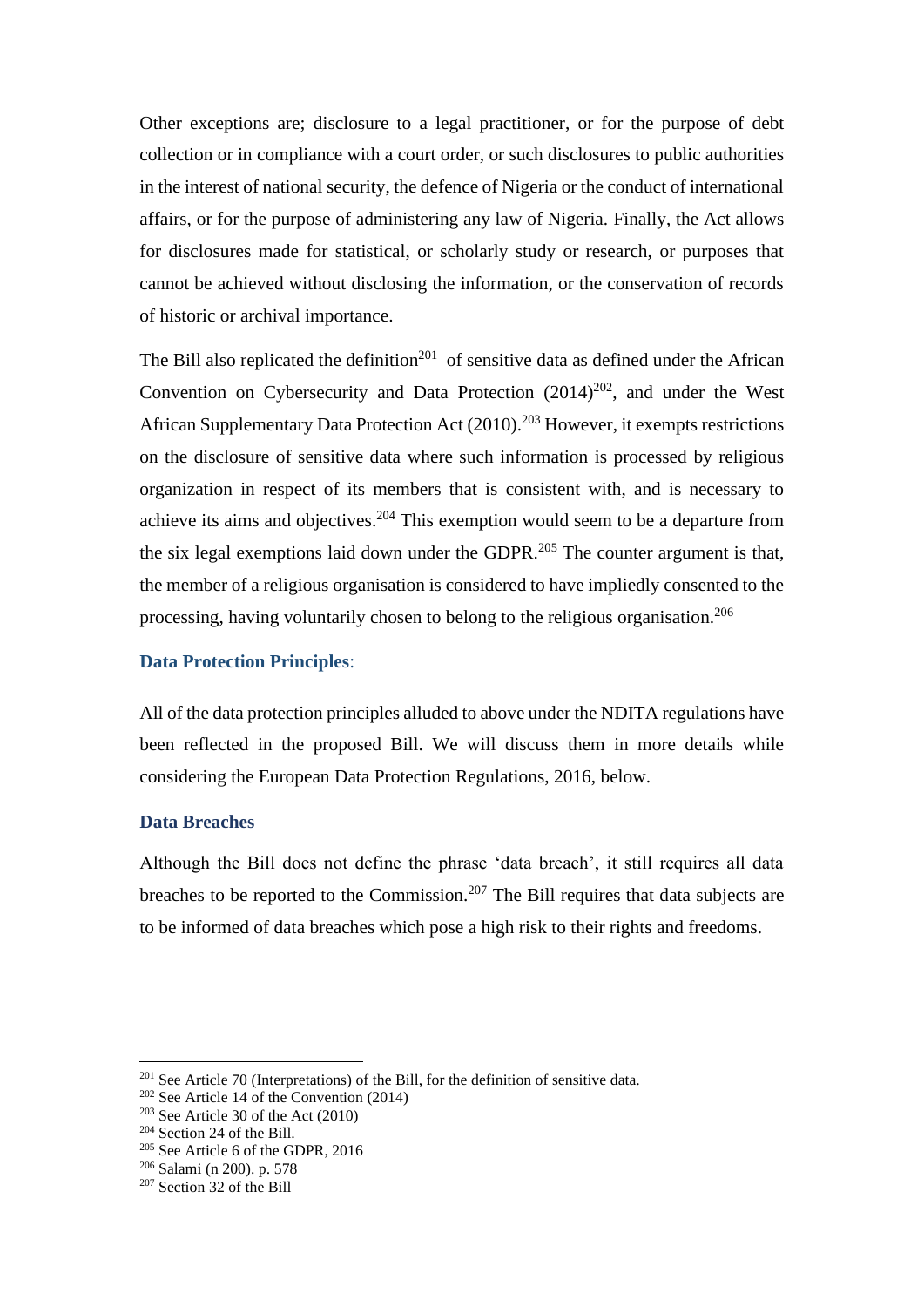#### **THE IMPACT OF EUROPEAN UNION (EU) DATA PROTECTION LAWS ON NIGERIA**

#### **European Convention on Human Rights (ECHR)**

The European Convention on Human Rights does not, directly or indirectly, apply to Africa or Nigeria. However, given that the EU has just recently updated their data protection laws which has implications for extra-territorial jurisdictions, including Nigerians, it would not be out of place to review it. Consequent to the effectuation of the General Data Protection Regulations, many countries have felt the need to update their own data protection laws as well. This can serve as a guide for other regions and countries including Nigeria. **<sup>208</sup>**

As stated above, the EU has developed a holistic data protection regime. The European regional institutions, ECHR and the European Court of Human Rights (ECtHR), constitute the global most extensive and effective system of international institutions designed for protecting human rights.<sup>209</sup> It is widely considered as "an unprecedentedly effective system for the collective enforcement of human rights in Europe, and indeed a model for the world."<sup>210</sup> It has the only compulsory international human rights judicial mechanism where individuals may file applications directly to the Court since the entry into force of Protocol 11 (1998).<sup>211</sup>

Article 8 of the ECHR provides for a qualified right to respect for private and family life in essentially the same way as the UDHR. And, the justification for the restriction to this right under article 8 (2) of the ECHR are, for all intent and purposes, essentially the same as those listed under Article 12(2) of the UDHR:

> *1. Everyone has the right to respect for his private and family life, his home and his correspondence.*

<sup>209</sup> ANDREW MORAVCSIK, 'Explaining International Human Rights Regimes: Liberal Theory and Western Europe' (1995) 1 European Journal of International Relations 157

<https://www.princeton.edu/~amoravcs/library/explain.pdf> accessed 16 July 2018.

<sup>208</sup> https://www.echr.coe.int/Documents/Convention\_ENG.pdf

<sup>210</sup> F.G. Jacobs, the Sovereignty of Law: The European Way (2007), at 34.

<sup>211</sup> Veronika BÍLKOVÁ, Anne PETERS and Pieter van DIJK, 'On The Implementation of International Human Rights Treaties in Domestic Law and The Role of Courts Adopted by The Venice Commission at Its 100th Plenary Session (CDL-AD(2014)036 )' (2014) <www.venice.coe.int> accessed 23 September 2018.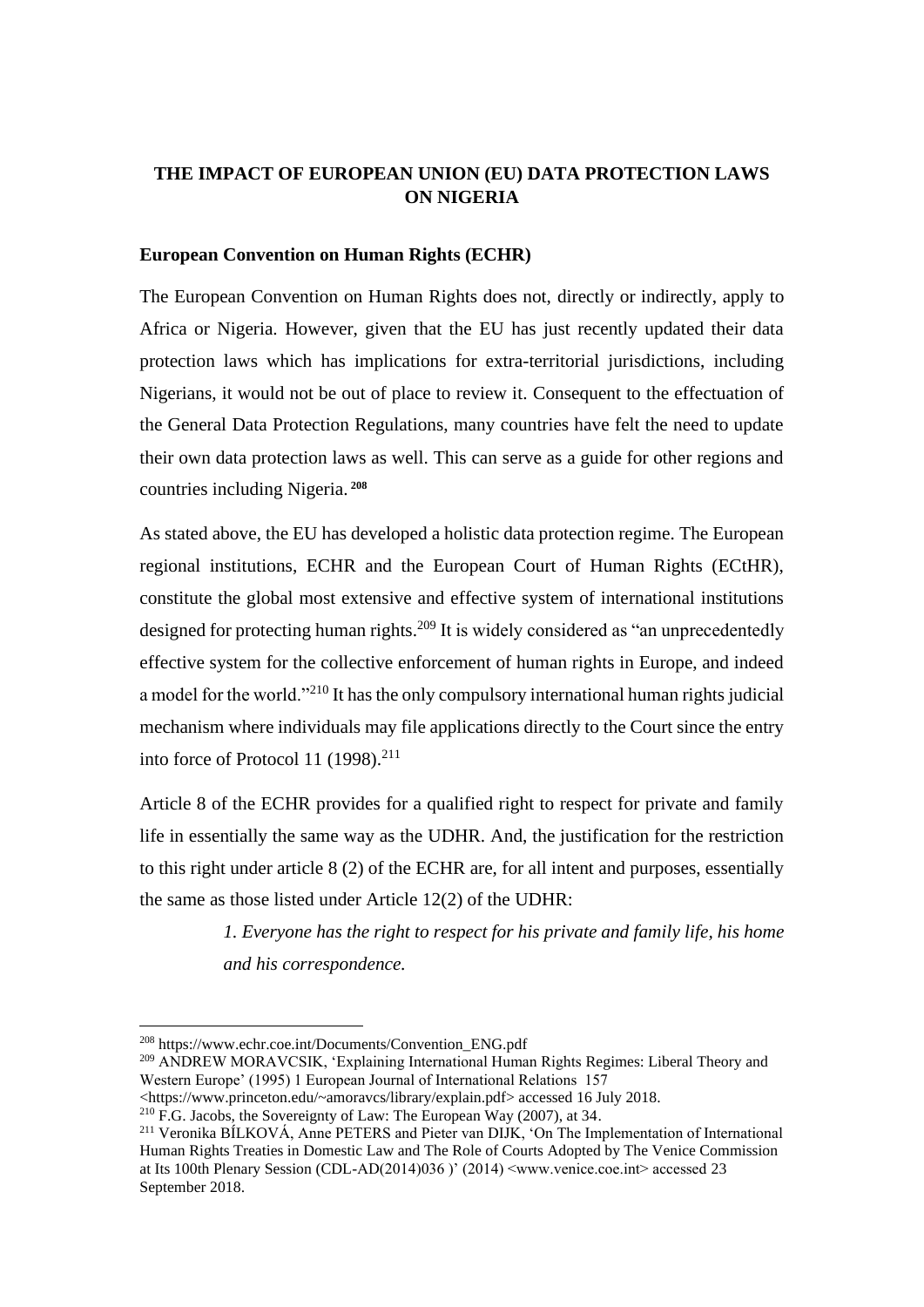*2. There shall be no interference by a public authority with the exercise of this right except such as is in accordance with the law and is necessary in a democratic society in the interests of national security, public safety or the economic well-being of the country, for the prevention of disorder or crime, for the protection of health or morals, or for the protection of the rights and freedoms of others.*

There is no doubt that the ECHR has reinforced the privacy rights as encapsulated under the UDHR, and it is a force to reckon with when issues on right to privacy is being considered.

#### **General Data Protection Regulations (GDPR), 2016**

The GDPR,  $^{212}$  became effectively applicable to the European Union on May 26<sup>th</sup>, 2018, whereas the NDPR became effective on 25 January 2019. It would seem that the GDPR has strongly influenced the NDPR as both regulations provide for a more comprehensive data protection within their respective jurisdictions. Their similarities extend to the fact that, both the GDPR and the NDPR provide for data controllers and data processors ('data administrators' under the NDPR), for definitions of data breaches, for accountability requirements, and for the right to erasure. They are also consistent with each other as both provide similar definitions for 'processing,' 'personal data' and 'sensitive personal data.'

While the scope of both regulations are materially similar,  $2^{13}$  the critical application of the GDPR to Nigeria is that it applies whether the data controller or, the processor is based within or outside any EU member state, if they collect or process personal data of EU citizens and residents, <sup>214</sup> or offers goods or services to people in the EU, or monitor their online behaviour (e.g., tracking web visits through cookies)<sup>215</sup> whereas the NDPR applies to Nigerian citizens (based in Nigeria or outside) and residents only. Another distinction between the two regulations is that the NDPR does not explicitly

<sup>&</sup>lt;sup>212</sup> General Data Protection Regulation (Regulation (EU) 2016/679) (GDPR), went into effect on 25 May 2018

<sup>&</sup>lt;sup>213</sup> The material scope of the two laws is also very consistent and both provide similar definitions for 'processing,' 'personal data' and 'sensitive personal data'. However, the GDPR applies to the processing activities of data controllers and data processors that do not have any presence in the EU, but where their processing activities are related to the offering of goods or services to individuals in the EU, or to the monitoring of the behaviour of individuals in the EU.

<sup>214</sup> See Article 3.1, GDPR 2016

<sup>215</sup> See Article 3.2, GDPR 2016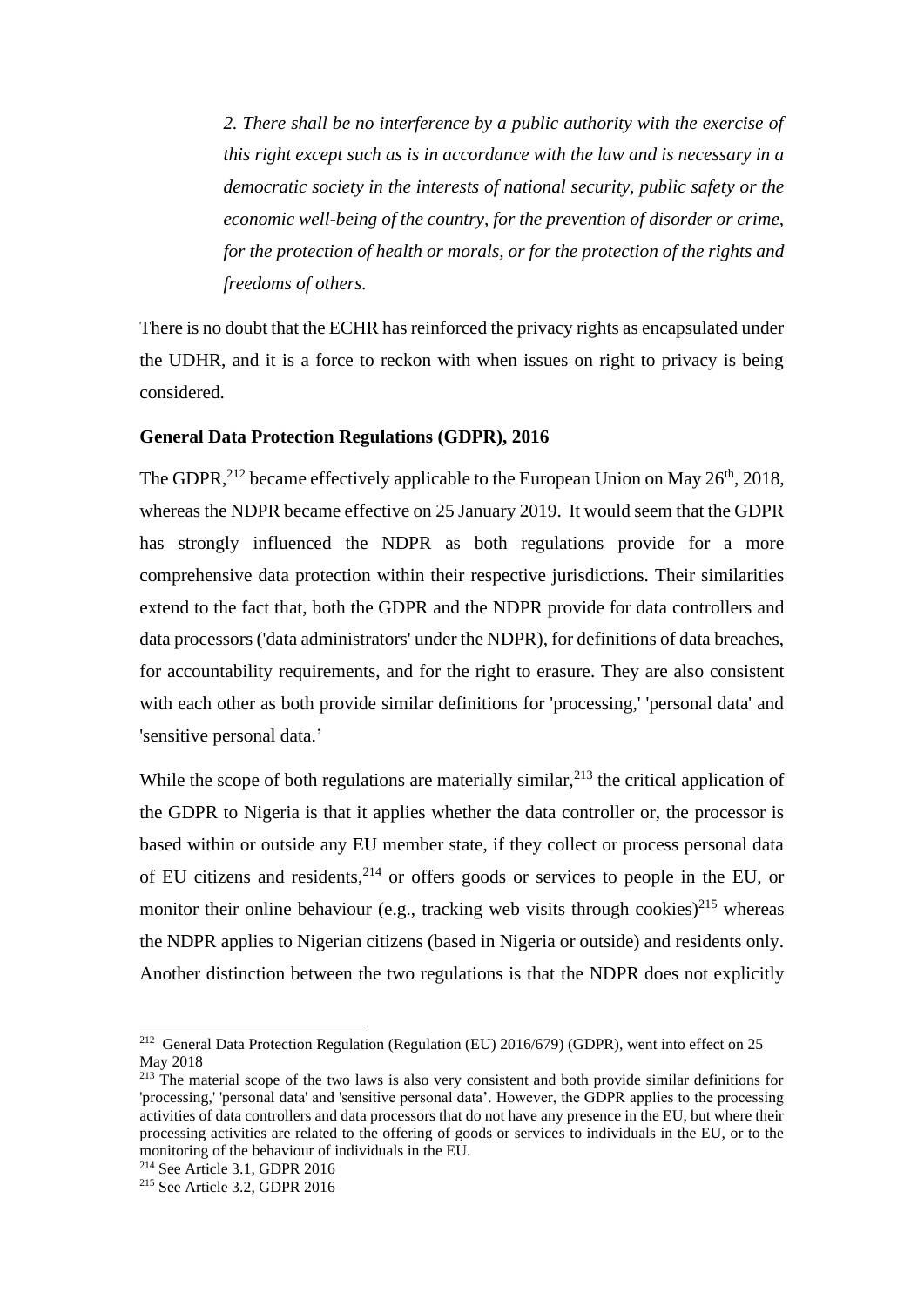require any of the record-keeping obligations required by the GDPR, and does not outline how NITDA will calculate fines.

The National Information Technology Development Agency (NITDA) has recently raised concern of the implication of the GDPR to Nigerian businesses. This regulation might, according to NITDA, have a huge impact on Nigerian businesses and/or individuals that use information technologies to collect, store, process and transact on EU citizens personal data in EU territory or elsewhere. <sup>216</sup> Some corresponding effort has become imperative to protect Nigerian businesses from unnecessary exposure to the risks of this regulation and/or any regulations that might have negative impact on their businesses as well as the rights of Nigerians that have dual citizenship of any EU member state.

The GDPR requires that data controllers and processors must seek consent from data subjects in an intelligible and easily accessible form, clearly specifying the purpose for the collection. It also stipulates that consent must be clear and distinguishable from other matters and presented in a clear and plain language. The GDPR, which replaces the Data Protection Directive, lays down a number of data protection principles that are intended to enhance the protection of personal data in the contemporary digital society. Fortunately, these data protection principles have already been incorporated in the proposed Nigerian Data Protection Bill (2010) which is still yet to be enacted into law. These data protection principles are largely culled from the previous Data Protection Directives:  $217$ 

1. Personal data must be processed fairly and lawfully. Inform data subject of the purpose of processing.<sup>218</sup> (See also Article  $6(1a)$  Data Protection Directive 95/46/EC). 219,

<sup>216</sup> Zakariyya Adaramola, 'EU's Data Regulation: What Nigerians Should Know' *Daily Trust* (25 February 2016) <https://www.dailytrust.com.ng/eus-data-regulation-what-nigerians-shouldknow.html>.

<sup>217</sup> Abubakar Sanni Aliyu, 'The Nigeria Data Protection Bill: Appraisal, Issues, And Challenges' (2016) 9 Innovative Issues and Approaches in Social Sciences 48.

<sup>&</sup>lt;sup>218</sup> Section 2.2. 1., NITDA Guidelines, 2007

<sup>219</sup> See Draft Data Protection Bill (2010) Schedule 1 Section 4(4)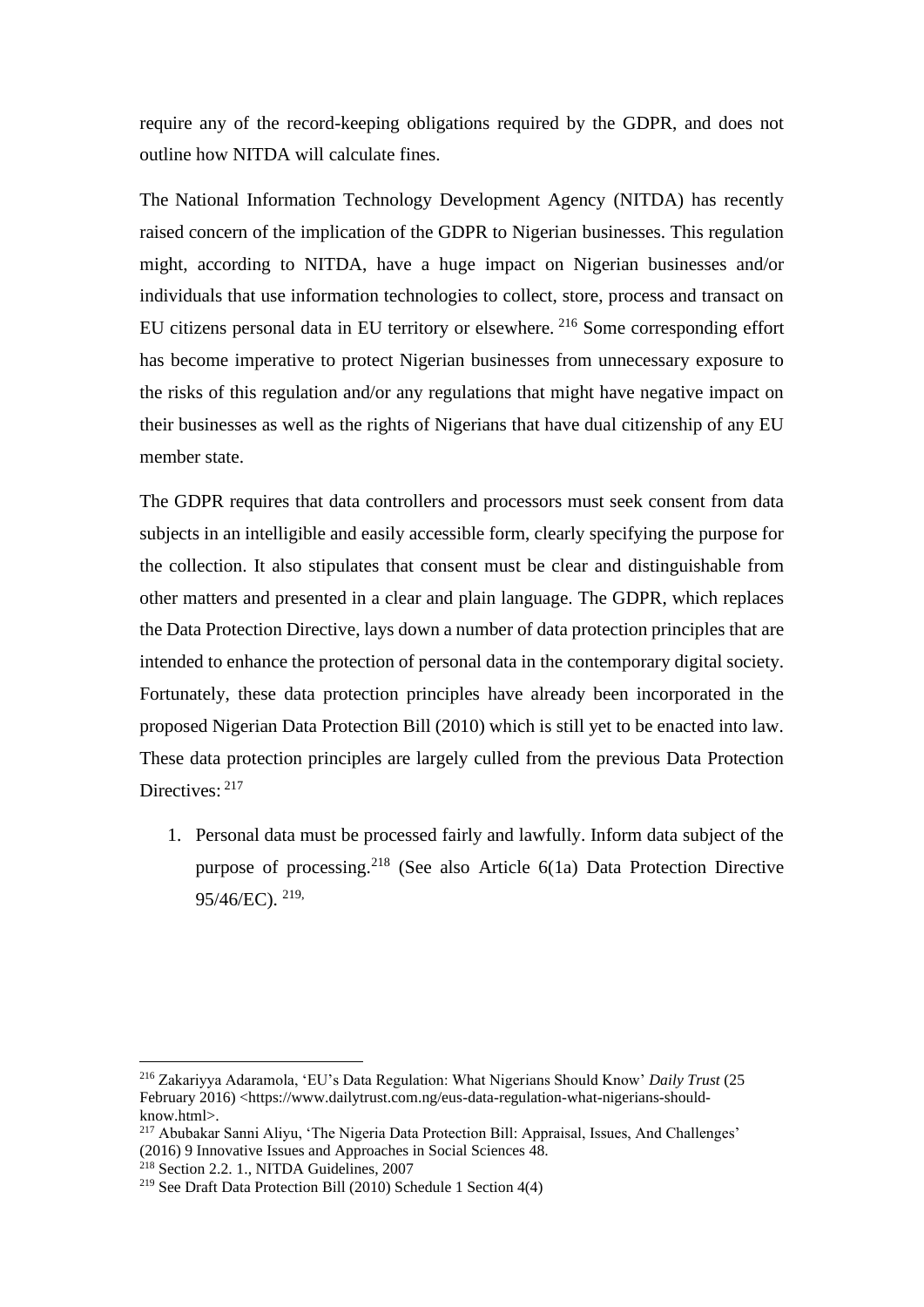- 2. Personal data shall be obtained only for one or more **specified and lawful purposes**, and shall not be further processed in any manner incompatible with that purpose or those purposes (See Article  $6(1b)$ ). <sup>220, 221</sup>
- 3. Personal data shall be **adequate, relevant and not excessive** in relation to the purpose or purposes for which they are processed (See Article  $6(1c)$ ).<sup>222, 223</sup>
- 4. Personal data shall be **accurate** and, where necessary, kept **up to date** (See Article 6(1d)).<sup>224, 225</sup>
- 5. Personal data processed for any purpose or purposes shall **not be kept for longer than is necessary** for that purpose or those purposes (See Article  $6(1e)$ .<sup>226</sup> But no time limit, the Guideline only requires controllers to develop data retention policy.227, 228
- 6. Personal data shall be processed in accordance with the **rights of data subjects** under this Act (See Article 12).<sup>229</sup> Entitled to request to view their data as held by the controller who is obliged to respond to such requests without delay.<sup>230</sup>
- 7. **Appropriate technical and organisational measures** shall be taken against unauthorised or unlawful processing of personal data and against accidental loss or destruction of, or damage to, personal data (See Article 17). <sup>231</sup>
- 8. While the principle that data should not to be transferred out of Nigeria unless adequate protections are in place to protect the data in the receiving country is replicated in the GDPR, $^{232}$  the principle of proportionality as provided under the GDPR, 2016 is not captured in the Guidelines.

may be destroyed; S. 38 of Cybercrimes Act: Keep traffic data and subscriber info for 2 years

<sup>220</sup> See Draft Data Protection Bill (2010) Schedule 1 Section 4(4)

<sup>&</sup>lt;sup>221</sup> Section 4.1.2., and 3.1.2 (Principle 2) NITDA Guidelines,  $2007$ . Also, the NCC Consumer Code of Practice Regulations provided similarly. Subscribers' data should not be used in any manner other than the company's operations.

<sup>&</sup>lt;sup>222</sup> See Draft Data Protection Bill (2010) Schedule 1 Section  $4(5)$ 

<sup>&</sup>lt;sup>223</sup> Section 4.1.2., and 3.1.2 (Principle 2) NITDA Guidelines, 2007. Also, the NCC Consumer Code of Practice Regulations provided similarly. Subscribers' data should not be used in any manner other than the company's operations.

<sup>&</sup>lt;sup>224</sup> See Draft Data Protection Bill (2010) Schedule 1 Section  $4(6)$ 

<sup>225</sup> Section 3.1.4 (Principle 4) NITDA Guidelines, 2007

<sup>226</sup> See Draft Data Protection Bill (2010) Schedule 1 Section 4(5)

 $227$  Section 3.1.5 (Principle 5) NITDA Guidelines, 2007

<sup>&</sup>lt;sup>228</sup> Under the Credit Reporting Act: Maintain credit info for 6 years, then archive for 10 years. Then,

<sup>&</sup>lt;sup>229</sup> See Draft Data Protection Bill (2010) Schedule 1 Section 4(8) & 4 (10)

<sup>230</sup> Section 3.1.6 (Principle 6) NITDA Guidelines, 2007

<sup>&</sup>lt;sup>231</sup> Section 2.2.4., and  $3.1.7$  (Principle 7) NITDA Guidelines, 2007

 $232$  Section 2.3.4., and 3.1.8 (Principle 8) NITDA Guidelines, 2007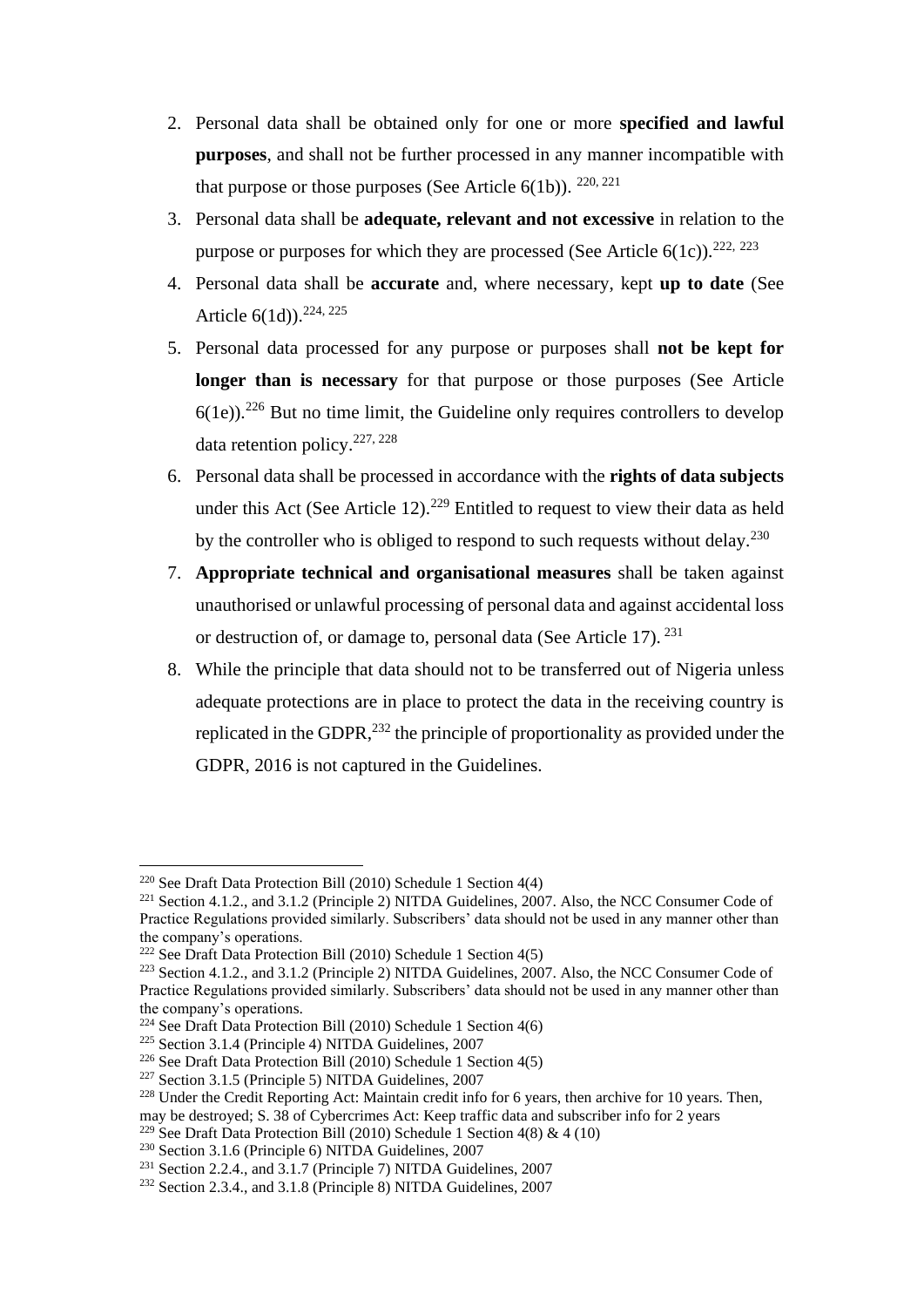It could be argued that the GDPR is the foundation for the standards of protection of modern personal data the world over. Not only does it have jurisdiction over data processing within the European Union, but also on such data processing done outside that involve European citizens irrespective of the geographic location. It would seem to serve as an international benchmark on data protection for other national laws for the next few foreseeable future. The proactive steps of the drafters of the Nigerian Data Protection Bill by including these data protection principles in the Bill, is remarkable.

#### **CONCLUSION**

This chapter has been able to trace the historical and jurisdictional source of the right to privacy right from the universal declaration through the regional and sub-regional human right instruments to the Nigerian domestic laws. We realised that, although all fundamental human rights under the UDHR are considered as universally applicable, and affirmed to all regional human rights laws, the African Charter on Human Rights did not feature the privacy rights for application in Africa.

Although it is still unclear why the privacy right did not feature under the ACHR, the establishment of the African Convention of Cyber-securities and Data Protection (2014) may have been a subtle attempt to right the wrong. The further follow up by the ECOWAS sub-regional Supplemental Data Protection Act (2010) may have strengthened the lose link to the UDHR.

Nigeria have acceded to, and domesticated the privacy rights under UDHR as enshrined in the constitution (1999 as amended), but the elaborate provisions relating to data protection as laid down African and ECOWAS conventions and supplemental acts have not yet been enacted in to the Nigerian laws. Several attempts have been made by way of Data Protection Bills, but until now, it has not yet gone past the first reading at the National Assembly. This lacuna in our law creates a huge opportunity for criminal gangs and even legitimate organizations/companies to target data of Nigerians with the sole purpose of fishing out data that could be used in a criminal or discriminatory manner.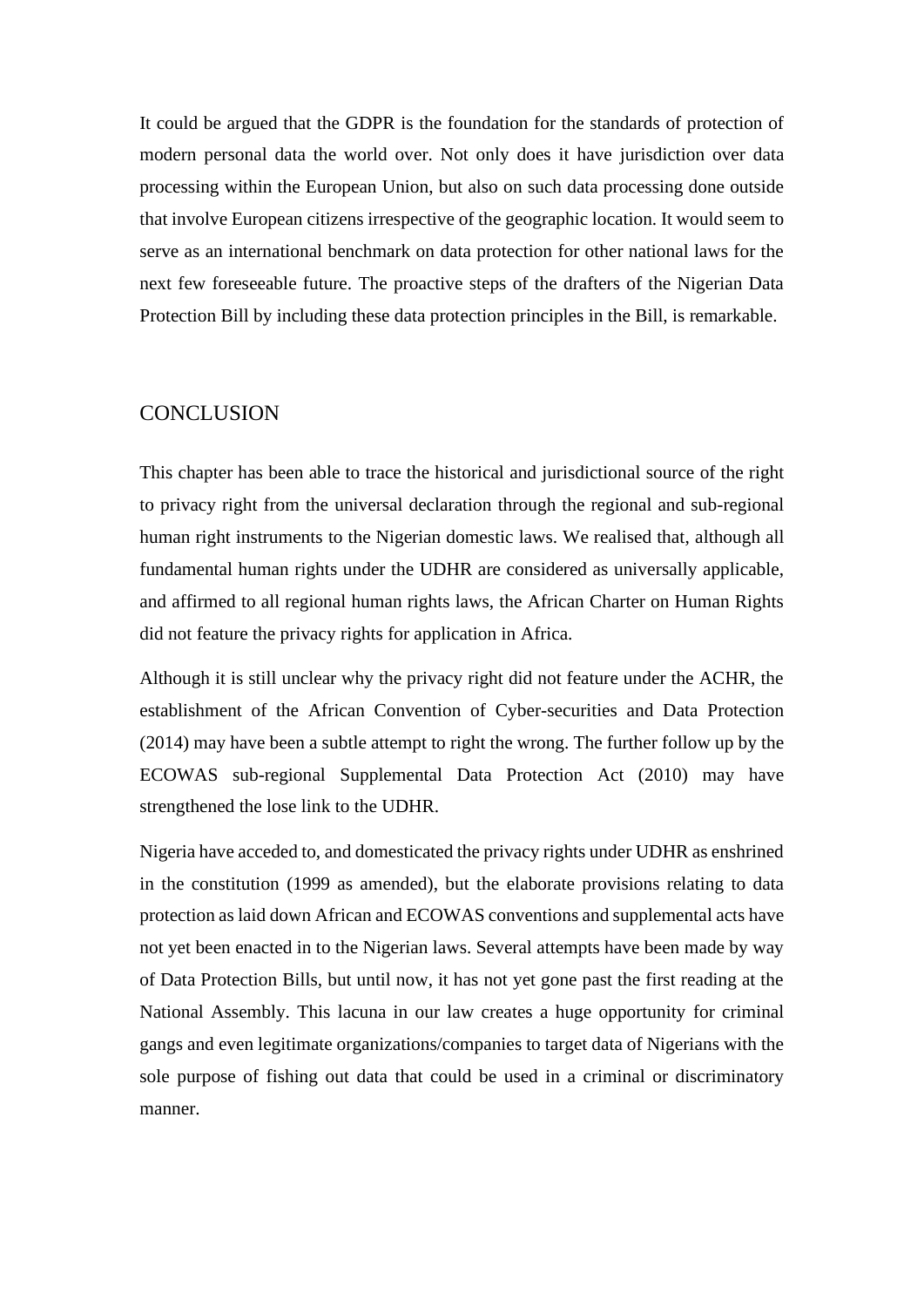It is remarkable the NITDA, pursuant to the NITDA Act, has issued Data Protection Regulations that can be likened to the European GDPR in its scope and applications. While the debate on its legal weight rages on, it is our considered view that the National Assembly should do the needful to pass the proposed Data Protection Bill (2020) to significantly address some of the common data protection violations including unlawful and unjustifiable personal data processing, the failure to provide the necessary information to data subjects, unregulated data transfers etc. <sup>233</sup>

The call by the National Assembly for public comment is an opportunity to have a wholistic look at the Bill with a view to harmonising and streamlining it with the contemporary challenges to international data protection laws.<sup>234</sup> This is because, there is an urgent need for legislative and judicial intervention in respect of data protection law in Nigeria, if the country is to truly develop economically and otherwise.<sup>235</sup>

#### **5. Bibliography**

Adaramola Z, 'EU's Data Regulation: What Nigerians Should Know' *Daily Trust* (25 February 2016) <https://www.dailytrust.com.ng/eus-data-regulation-what-nigeriansshould-know.html>

Aderibigbe N, 'Data Protection 2018 / Nigeria' (*International Comparative Legal Guides*, 2018) <https://iclg.com/practice-areas/data-protection-laws-andregulations/nigeria#> accessed 7 January 2019

——, 'Nigeria Has A Data Protection Regime - Data Protection - Nigeria' (*Mondaq*, 2018)

<http://www.mondaq.com/Nigeria/x/721166/data+protection/Nigeria+Has+A+Data+ Protection+Regime> accessed 26 December 2018

Akinyemi M, 'A Comparative Analysis of the NITDA Draft Data Protection Guidelines 2017 With the GDPR' (*Lawyard*, 2018) <https://www.lawyard.ng/a-comparativeanalysis-of-the-nitda-draft-data-protection-guidelines-2017-with-the-gdpr-by-

<sup>233</sup> Salami (n 200). p. 282

 $234$  Aliyu (n 228). p. 581

 $235$  Salami (n 200).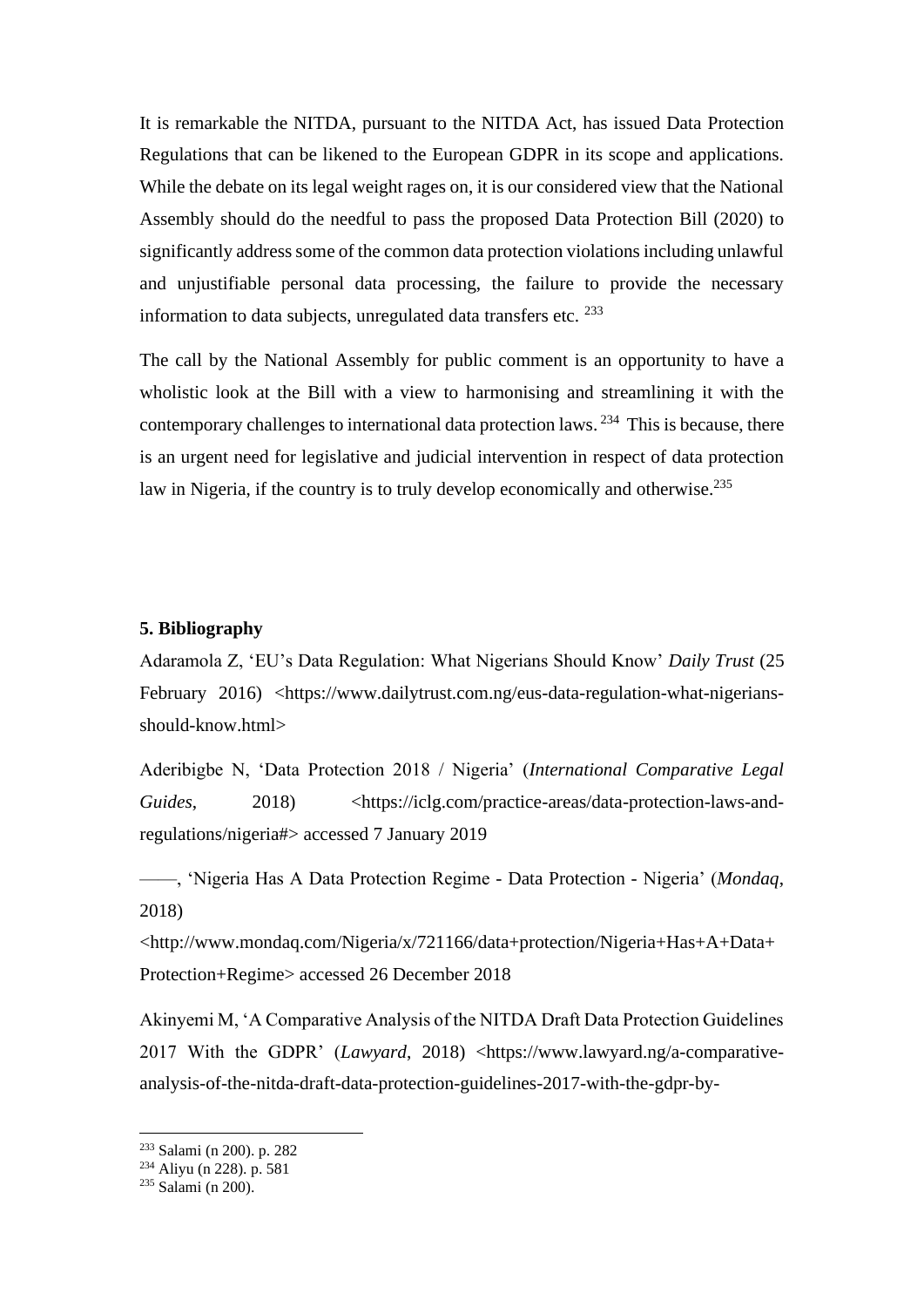motunrayo-akinyemi/> accessed 5 January 2019

Aliyu AS, 'The Nigeria Data Protection Bill: Appraisal, Issues, And Challenges' (2016) 9 Innovative Issues and Approaches in Social Sciences 48

Assembly N, 'CREDlf REPORTING ACT, 2017' (2017) <https://nass.gov.ng/document/download/9420> accessed 5 January 2019

BÍLKOVÁ V, PETERS A and van DIJK P, 'On The Implementation of International Human Rights Treaties in Domestic Law and The Role of Courts Adopted by The Venice Commission at Its 100th Plenary Session (CDL-AD(2014)036 )' (2014) <www.venice.coe.int> accessed 23 September 2018

Dawodu MO, 'AN OVERVIEW OF THE FREEDOM OF INFORMATION ACT (An Appraisal from a Lawyer's Perspective)' <http://portal.unesco.org/ci/en/files/26159/12054862803freedom\_information\_en.pdf/ freedom\_informati> accessed 9 January 2019

Elgujja AA, 'Adequacy of the Legal Safeguards for the Patients ' Right of Confidentiality under the Saudi Arabian Legal System' (2017)

Enonchong N, 'The African Charter on Human and Peoples' Rights: Effective Remedies in Domestic Law?' (2002) 46 Journal of African Law 197 <http://journals.cambridge.org/action/displayFulltext?type=1&fid=129090&jid=&vol umeId=&issueId=&aid=129089>

Goodhart M, 'Origins and Universality in the Human Rights Debates: Cultural Essentialism and the Challenge of Globalization' (2003) 25 Human Rights Quarterly 935 <https://www.jstor.org/stable/20069700> accessed 15 August 2018

Goodman KW and Miller RA, 'Ethics and Health Informatics : Users , Standards , and Outcomes' in Edward H Shortliffe and James J Cimino (eds), *Biomedical Informatics Computer Applications in Health Care and Biomedicine* (3rd edn, Springer, New York, NY 2006)

Hannum H, 'THE STATUS OF THE UNIVERSAL DECLARATION OF HUMAN RIGHTS IN NATIONAL AND INTERNATIONAL LAW' (1996) 25 GA. J. INT'L & COMP. L. L. 287

<https://digitalcommons.law.uga.edu/cgi/viewcontent.cgi?referer=https://www.google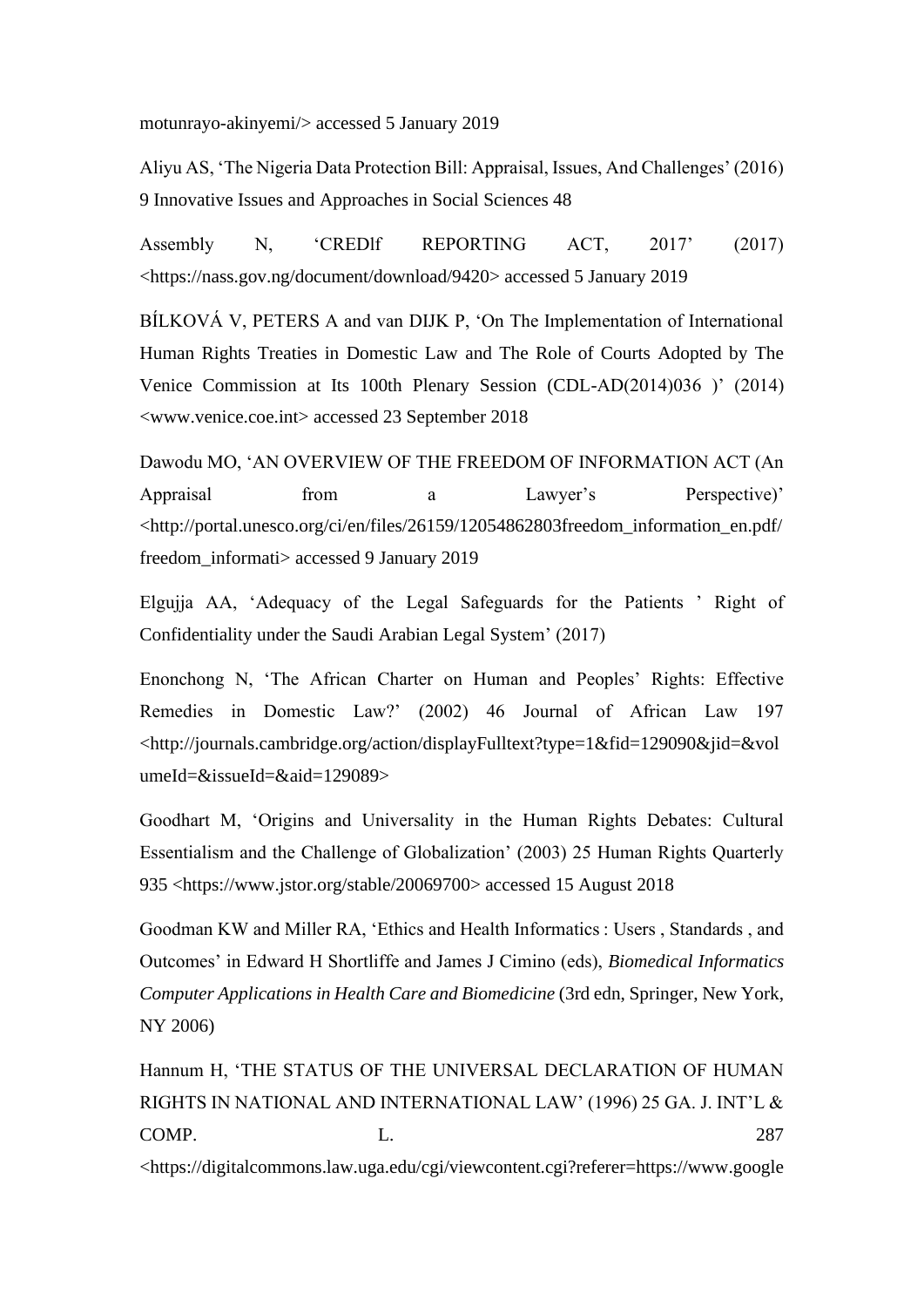.com/&httpsredir=1&article=1396&context=gjicl> accessed 2 January 2019

Makulilo AB, 'Data Protection Regimes in Africa: Too Far from the European "Adequacy" Standard?' (2013) 3 International Data Privacy Law 42 <http://idpl.oxfordjournals.org/content/3/1/42%5Cnhttp://idpl.oxfordjournals.org/cont ent/3/1/42.abstract%5Cnhttp://idpl.oxfordjournals.org/content/3/1/42.full.pdf>

MORAVCSIK A, 'Explaining International Human Rights Regimes: Liberal Theory and Western Europe' (1995) 1 European Journal of International Relations 157 <https://www.princeton.edu/~amoravcs/library/explain.pdf> accessed 16 July 2018

Nigeria CB of, 'CENTRAL BANK OF NIGERIA REGULATORY FRAMEWORK FOR BANK VERIFICATION NUMBER (BVN) OPERATIONS AND WATCH-LIST FOR THE NIGERIAN BANKING INDUSTRY' <https://www.cbn.gov.ng/Out/2017/BPSD/Circular on the Regulatory Framework for BVN Watchlist for Nigerian Financial System.pdf> accessed 4 January 2019

Okere OB, 'The Protection of Human Rights in Africa and the African Charter on Human and Peoples' (1984) 6 Human Rights Quarterly 141 (154) <https://heinonlineorg.salford.idm.oclc.org/HOL/Page?handle=hein.journals/hurq6&div=19&g\_sent=1& casa\_token=&collection=journals> accessed 3 January 2019

Oladunjoye O and Oguejiofor B, 'A Critical Evaluation Of The Credit Reporting Act 2017 – Practical Issues Arising' (*Mondaq*, 2018) <http://www.mondaq.com/Nigeria/x/757320/Consumer+Credit/A+Critical+Evaluatio n+Of+The+Credit+Reporting+Act+2017+Practical+Issues+Arising> accessed 14 January 2019

Orji UJ, 'Regionalizing Data Protection Law: A Discourse on the Status and Implementation of the ECOWAS Data Protection Act' (2017) 7 International Data Privacy Law 179 <https://search-proquestcom.salford.idm.oclc.org/docview/2056427233?rfr\_id=info%3Axri%2Fsid%3Aprimo  $\geq$ 

Pollis A and Schwab P, *Human Rights: Cultural and Ideological Perspectives* (Adamantia Pollis and Peter Schwab eds, Praeger 1979)

Protection D, 'Ghana Data Protection Act, 2012'